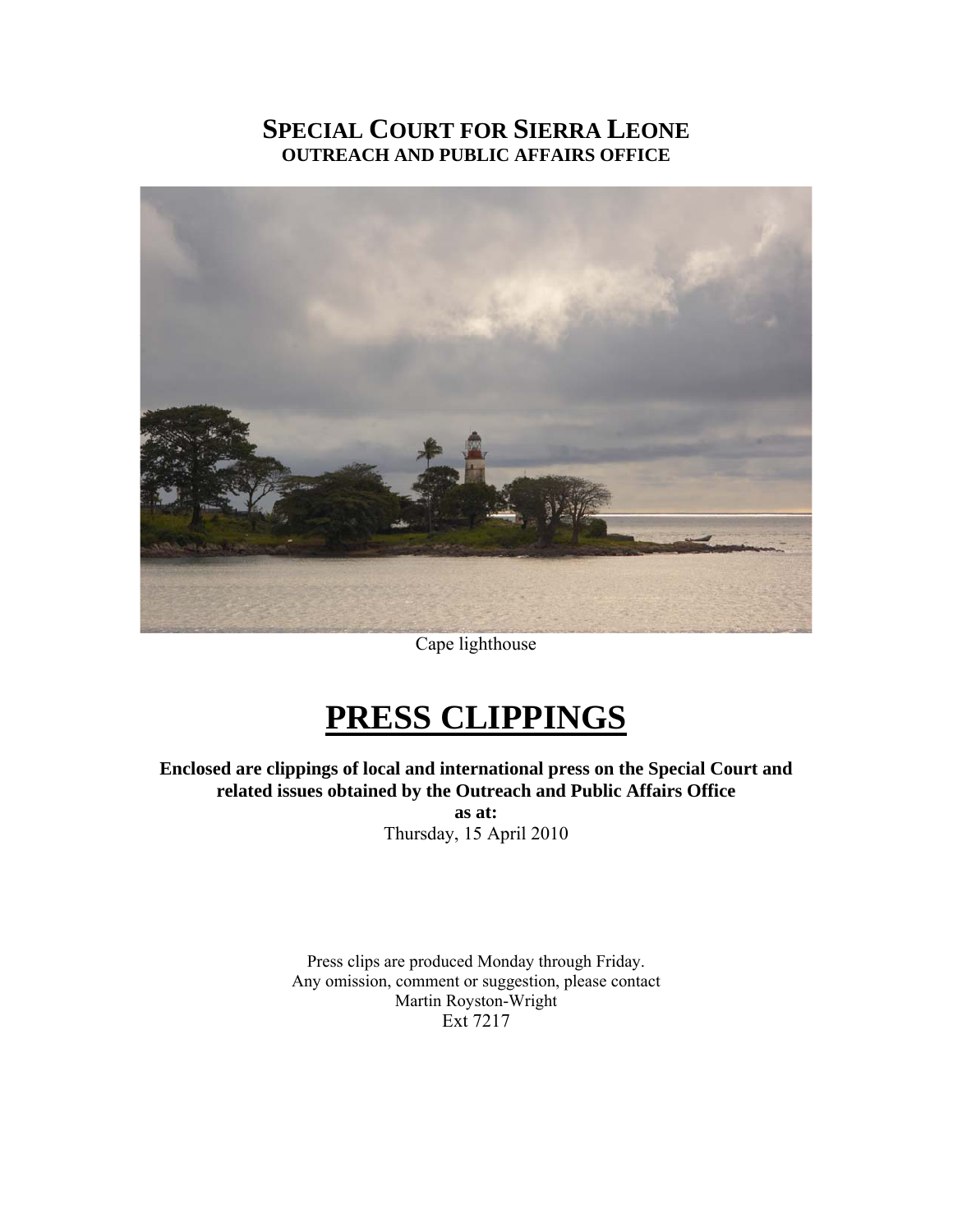| <b>Local News</b>                                                                     |             |
|---------------------------------------------------------------------------------------|-------------|
| 'Atrocities Were Committed By Salone Rebels' / Concord Times Online                   | Page 3      |
| Atrocities Don't Concern Taylor's Defence / Premier News                              | Page 4      |
| Photographer Talks about Life and Work in Sierra Leone / Concord Times                | Page 5      |
| <b>International News</b>                                                             |             |
| Report from The Hague / BBC World Service Trust                                       | Page 6      |
| Relationship Between The RUF and Charles Taylor's NPFL Ended / Charlestaylortrial.org | Page 7-8    |
| An Overview of Charles Taylor on the Witness Stand/ Charlestaylortrial.org            | Pages 9-26  |
| UNMIL Public Information Office Media Summary / UNMIL                                 | Pages 27-31 |
| First Witness Testifies Against Karadzic / Radio Netherlands Worldwide                | Page 32     |
| Mark Vlasic on the Trial of Radovan Karadzic / Ethiopia Review                        | Pages 33-34 |
| Not Child's Play: Revisiting the Law of Child Soldiers / Jurist                       | Pages 35-37 |
| International Tribunal Not a Bargaining Chip / Naharet                                | Page 38     |
| Transitional Justice Hampered by Lack of Reform / SwradioAfrica                       | Page 39     |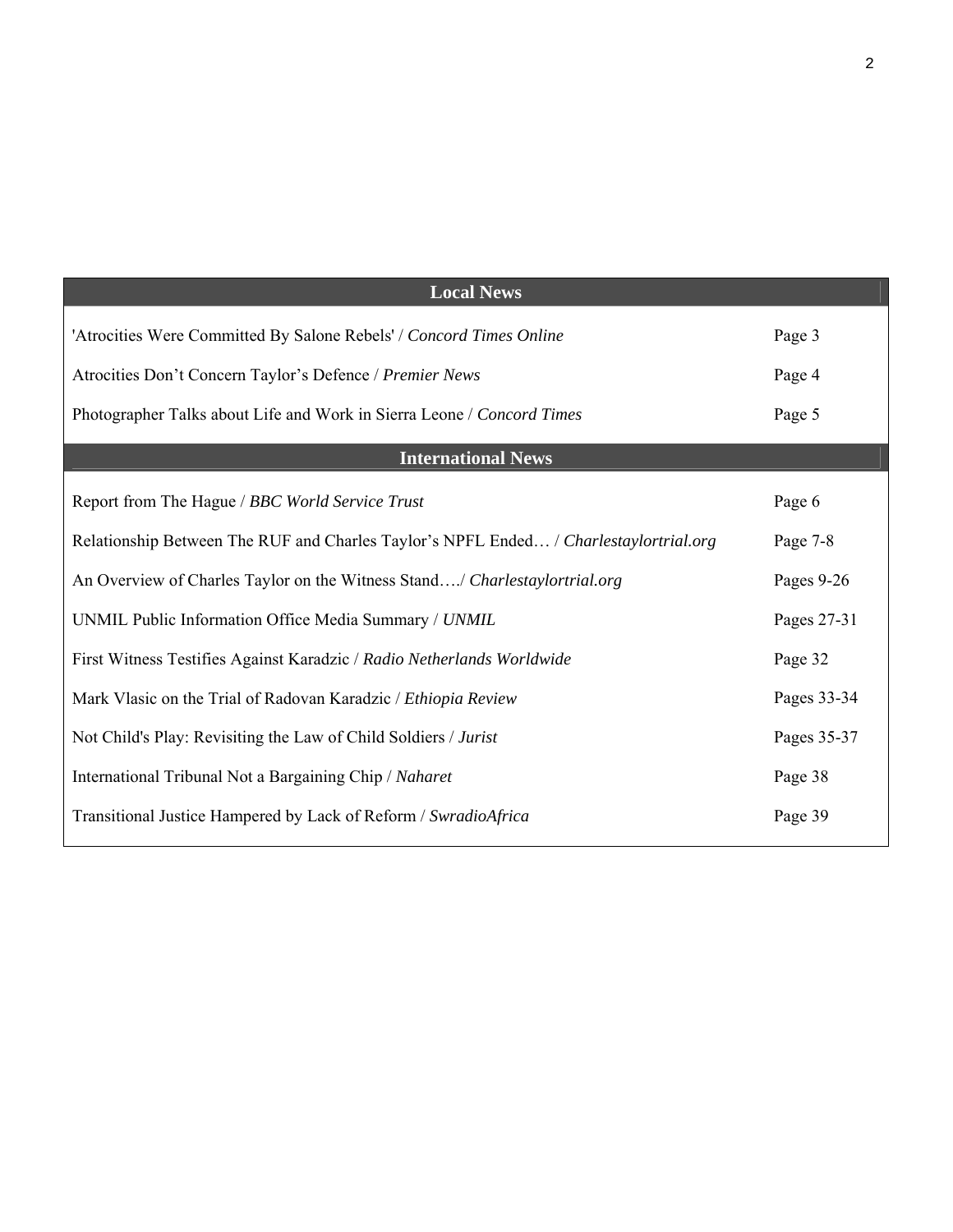## **Sierra Leone: 'Atrocities Were Committed By Salone Rebels'**

Alpha Sesay

Freetown — After a week-long recess the Charles Taylor trial restarted Tuesday with a defense witness testifying that crimes committed in Sierra Leone during the country's brutal 11-year long civil conflict were perpetrated by its own rebel forces -- not by rebel forces loyal to the former Liberian president.

Charles Ngebeh, a Sierra Leonean national and former member of the Revolutionary United Front (RUF) - a Sierra Leonean rebel group which Mr. Taylor is alleged to have supported during the country's civil conflict - insisted that allegations of Taylor's support for the RUF are not true. The exception, he said, was in 1991 when the conflict started in Sierra Leone and Taylor provided some support to the rebel forces in his neighboring country.

Mr. Taylor himself has admitted to providing support for the RUF in 1991, saying that such support was necessary because United Liberation Movement of Liberia for Democracy (ULIMO) rebels were attacking his positions in Liberia with support from the government of Sierra Leone, which the RUF rebels at that time were fighting to dislodge. This support stopped in 1992, according to Taylor, after the Liberian rebels fell out with their RUF counterparts. Corroborating the accused's evidence, Ngebeh has testified that Liberian rebels in Sierra Leone indeed returned to Liberia after falling out with the RUF in an operation titled "Top 20, Top 40, and Top Final."

As he responded to questions from prosecutors under cross-examination, Ngebeh said the Sierra Leonean rebels themselves, of which he was a member, were responsible for atrocities committed in Sierra Leone from 1992 to 1996. He said Taylor's forces had nothing to do with the atrocities committed in Sierra Leone.

"From 92-96 the atrocities that were going on were terrible, caused by us the Sierra Leoneans, let's forget about Mr. Taylor's issue. That was terrible. You won't compare that at the time that Mr. Taylor was assisting the RUF in 1991. Mr. Taylor's NPFL was not killing, the killing that was going on was caused by us the Sierra Leoneans," Ngebeh told the court.

Taylor's indictment covers crimes committed by the RUF in Sierra Leone from 1996 to the end of the conflict in 2002. Prosecutors have led evidence to establish that in addition to supporting the RUF within the period covered by the indictment, Taylor also supported the RUF prior to 1996. This, prosecutors hope, will convince the judges that the Joint Criminal Enterprise (JCE) in which Taylor and the RUF were allegedly involved, was a continuous process, spanning a period from the early days of the conflict to its conclusion in 2002.

Taylor has denied these allegations. Now in his defense, the former president's witnesses -- such as Ngebeh -- are telling the judges that apart from 1991, the former president did not have any relationship with the RUF, even prior to 1996 as alleged by prosecutors. It is in this light that Ngebeh sought to exonerate the former president from crimes committed in Sierra Leone from 1992 to 1996.

These crimes, the witness said, were committed by Sierra Leonean rebels.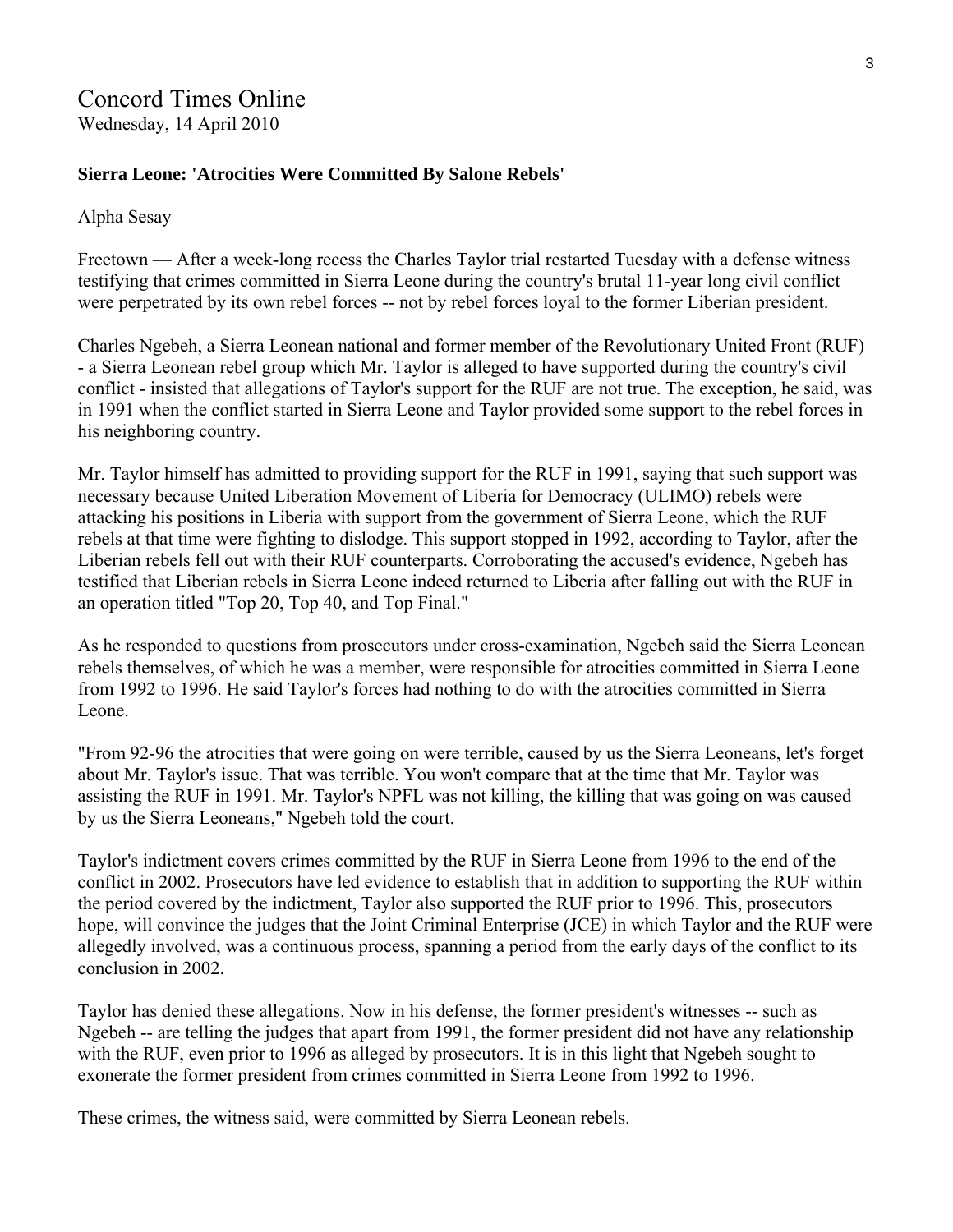# **RUF Atrocities Don't Concern Taylor's Defens**



trocities committed by Sierra Leonean rebels during the country's 11-year civil conflict should not be attributed to Charles Taylor as he had no role to play in them, a defense witness for the former Liberian president told the Special Court for Sierra Leone.

Those most responsible for the crimes, he said, have already been punished in cause why Issa and others Freetown.

Charles Ngebeh, a Sierra Leonean national and former member of the Sierra Leonean rebel group, the Revolutionary United Front, finished his testimony today, telling the judges that allegations of Mr. Taylor's support to the RUF are false. "All the atrocities committed by the RUF are not the concerns of Mr. Taylor. They did happen but it doesn't concern Mr. Taylor. Mr. Taylor has no hands in it," the witness said

When lead prosecutor Ms. Brenda Hollis put to the witness that RUF commander "Sam Bockarie used his SBUs [Mr. Taylor's Small Boys Unit] to protect government property from being stolen," the witness responded that "it happened but Mr. Taylor is not responsible for it."

Referencing the treatment of civilians by the RUF, Ms. Hollis asked the witness that "and indeed some of these civilians were killed when they were accused of stealing diamonds isn't that correct?"

explained about, is the are in prison today but Taylor is not responsible for that. Mr. Taylor is not responsible for it." In 2009, three RUF commanders, Issa Sesay, Morris Kallon and Augustine Gbao were sentenced to terms of imprisonment by the Special Court for Sierra Leone in Freetown after being convicted for war crimes, crimes against humanity and other serious violations of international humanitarian law committed by them in their individual capacities as well as those committed by their subordinates under the doctrine of command responsibility. Prosecutors now say that these RUF commanders took their own orders from Mr. Taylor. Like Mr. Taylor, all

"All the atrocities you have

defense witnesses have said that these charges are false As Mr. Ngebeh concluded his testimony today,

another Sierra Leonean national and former senior member of the RUF, Mr. Fayia Musa, started his testimony in defense of Mr. Taylor. Mr. Musa told the court about the circumstances surrounding the start of the rebel war in Sierra Leone and how Mr. Bockarie (alias Mosquito) became leader of the RUF after the arrest of the group's leader Foday Sankoh in Nigeria in 1997. Mr. Muga said that when the w.r started in 1991, he w.s. appointed by RUF leader Mr. Sankoh as the group's Agricultural Office. According to Mr. Musa, after assuming the leadership of the RUF, Mr. Bockarie became what he called "the devil." He said that all commands in the RHF were handed down by Mr. Bockarie, not Mr. Taylor. In illustrating Mr. Bockarie's wickedness. Fig. witness took off his shirt 1 open court to show i.e judges various scars left 1 his body due to alleged beatings he received on M. Bockarie's orders.

"We underwent a lot of punishment, torture, we were tortured, almost every day, both mentally and physically," the witness said.

Asked by Mr. Taylor's defense counsel Courtenay Griffiths to tell the court on whose orders such punishments were administered, the witness said that "on Mosquito's orders. That's Sam Bockarie. He told his boys to tie us until the rope entered my skin and I started bleeding."

"Sam Bockarie, I have started and I will end with this, he was a devil," Mr. Musa said

Mr. Musa is recorded in the report of Sierra Leone's Truth and Reconciliati n Commission (TRC) being one of the original founders of the RUF. He is the third Sierra Leonean national and the eighth witness who has testified in defense of Mr. Taylor. Culled from<br>charles taylortrial.com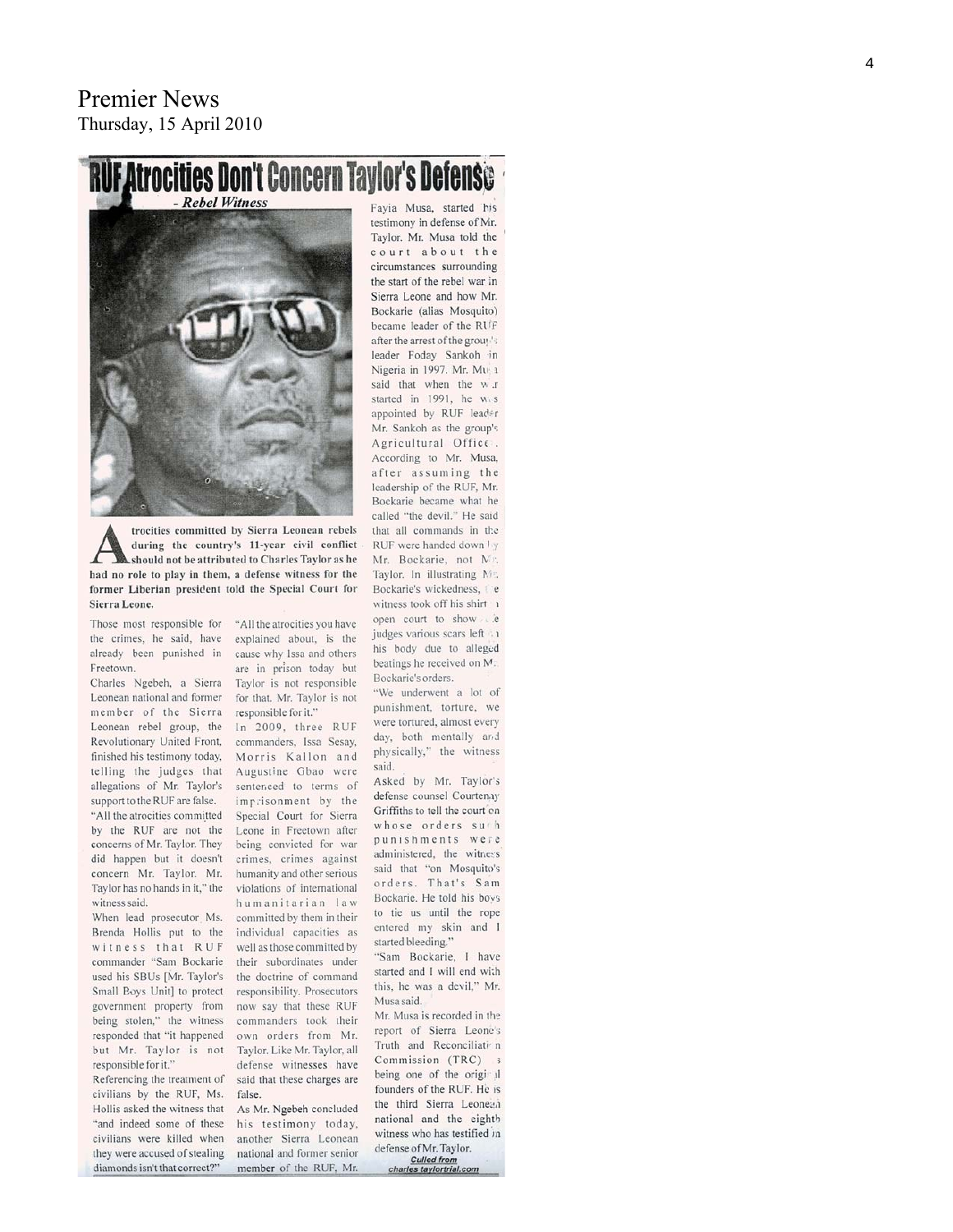Concord Times Thursday, 15 April 2010

# Photographer talks about life and work in Sierra Leone



Francess Ngaboh-Smart will share images from Nya Jee **Salone at RISC today** 

A young woman from Sierra Leone will be talking about her life and her photography at an exhibition of her work at Reading International Solidarity Centre (RISC) in London Street, United Kingdom, today. Francess NgabohSmart will share images from Nya Jee Salone - My Mother Sierra Leone her first book and exhibition, and reveal how the art of photography is changing her life and her future.

Francess will be accompanied by Cecilia Blake, also visiting from Sierra Leone, who will talk about how women in her country are positively working towards lifting themselves out of poverty by learning new skills.

The event starts at 7pm in the RISC Conference Hall in Reading.

Note: Francess Ngaboh-Smart is a staff in Court Management. Cecilia Blake worked until recently at CITS as switchboard operator.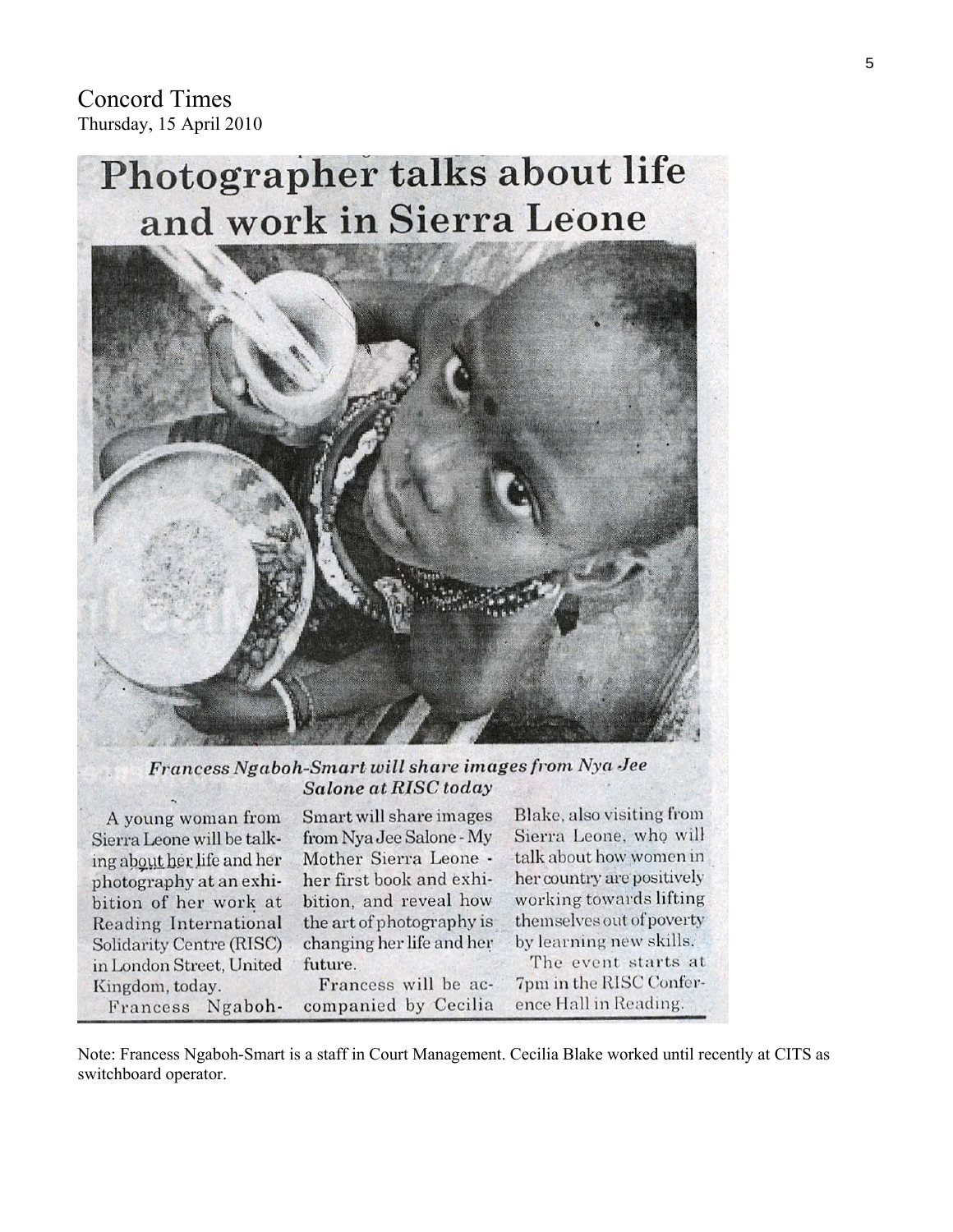# **B B C** WORLD SERVICE TRUST Wednesday, 14 April 2010

By John Kollie

# NEWS ITEM

*A Former Spokesman of the Sierra Leone Revolutionary United Front, the RUF, Musa Fayia popularly known in Sierra Leone as Fayia, Musa has told the Special Court in The Hague that the marriage between Charles Taylor' s National Patriotic Front of Liberia and the RUF ended in blood letting in 1992. The witness also denied that the RUF was a terrorist organization. John Kollie reports for the BBC World Service Trust on the trial of former Liberian President Charles Taylor…..* 

Mr. Fayia, Musa has testified that the relationship between the RUF and the NPFL ended in a bloody clash in 1992.

He said the fighting between the RUF and the NPFL inside Sierra Leone ended in the deaths of several fighters from both sides.

Fayia Musa, the Defence Witness told the court this fighting terminated the cordial relationship between Mr. CharlesTaylor and Mr. Foday Sankoh.

Mr. Charles Taylor is accused of supporting the RUF Rebels which terrorized the civilian population of Sierra Leone during the civil war. But the Former Spokesman of the RUF, Fayia Musa testifying in Mr. Taylor's defence denied that the RUF terrorized civilians.

Mr. Fayia Musa also denied that the RUF was opposed to the United States and Great Britain. He said from the early stage of the war, the RUF urged Great Britain and the United States to use their influence in the United Nations to bring the Sierra Leone conflict to a peaceful end.

**B B C** WORLD SERVICE TRUST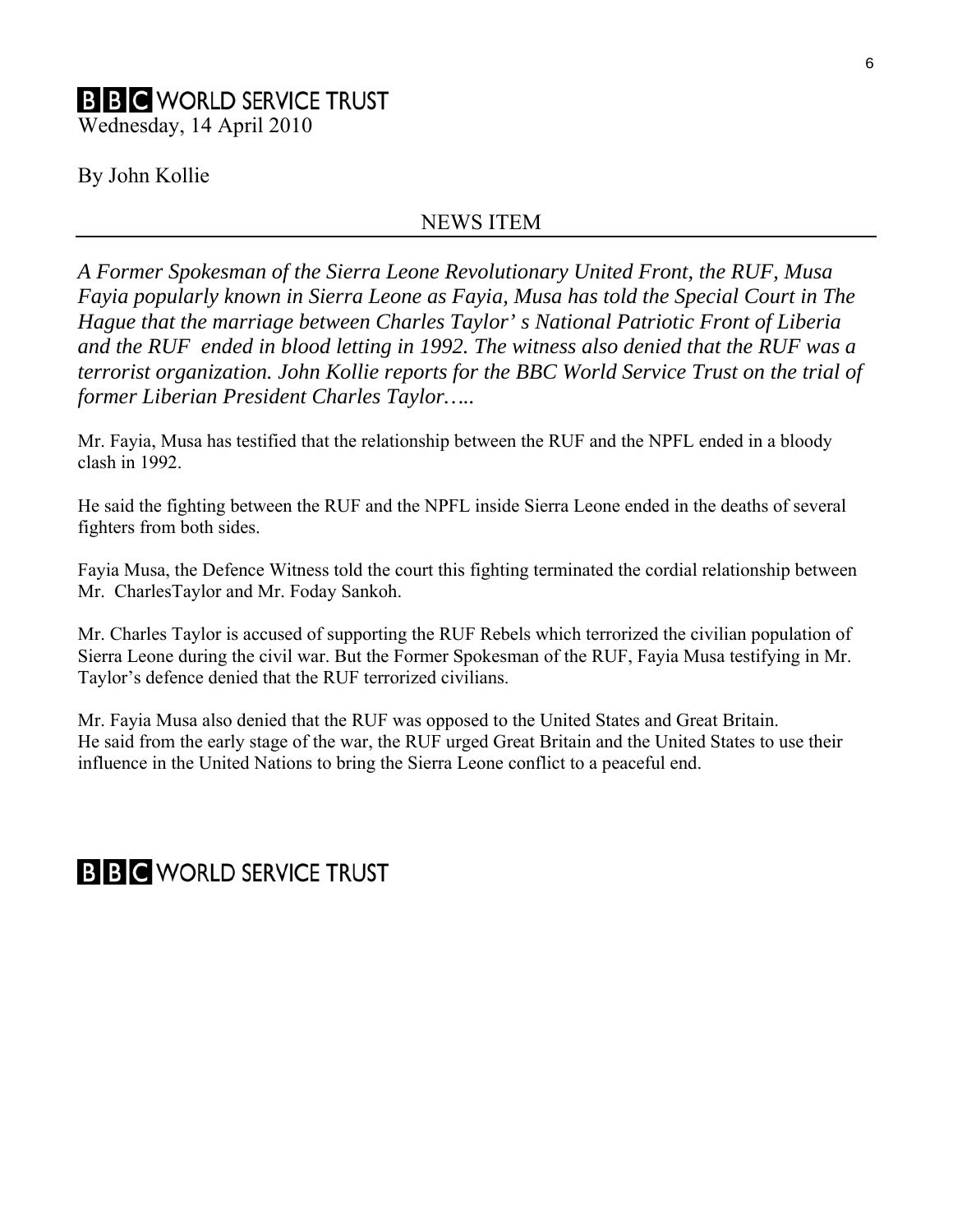# Charlestaylortrial.org Wednesday, 14 April 2010

# **Relationship Between The RUF and Charles Taylor's NPFL Ended In A Bloody Battle in 1992, Defense Witness Says**

# By Alpha Sesay

The relationship between Sierra Leonean rebels and Liberian rebels loyal to Charles Taylor ended in a bloody battle in 1992, a defense witness for the former Liberian president told Special Court for Sierra Leone judges today in The Hague.

Fayia Musa, a Sierra Leonean national and former spokesperson for the country's rebel group, the Revolutionary United Front (RUF), today explained the circumstances surrounding the fallout between the RUF and Mr. Taylor's National Patriotic Front of Liberia (NPFL) rebel group in 1992. Mr. Taylor had previously told the court that when his NPFL forces came under attack from United Liberation Movement for Democracy in Liberia (ULIMO) rebels with support from the Sierra Leone government, he established ties with RUF rebels in Sierra Leone because they both had a common enemy. The NPFL wanted to fight ULIMO in Sierra Leone so as to prevent fighting them in Liberia, Mr. Taylor had said. After the fallout between his NPFL rebels and the RUF in Sierra Leone, Mr. Taylor said he severed his relationship with the RUF and its leader, Foday Sankoh. Defense witnesses, as well as prosecution witnesses, have corroborated the account that there was a fallout between the two rebel groups in 1992 in operations called Top 20, Top 40 and Top Final. The point of disagreement has been the duration of the fallout: Mr. Taylor insists it was permanent — prosecutors say that it was very temporary.

Today, Mr. Musa testified that the two groups had a permanent fall-out in 1992. He explained that the fall-out involved a bloody battle between the two groups which ended in the deaths of several fighters on both sides. He said that the cordial relationship which existed between Mr. Taylor and Mr. Sankoh was completely terminated after this battle. Mr. Sankoh, the witness said, vowed never to go to Liberia again.

"Foday Sankoh vowed never to go to Liberia again, according to him because he felt disappointed by everything he told us. According to him, he had relied a lot on Charles Taylor for support, but that support did not come, then Liberians were coming again to disturb us," Mr. Musa told the court today.

"So he said he'll never, never go to Liberia again. When he told us we should use our own resources to run the campaign, he is appealing to all the Sierra Leoneans on the ground to make sure that we, we abide by that," he said.

Mr. Musa also denied allegations that the RUF intended to terrorize the civilian population of Sierra Leone (One of the counts in the indictment against Mr. Taylor is that he actively supported or failed to stop the RUF's activities designed to terrorize the civilian population of Sierra Leone. Three RUF commanders have already been convicted on this charge in a previous trial by Special Court for Sierra Leone.) Mr. Taylor has denied helping the RUF in any way. The former president's defense counsel, Courtenay Griffiths, today sought to get the witness's response to allegations of the RUF terrorizing the civilian population.

"Now, was it the intention of the RUF to terrorize the civilian population of Sierra Leone," Mr. Griffiths asked the witness.

As the witness laughed, Mr. Griffiths added that "that's the allegation in this case. It is suggested that the RUF is a terrorist organization, so help me, was that your intention?"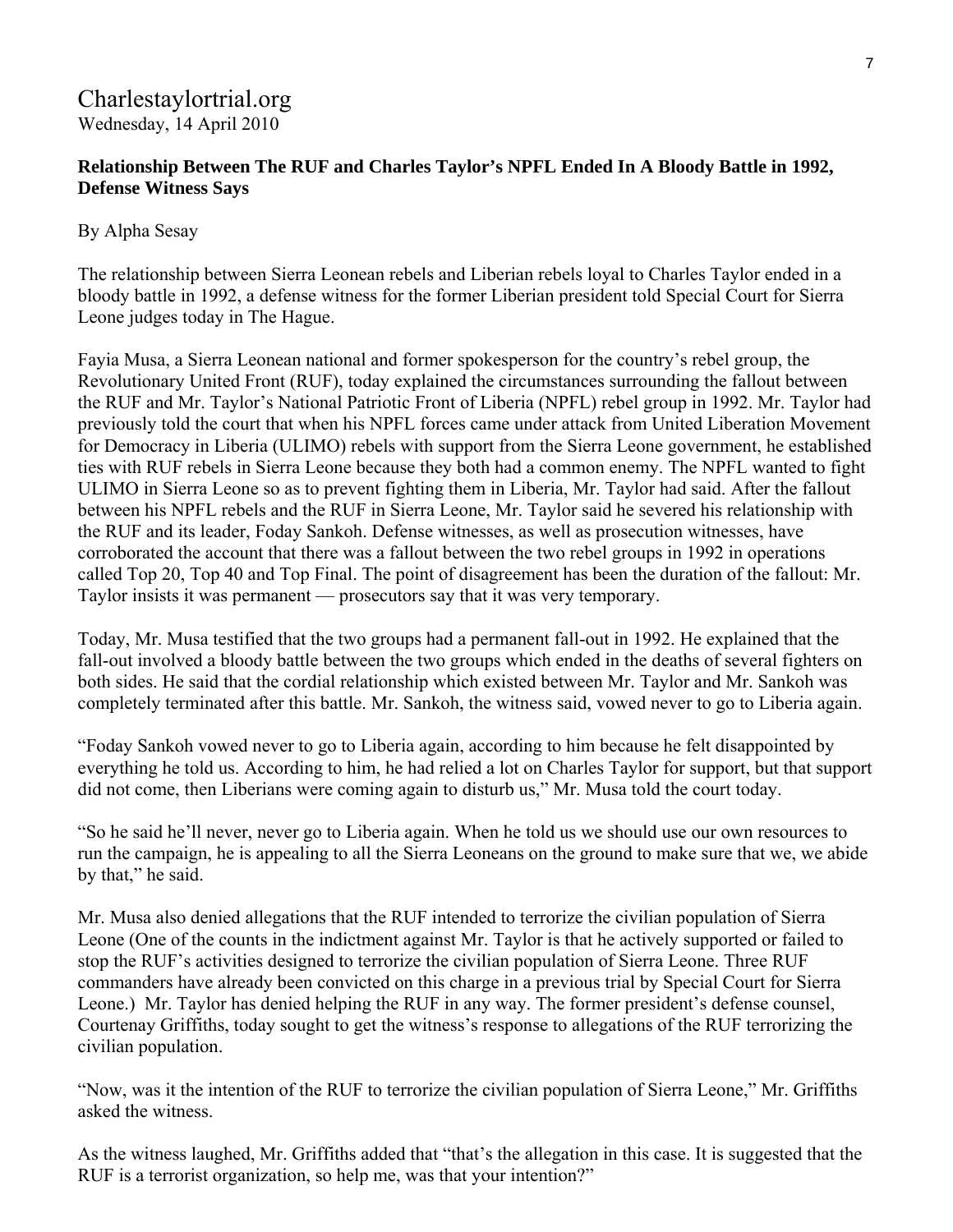"It was not the intention of the RUF at all to terrorize any Sierra Leonean," Mr. Musa responded. "The intention of the RUF, we who were in it, the intention of the RUF was to create a liberation, total liberation from poverty, illiteracy and disease, as it is in other parts of the world."

"The management of the war itself may have been poor, a lot of mistakes were made, but that was not the intention of the RUF," he added.

Mr. Musa also told the court that at the early stages of the war in Sierra Leone, the RUF contacted the United States and Great Britain to help bring the conflict to a peaceful conclusion. He refuted suggestions that the RUF was opposed to the two western powers.

Mr. Musa's testimony continues tomorrow.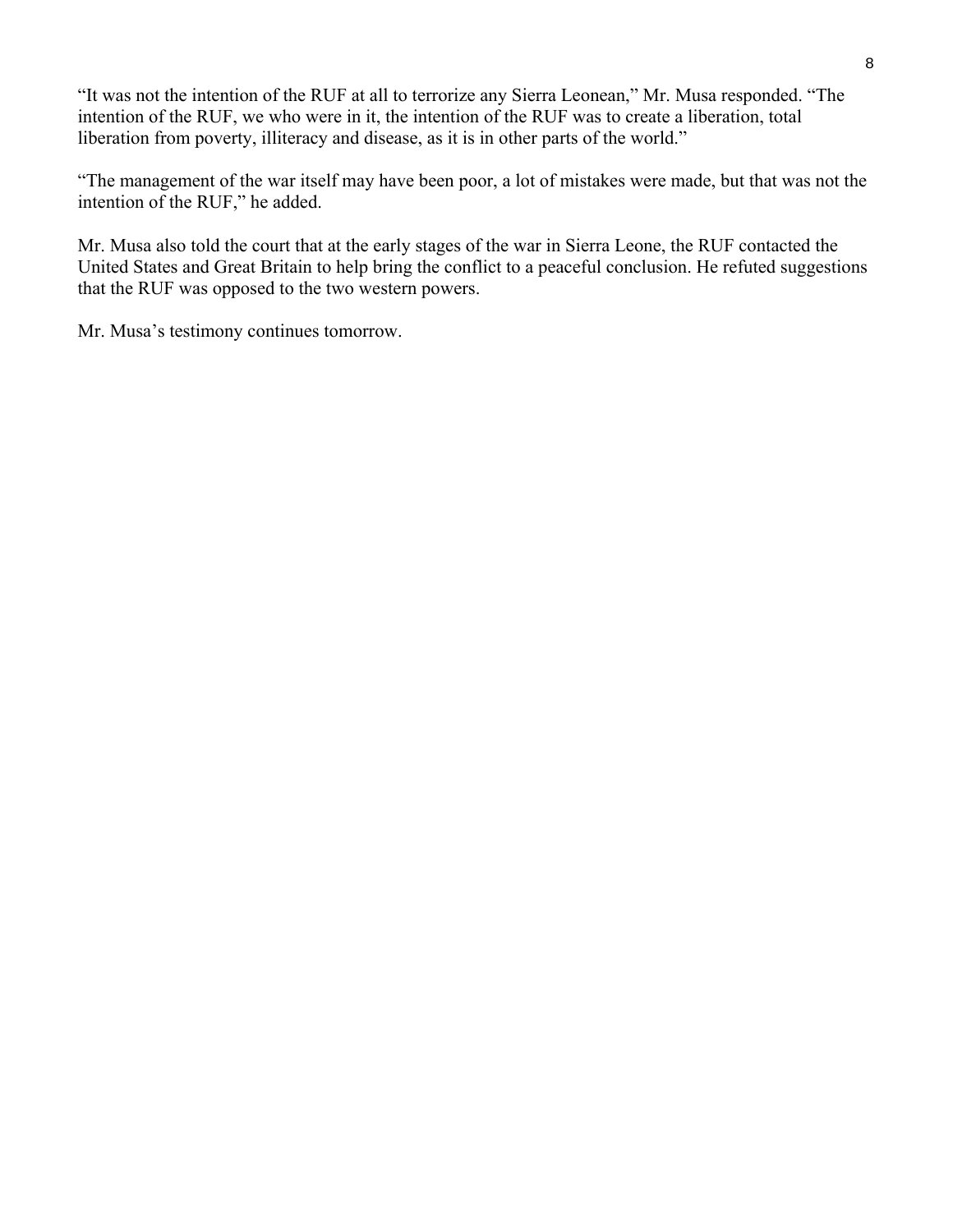# Charlestaylortrial.org Wednesday, 14 April 2010

## **An Overview of Charles Taylor on the Witness Stand….**

## **Expert Commentary**

By U.C. Berkeley War Crimes Studies Center

Dear Readers — please find below the latest report from our colleagues Jennifer Easterday and Judy Mionki, the U.C. Berkeley monitors, who have provided us with an extensive overview of Charles Taylor's time on the stand. I hope you enjoy it! Best, Tracey

## **1. Introduction**

This report provides an in-depth review of the cross-examination and subsequent re-examination of Charles Taylor in the Special Court for Sierra Leone case Prosecutor v. Charles Taylor. Taylor first took the stand in his own defense on July 14, 2009. He testified under direct-examination for thirteen weeks. During his subsequent cross-examination, the Prosecution had the opportunity to question Taylor on the content of his testimony, and attempt to damage his credibility as a witness. Crossexamination began on November 10, 2009, and lasted approximately eleven weeks, concluding on February 5, 2010. The Court granted the Defense one week to prepare for its re-examination, which lasted from February 15 – 18, 2010. On February 18, 2010, Taylor finally stepped down from the stand, ending his seven-month period as a witness in the case against him.

The Prosecution's questions during cross-examination focused primarily on Taylor's claim that he was appointed by the Economic Community of West African States (ECOWAS) Committee of Five (a group of regional leaders attempting to negotiate peace in Sierra Leone) to be the "point president for peace" for the conflict in Sierra Leone. Additionally, the Prosecution tried to prove a pattern of conduct—i.e., that the events that took place in Sierra Leone were seminal to those that took place in Liberia under the reign of the Taylor-led NPFL. The cross-examination, led by Senior Trial Attorney Brenda Hollis, seemed to be based largely on the introduction of various documents the Prosecution hoped would impeach Taylor's testimony. Several times throughout the course of cross-examination, the Prosecution successfully impeached Taylor's testimony with prior inconsistent statements and contradictory documentary evidence. The confrontational approach of the Prosecution triggered much resistance from Taylor—he frequently took a defensive stance when answering the Prosecution's questions.

The proper procedure for introducing documentary evidence became a contentious legal question during Taylor's crossexamination. The Court issued a decision on the matter on November 30, 2009, limiting the Prosecution's ability to introduce documentary evidence that could potentially go to proving Taylor's guilt.[1] The decision contravened previous jurisprudence on the matter, and the Judges refused the Prosecution's motion to appeal their decision.[2] This decision, as enforced by the Court, placed a substantial burden on the Prosecution, preventing them from introducing a large portion of documentary evidence they claimed could help disprove Taylor's claims.

The change in Presidency of Trial Chamber II, from Judge Lussick to Judge Sebutinde, saw a noticeable shift in Courtroom management. The Judges of Trial Chamber II were generally passive in their approach to Courtroom management during direct-examination and did not attempt to limit the scope, duration, or manner of questioning.[3] However, during crossexamination, Presiding Judge Sebutinde took more initiative and was able to control the proceedings efficiently. Justice Sebutinde managed to guide the Accused, who has a reputation for giving rather lengthy answers on the stand, into giving shorter, more direct answers.[4] This assertiveness ensured more efficient trial proceedings.[5]

This report concentrates on Taylor's cross-examination, while identifying the legal and procedural issues that have arisen during the reporting period. As with previous WCSC monitoring reports, this document is available online at http://socrates.berkeley.edu/~warcrime/SL\_Monitoring\_Reports.htm. Subsequent reports will return to providing monthly summaries of witness testimony and legal issues arising during trial.

## **2. Prosecution Themes and Strategies**

The Prosecution's strategy during cross-examination was to impeach Taylor's testimony, which they attempted to do primarily through the introduction of various documents and the use of prior-inconsistent statements. The Prosecution would ask Taylor a question, refer to his previous statements about the issue from his direct-examination, and then try to introduce documentary evidence that tended to show Taylor was lying or inconsistent. This strategy was weakened early on; however, when the Judges rejected the use of many documents, pursuant to a November decision discussed in detail in Section 4.a. Notwithstanding this decision, the Prosecution did manage to show a number of inconsistencies in Taylor's testimony with this strategy.[6]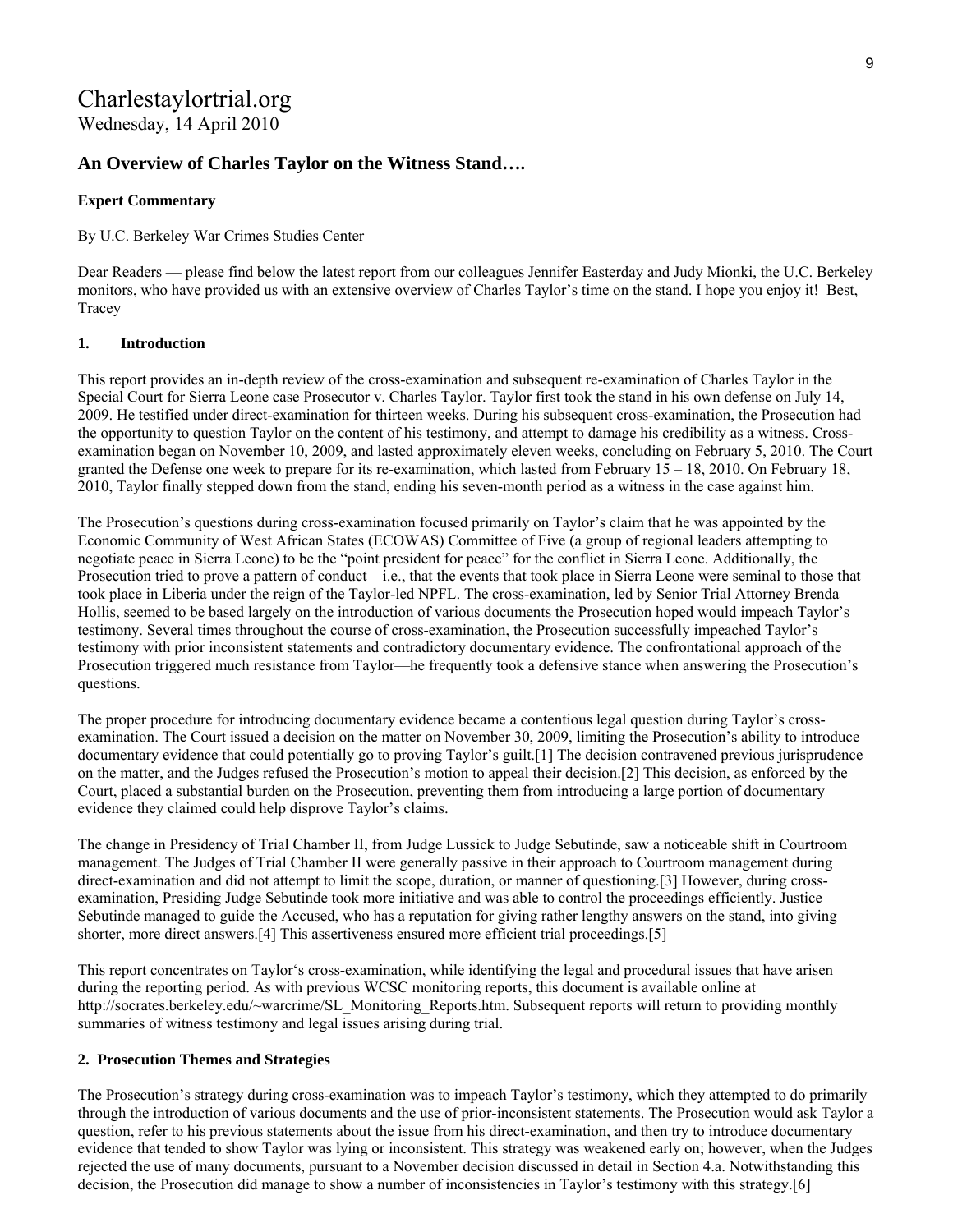The Prosecution's aim also seemed to focus, inter alia, on proving a pattern of conduct and weakening the Defense's arguments that Taylor was a statesman in Liberia and a peacemaker in Sierra Leone. Thus, in particular, the Prosecution tried to show 1) that events during the war in Sierra Leone were similar to those that took place in Liberia under the NPFL; and 2) that Taylor's alleged position as point president for peace was an illusion he created.

During the cross-examination, Senior Trial Attorney Brenda Hollis's calm tone contrasted greatly with Taylor's demeanor. Taylor was frequently challenging and confrontational. He seemed argumentative, angry, and defiant—even when presented with very easy questions, which he could have simply answered with a direct "yes" or "no." The overall result was that Taylor portrayed an aggressive demeanor, counteracting the image of the Accused that the Defense sought to portray during examination-in-chief.

3. Defense Themes and Strategies

During cross-examination, the Defense focused primarily on raising objections to the Prosecution's introduction of documentary evidence. The Prosecution repeatedly sought to impeach Taylor with newly introduced documents that were also potentially probative of Taylor's guilt. The secondary relevance of the evidence triggered many objections from the Defense, who argued that the Prosecution ought to have submitted the evidence during its case-in-chief.

4. Legal and Procedural Issues

#### **a. Objection Relating to Documentary Evidence**

As noted above, the most important legal issue that arose during this period had to deal with the issue of the Prosecution introducing "fresh evidence" during its cross-examination. "Fresh evidence" refers to documents that the Prosecution wants to use during cross-examination of Defense witnesses, but that were not admitted during the Prosecution's case-in-chief. The documents are considered "fresh evidence" whether or not they were available to the Prosecution during its case-in-chief.[7]

The issue arose early in Taylor's cross-examination, when the Prosecution attempted to introduce a bundle of documents to which the Defense objected. The Defense argued that introducing new documents during cross-examination was tantamount to "ambushing" the Defense, and that no category of "impeachment evidence" exists.[8] The Prosecution argued that there was a distinction between the "presentation" of fresh evidence during cross-examination, and the "admission" of said documents later in the trial. The Prosecution argued that during the presentation stage, it could use fresh evidence for cross-examination. The Prosecution argued, "We suggest that we may use new documents to challenge the witness's evidence, and it is an entirely separate argument as to whether those documents could be put to any other use by your Honors when you are considering the evidence before you at the end of the trial."[9] The Judges requested a formal motion on the issue.

The Prosecution's subsequent motion sought guidelines and/or an order on the admission of fresh evidence during crossexamination. In it, the Prosecution requested the Court to allow the use of fresh evidence to challenge Taylor's credibility during cross-examination, and to allow that evidence to be tendered and exhibited for impeachment purposes and, in certain circumstances, for demonstrating Taylor's guilt.[10] The Prosecution argued that this was the standard practice at the SCSL and ad hoc tribunals (ICTY and ICTR). It cited a decision in the AFRC case in which Trial Chamber II had allowed the Prosecution to use fresh evidence to impeach the credibility of a witness (notably, the First Accused, Brima), and later admitted the document into the evidentiary record, even though the document also went to prove the guilt of the Accused. The Judges reasoned that they were competent to use the documents appropriately.[11] The final Judgment in that case reflects the fact that the Judges indeed assigned the document no probative value, even though they had been admitted into evidence based on relevance.[12] The Prosecution noted that the same approach also was taken in the CDF case.[13]

According to the Prosecution, this use of fresh evidence does not violate the Accused's fair trial rights, and is standard practice at other tribunals.[14] The Prosecution relied on a recent Appeals decision in the ICTY Prlić case, which allowed fresh evidence introduced during cross-examination, and also allowed that evidence to be later admitted as probative of guilt of the Accused in exceptional circumstances and in the interests of justice.[15]

The Defense responded by arguing that the Taylor case should be distinguished from others because the matter concerns the testimony of the Accused, and the Accused is afforded greater rights than other witnesses whose testimony may be impeached. The Defense agreed with a distinction between fresh evidence used for impeachment purposes and that which is used for proof of guilt, arguing that fresh evidence of the latter should only be allowed in exceptional circumstances.[16]

The Trial Chamber acknowledged that it is common practice to impeach witnesses during cross-examination—that is, to test the accuracy, credibility, and consistency of their testimony.[17] However, the Chamber agreed with the Defense argument that the Accused is in a different position from other witnesses, in particular related to the rights protected in Article 17 of the Statute.[18] Furthermore, the Trial Chamber noted an "important distinction between fresh evidence that is intended solely for the purpose of impeaching the Accused's credibility, and fresh evidence that is probative of the guilt of the Accused."[19] The Court opted to take a "particularly cautious" approach to determining issues related to the Accused's cross-examination, since "the borderline between cross-examination as to credit and cross-examination on issues that may be probative of guilt is difficult if not impossible to determine."[20]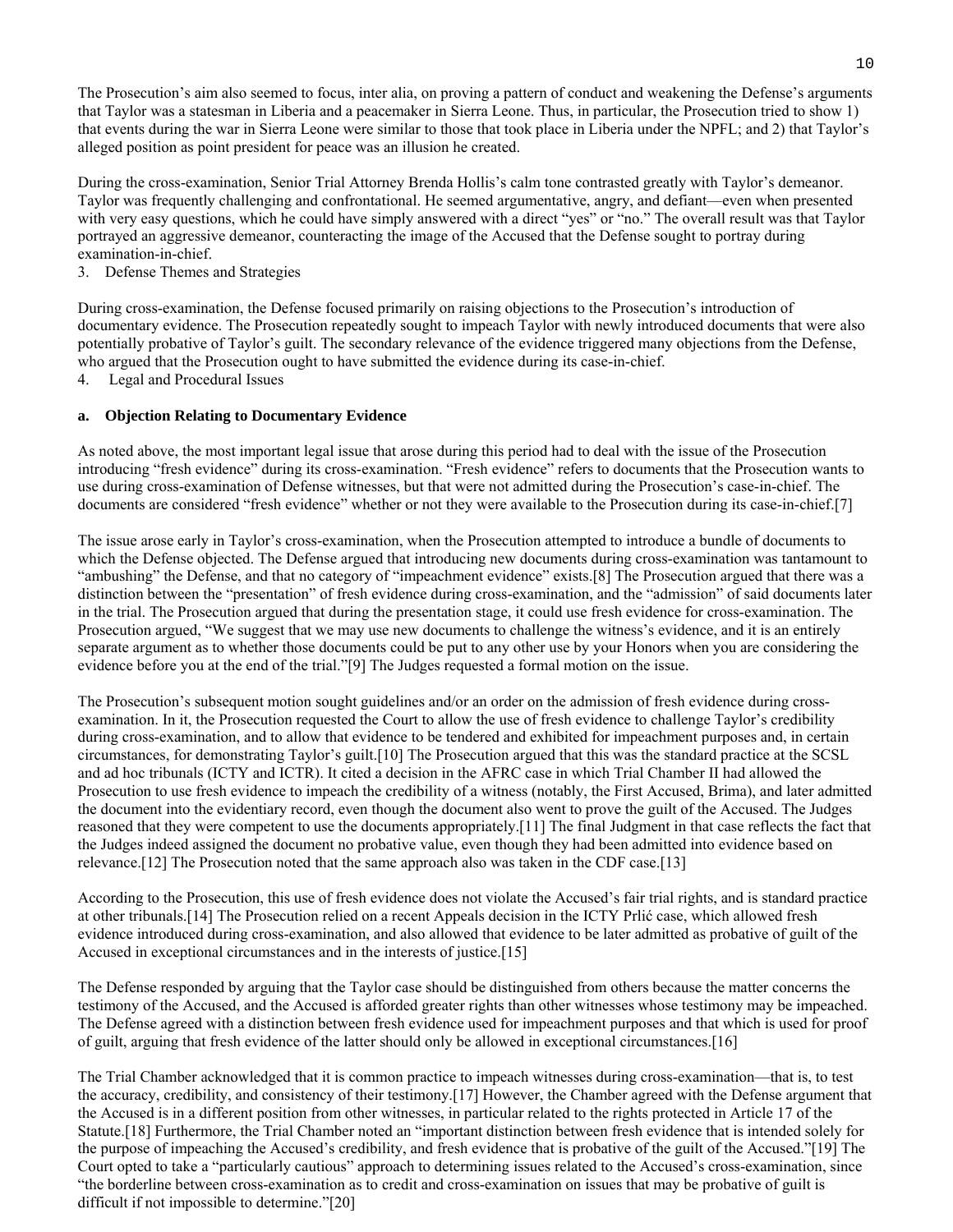The Court held that the Prosecution could use fresh evidence for the purposes of impeachment without requiring prior disclosure to the Defense, and that the Judges would decide whether to admit such documents into evidence on a case-by-case basis. However, the Court further determined that fresh evidence that could be probative of Taylor's guilt had to be disclosed to the Defense. Moreover, this probative evidence would not be allowed during cross-examination unless:

- a) It is in the interests of justice; and
- b) It does not violate the fair trial rights of the Accused.

Such a document would not be allowed into evidence unless the Prosecution could establish "exceptional circumstances." To determine whether such circumstances exist, the Court resolved to consider:

- a) When and how the Prosecution obtained the documents;
- b) When the Prosecution disclosed the documents to the Defense; and
- c) Why they were offered only after the Prosecution closed its case.[21]

During the cross-examination, this decision was referenced on nearly a daily basis, whenever the Prosecution would attempt to introduce documentary evidence, followed by objections from the Defense. The Bench routinely sustained Defense objections, rendering the Prosecution unable to introduce a large body of documentary evidence. In its application of the November decision, the Court based its decisions about admissibility on the content of the document in question, not the Prosecution's intended use of it. Therefore, each application required a review of the document, and a determination of whether it, in whole or in part, was probative of Taylor's guilt. Even if the Prosecution only intended to use the document for impeachment, the Court would not allow the Prosecution to use those portions of the document it determined went to guilt. Several illustrative examples are included below.

#### **i. Examples of this Issue in court:**

The Prosecution attempted to introduce a three-paragraph excerpt from the Sierra Leone Truth and Reconciliation Report.[22] The Defense objected, insisting that this document went to prove Taylor's guilt and did not satisfy the two-prong admissibility test discussed above. The Prosecution argued that it was not asking the Judges to consider the document for guilt, but for impeachment purposes only. However, the Prosecution noted that the Judges could use it for guilt at their discretion. The Judges ruled that two paragraphs in the document went to guilt and that the Prosecution had not convinced them that introducing the document was in the interests of justice and would not violate the fair rights of the accused. The Judges said that their November 30, 2009 decision referred to the content of the document and not the intended use by the Prosecution. However, the Trial Chamber allowed the Prosecution to use the one paragraph that did not go to guilt.

On January 18, 2010, the Prosecution introduced an article by Africa Confidential magazine. The Defense objected, saying that the whole article, apart from the third paragraph, went to guilt. The Prosecution replied that they only introduced the document to show African leaders' condemnation of Taylor. The Judges unanimously ruled that the two-stage admissibility test for fresh evidence probative of guilt applied by the Prosecution was not convincing. They added that in their view, the whole article went to prove guilt of the Accused, apart from one sentence in the third paragraph that they felt was benign. They therefore only allowed the use of that one sentence.

In one of the few instances where the Prosecution was allowed to introduce a document that the Defense argued went to prove guilt, Counsel for the Prosecution successfully argued that the particular document in question was far removed from the type of fresh evidence typically denied by international courts. Counsel for the Prosecution distinguished the Prosecution's case from an example the Krstić case at the ICTY. During cross-examination of the Accused, Radislav Krstić, the Prosecution attempted to introduce an audiotape with the voice of the Accused saying "kill them all." In that case, the ICTY Trial Chamber ruled that this evidence should have been produced during the Prosecution's case in chief and the tape could therefore not be used. The SCSL Prosecution distinguished this kind of fresh evidence that clearly is probative of guilt from the document it wanted to introduce. Counsel for the Prosecution argued that the document they intended to introduce was concerning arms coming into Liberia, and as Taylor himself had pointed out, he was not charged with violating UN sanctions on arms against Liberia. Therefore, the Prosecution argued, this document clearly did not go to guilt. The Judges ruled that the document was far too remote to go to proof of guilt and allowed the Prosecution to use the document in cross-examination.[23]

On another occasion where the Prosecution was successful in its application, the Prosecution introduced a document, IRIN West Africa Update 339, dated November 16, 1998. The Prosecution started by stating that it only intended to use two paragraphs and that they were not probative of guilt. The Defense objected, arguing that the IRIN document contained information probative of guilt. He added that the two paragraphs may be intended for impeachment purposes but that the document in its totality went to guilt. Justice Sebutinde reiterated that the Prosecution only intended to use the two paragraphs,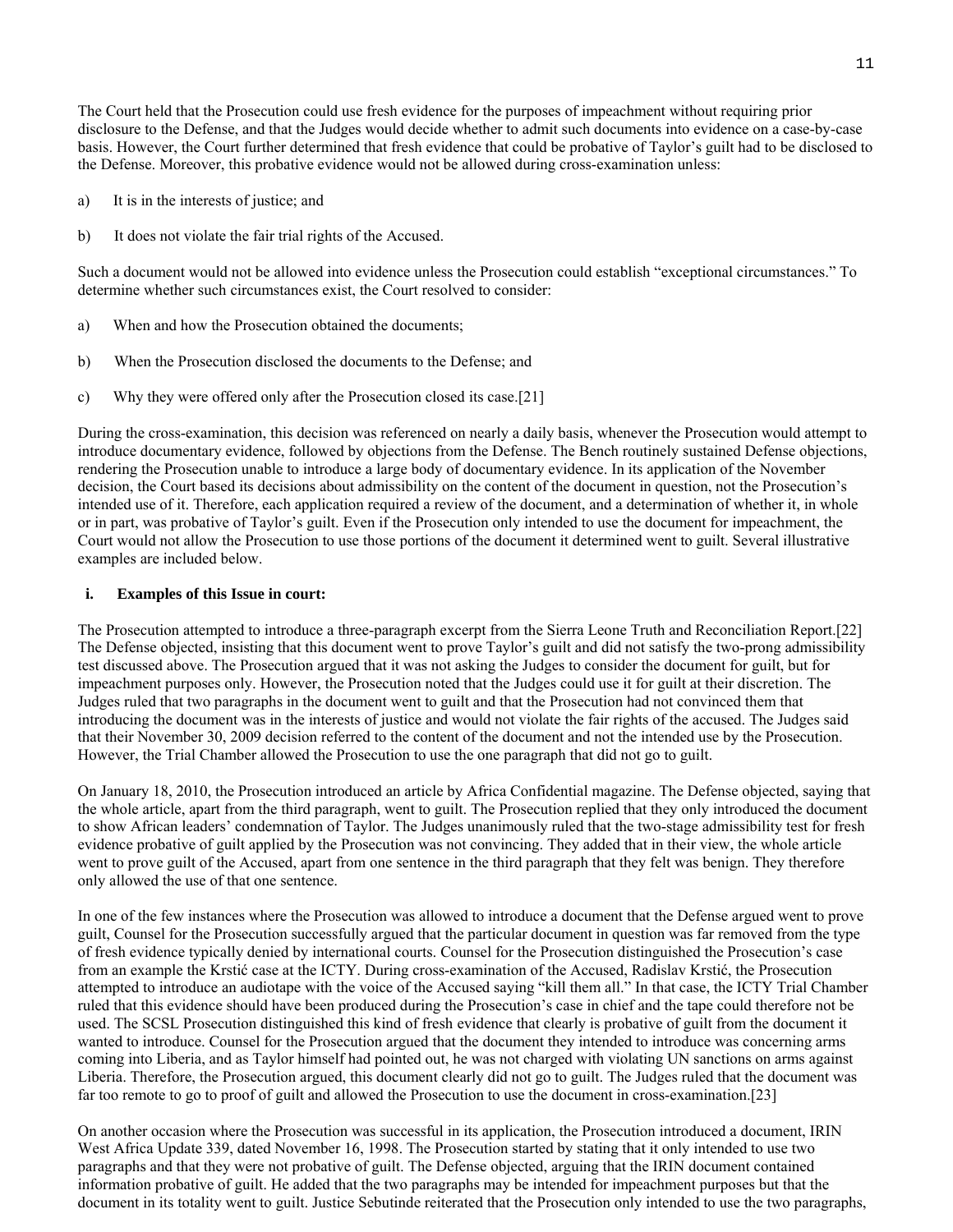to which the Defense responded that the paragraphs suggested a case of command responsibility. The Judges allowed the Prosecution to use the document, ruling that there was nothing in the two paragraphs that went to guilt.

There were several occasions where the Court did not allow the Prosecution to introduce documents that proved a pattern of conduct—and were therefore probative of guilt.[24] These documents, according to the Prosecution, would go to show that the crimes that took place in Liberia were similar to those crimes that took place in Sierra Leone. These are crimes such as use of child soldiers, amputations, and rape, which the Prosecution argues help prove that Taylor was in control of the Sierra Leone war, since he allegedly employed the same tactics there as in Liberia. During his testimony, Taylor frequently denied that these crimes had happened. To discredit this testimony, the Prosecution would need documents that tend to show otherwise. However, since they also went to prove guilt (pattern of conduct), the Judges did not allow the documents, routinely holding that the Prosecution had not met the required two-pronged test.

#### **ii. Prosecution's Motion Seeking Leave to Appeal**

Pursuant to the November 30, 2009 decision, the Prosecution was unable to present numerous documents they felt were important to impeach Taylor's testimony, as discussed above. In an attempt to overcome this barrier, the Prosecution filed an urgent application for leave to appeal the Trial Chamber's oral decisions on the use of those documents in crossexamination.[25] The Prosecution based its request on the following grounds:

a) The Trial Chamber's application of its November 30, 2009 decision was the result of "an erroneous conflation" of wellaccepted legal principles related to the use and admission of documents in cross-examination, a factor that allegedly put the Prosecution in an unfair position throughout the cross-examination of the Accused; [26]

b) The Trial Chamber created an unduly high burden for the Prosecution;[27]

c) By adopting this approach, the Trial Chamber unnecessarily and incorrectly deprived itself of the ability to consider documentary evidence which impeaches the testimony of the Accused;[28]

d) The unduly high standard applied by the Trial Chamber was likely to be applied every time the Prosecution sought to put a document to the Accused during the remainder of cross-examination, rendering it "an issue of fundamental legal importance that has so far not been considered by the Appeals Chamber "; and [29]

e) The Trial Chamber's strict approach was likely to interfere with the course of justice as it prevented the Prosecution from fully exercising its right to test the evidence of the Accused in cross-examination and would deprive the Trial Chamber of information relevant to determining the weight to be given to the testimony of the Accused or in some instances, of evidence relevant to prove guilt.[30]

The Defense opposed both motions and submitted, inter alia, that the motions did not meet the conjunctive threshold of "exceptional circumstances" and "irreparable prejudice" under Rule 73(B) of the Rules.[31] It further argued that the Prosecution in effect impugned the Decision on Documents itself rather than "the application" of that Decision.[32]

Adopting the Defense rationale on the issue, the Judges of Trial Chamber II denied the Prosecution leave to appeal the decision. The Court considered that in each of the impugned decisions, the Trial Chamber was simply applying the twopronged test from the November decision. The Judges concluded that they had correctly applied the test. In the Judges' view, any other factors mentioned in the oral decisions were taken into consideration in assessing those two criteria. They also considered that in this case, the Prosecution could effectively test the evidence of the Accused through means other than admission of fresh documentary evidence, and that the Prosecution had not exhausted these alternative means.

The Court's decision on the Prosecution's request to appeal did not focus on the core of the issue, that the test itself was flawed. However, the Prosecution limited its arguments to the application of the test, and not the test itself. Accordingly, the Judges ruled on their application of the test. This reflects a potential strategic error on behalf of the Prosecution.

It is true that the Court's approach to the use and admissibility of fresh evidence during cross-examination departed from established jurisprudence on the matter. The Judges focused only on the distinction between impeachment and proof of guilt, apparently ignoring the distinction stressed by the Prosecution—that between merely presenting fresh evidence in crossexamination, and later admitting it as evidence. The Court's decision effectively required the SCSL Prosecution to meet a higher burden than that required at other tribunals—and before this same Trial Chamber in the AFRC case. In the Taylor trial, the Prosecution was required to prove that the use of the document was in the interests of justice and did not violate Taylor's fair trial rights, before even presenting the document to the witness for cross-examination, let alone moving for admission into evidence.

Under existing ad hoc jurisprudence, Trial Chamber II's decision in the Taylor case is erroneous. The Chamber incorrectly applied an ICTY Appeals Chamber standard for the admissibility of fresh evidence probative of guilt to the presentation of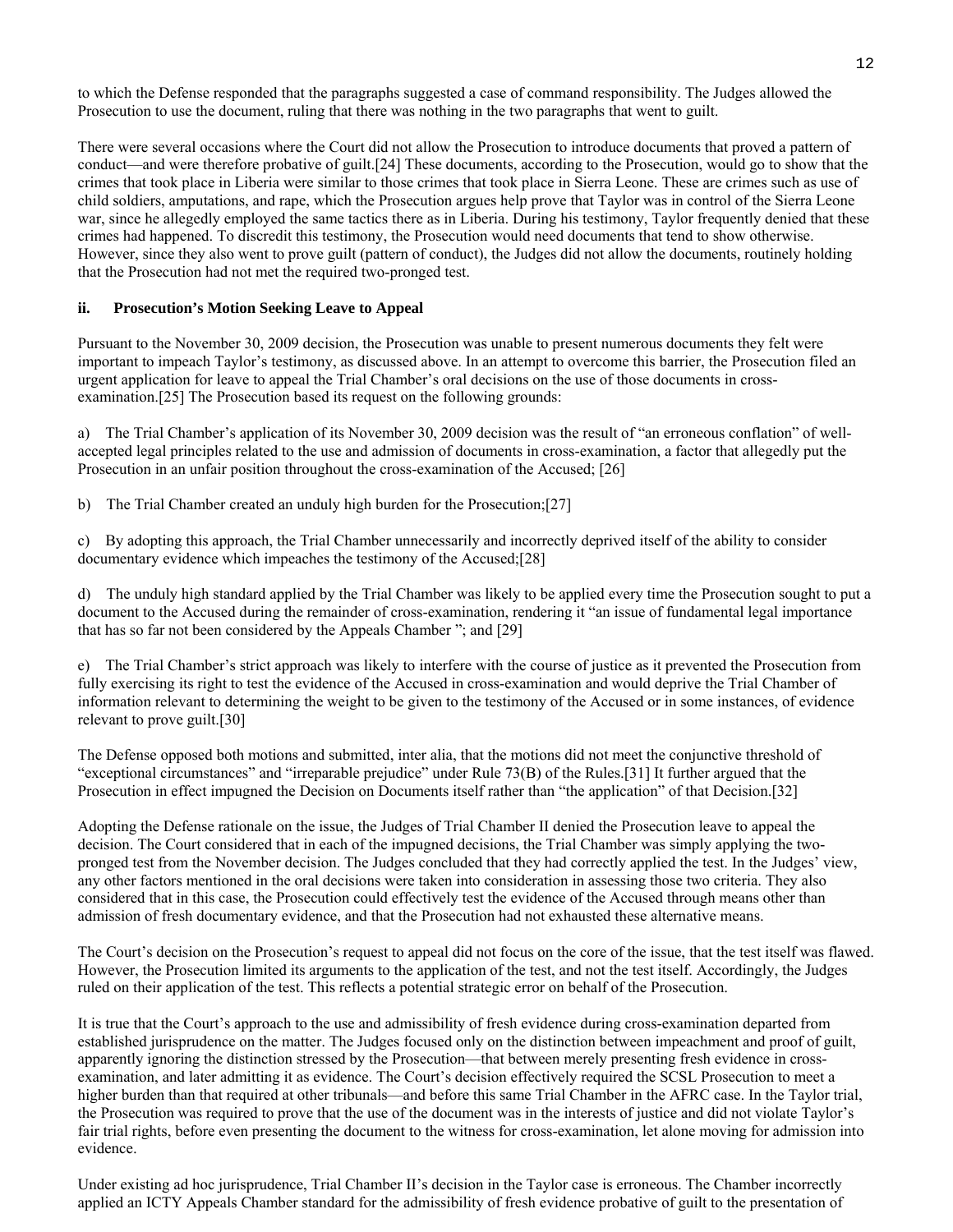such evidence during cross-examination. The ICTY Appeals Chamber previously recognized a distinction existed between fresh evidence probative of guilt and fresh evidence used for cross-examination, and upheld the ICTY Trial Chamber's more lenient approach to evidence used to impeach the credibility of a witness or refresh his or her memory.[33] The ICTY Trial Chamber in Prlić held that "the Prosecution may present documents during the cross-examination of defense witnesses primarily for the purpose of testing the credibility of that witness or refreshing his/her memory."[34] It placed no further burden on the Prosecution. As the Taylor Prosecution noted in its motion on the issue, "even the Partially Dissenting Opinion recognized that a 'new document' could be used in the context of testing the credibility of a witness (albeit without requesting the admission of that document)."[35]

It should be noted that the SCSL Trial Chamber is not bound by previous decisions from the ad hoc tribunals.[36] It is only bound by the SCSL Appeals Chamber, which has not ruled on this matter. Procedurally, the Chamber is free to develop its own jurisprudence on issues such as this, even when it contravenes decisions from previous trials in the same Chamber, or cases in other tribunals. Nevertheless, this decision substantially detracted from the Prosecution's ability to discredit portions of Taylor's evidence and test the veracity of his testimony. By not allowing the Prosecution to appeal the application of this decision, the Trial Chamber has disadvantaged the Prosecution, giving them no opportunity for recourse.

## **b. Accused Absent from Court**

On two occasions during this reporting period, Taylor was absent from Court at the start of proceedings. On both occasions, his Lead Counsel was also absent.

On January 12, 2010, the Accused was not present in Court, and Defense Counsel Morris Anya reported that the Defense team did not know the whereabouts of their client. After a break, the Defense reported that several months ago, the Dutch Security Services responsible for transporting detainees attempted to move Mr. Taylor and another detainee in the same convoy. According to the Defense, this process entailed taking Mr. Taylor down to the waiting vehicle where he would have to wait up to half an hour, handcuffed, as a second detainee was brought to another vehicle in an attempt to move both detainees simultaneously. The Defense explained that the detainees lodged a complaint, and were assured that this mode of transportation would no longer be employed. However, on the 12th, the Dutch Transportation Services again attempted the simultaneous transportation. Taylor refused to enter the waiting vehicle, eventually arriving for trial an hour late. The Judges, concerned over wasting time, asked the Acting Registrar to submit a report on the matter. The Acting Registrar submitted a confidential report on this issue, but there was no further discussion of the subject in public documents.[37]

Again, on the morning of January 27, 2010, the Accused was not present in Court. Counsel for the Defense reported that Taylor was complaining that the room in which he keeps his personal legal documents had been tampered with. According to the Defense, someone had allegedly gone through Taylor's personal materials. After a break, the Mr. Gregory Townsend, Head of the Registry's The Hague sub-office, addressed the Court. Mr. Townsend said that he had spoken to the chief of the detention center, who had conducted an informal check at the detention center on January 25, 2010. The purpose was to check the amount of personal effects the detainees have, to determine whether they needed more room. However, Taylor found out about the search the following day, January 26, and claimed that he had felt too distressed about the situation to appear in Court on the 27th after detention center personnel had confirmed the search that morning. Taylor's Counsel reported that for over a year now Taylor has noticed that the room adjacent to his cell, where he keeps his personal and legal documents, has been visited frequently without him being informed. They added that although impromptu checks are common, the detainee is usually present. He concluded by saying that Taylor was too upset to come to Court, and would therefore not arrive until the afternoon session, at 2:30. The Prosecution argued that there was no valid reason for Taylor's absence and that he should appear at 12.00. The Prosecution added that if Taylor had admitted to suspecting a breach for about a year, he should have raised the issue in Court. The Judges felt that the matter did not violate the fair trial rights of the Accused and that the detention center chief had latitude to conduct checks. They added that Taylor should appear at 12:00 and use time outside the Court sitting time to check his documents.

However, the Defense continued to argue that this was a very serious circumstance in which documents that might contain information privy to attorney-client confidentiality might have been inspected, and that this violated Taylor's fair trial rights. Justice Sebutinde interrupted, saying that by not appearing, Taylor was holding the court ransom. She agreed with the Prosecution that Taylor should have appeared and raised the issue with the Court but the fact that he felt the need to take time out without Court authorization was wrong. She added that Anya was speculating on whether the documents had been tampered with whereas it sounded like a routine check and therefore Taylor should appear at 12:00. At 12:05, the court resumed with Taylor present. The Registrar also submitted a confidential report to the Court on this issue, but there has been no further public discussion.[38]

## **5. Taylor's Cross-examination**

a. Taylor's Personal Archives

An important issue during Taylor's direct-examination was the inclusion of documentary evidence originating from his presidential archives.[39] Taking advantage of the opportunity to address this issue again, the Prosecution distinguished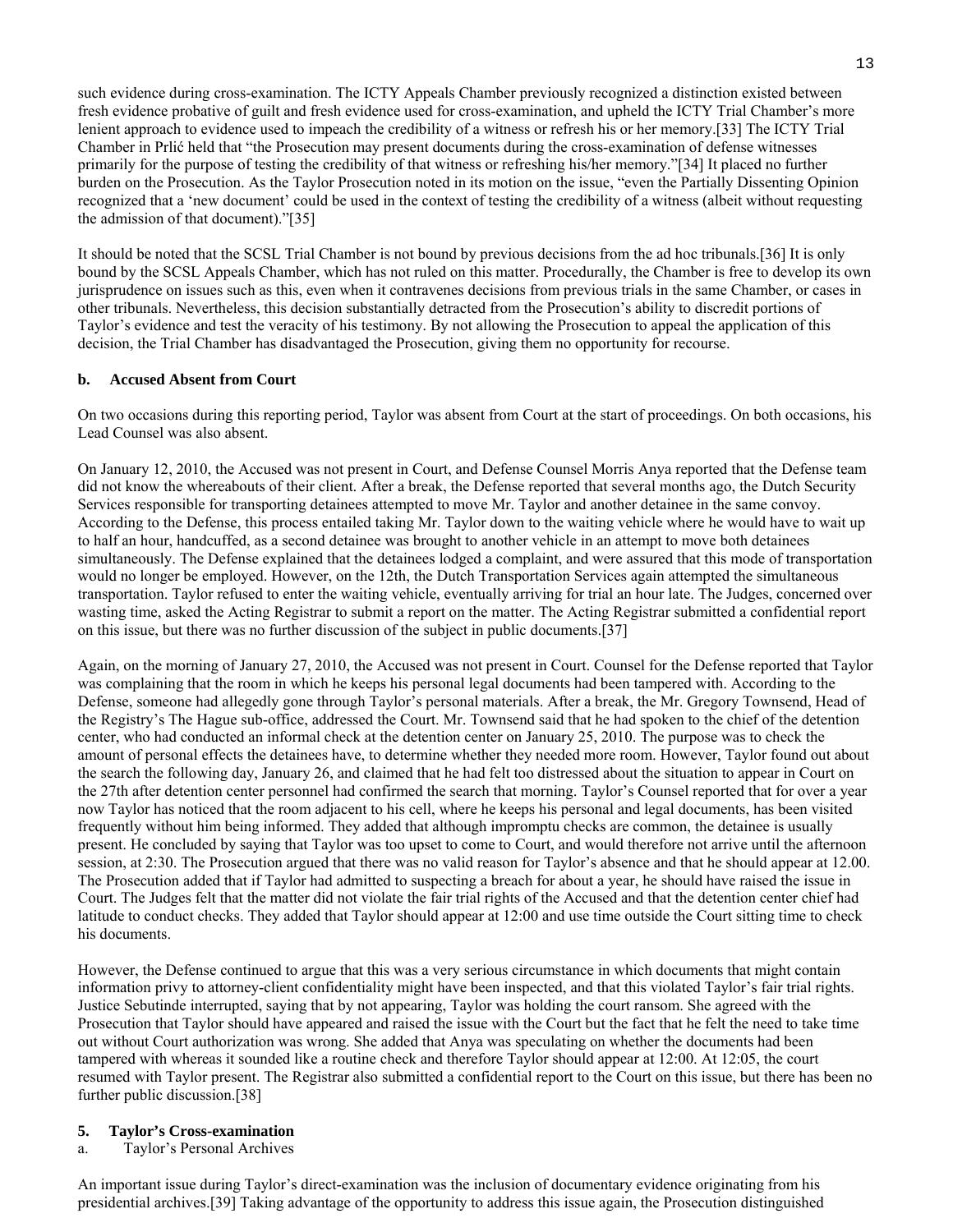between documents originating from Taylor's personal archives and documents that the Defense found in the Monrovia office provided to them by the UN Mission. The Prosecution argued that the latter documents fell into a different evidentiary category than the former, since they were not specifically compiled by Taylor himself. As regards Taylor's knowledge of documents from his personal archives, the Prosecution questioned Taylor about the location where he kept the documents in order to demonstrate to the Court that Taylor did not have complete control over the whereabouts of the documents. By questioning Taylor on the possibility of other individuals having access to the documents, the Prosecution tried to show that the content of the boxes could have been compromised. The Prosecution argued that it was important to know who held the documents for Taylor and how they were provided to the Defense, especially because of the heavy reliance of the Defense on those documents.

#### **b. Benefits due to the Conclusion of the Lomé Agreement**

In keeping with the strategy to discredit Taylor's claims that he was involved with the Sierra Leonean rebel groups (in particular, the RUF) as a peace broker, the Prosecution asked Taylor a series of questions insinuating that he tried to benefit the RUF through his peace negotiations. For example, the Prosecution suggested that Taylor ensured that the RUF would benefit from the conclusion of the Lomé Agreement by becoming a part of the Sierra Leonean government. The Prosecution maintained that by transforming into a political party, the RUF (and therefore Taylor) made sure that it would benefit from all the rights of a political party, such as the right of assembly. The Prosecution also confronted Taylor with the position given to Sankoh within the Sierra Leonean government as a result of the Lomé Agreement. Counsel for the Prosecution argued that Sankoh was given a position that was equivalent to that of a vice-president. Consequently, the Prosecution suggested, Sankoh would only have to report to the President, and his function placed him in power over the diamond mining in Sierra Leone. Taylor agreed that Sankoh had powers that were equivalent to those of a vice-president, but noted that Sankoh was a part of a Committee that controlled the diamond mines. Hence, Taylor argued that he did not ensure that the RUF remained in charge of the diamond mining in Sierra Leone.

The Prosecution further suggested that Taylor made sure that the RUF received the most benefits out of the Lomé Agreement, because the amnesty covered the crimes that were widely committed by the RUF. Taylor denied this, and stated that concessions were a necessary aspect of the Lomé negotiations. He further asserted that the Sierra Leonean government benefitted from the Lomé Peace Agreement as well, since it achieved consensus on the demobilization, disarmament, peace, and cessation of hostilities, while the amnesty covered all parties, not merely the RUF.

#### **c. Linking Atrocities in Liberia to those in Sierra Leone**

The Prosecution spent a large portion of its cross-examination on the crimes allegedly committed by NPFL soldiers between 1991 and 1997. By emphasizing the extent of the atrocities, and linking the specific crimes that were committed by the NPFL to those committed by the RUF in Sierra Leone, the Prosecution tried to demonstrate that Taylor was involved with the RUF.

According to the Prosecution, NPFL soldiers committed ethnically motivated crimes at NPFL checkpoints. Although Taylor acknowledged that this happened at the beginning of the war, he stated that those responsible for the actions in question were punished. Taylor testified that the practice of punishing certain tribes began with the Gios wanting revenge against the Krahn and Mandingo, but that Taylor made sure that the NPFL did not adopt that "as its form," and that perpetrators were punished.[40]

Taylor denied every connection between the Liberian war and the conflict in Sierra Leone. Taylor also tried to distinguish between the nature of the Liberian war and the Sierra Leonean war, and frequently pointed out that the Prosecution has not been able to produce a single amputation witness from the Liberian war who could testify that such practices were common during the war. The Prosecution, on the other hand, tried to demonstrate that while the specific crimes may have differed, they were all widespread and systematic, and were committed by rebel forces (the NPFL and RUF) under Taylor's direct control.

While Taylor acknowledged that NPFL soldiers committed crimes, he also regularly denied knowing about specific incidences or types of crimes the Prosecution mentioned in their questions. Taylor argued that such crimes were not widespread, and that the NPFL dealt with those who had committed the crimes. Taylor stated that the Prosecution tried to generalize the crimes that NPFL soldiers committed as if it was a part of a policy and he vehemently denied that this was true. In this regard, he referred to the efforts within the NPFL to prosecute those individuals who were responsible for the crimes. The following provides a few examples of the alleged NPFL crimes the Prosecution asked Taylor about, and his response.  **i. Rape** 

The Prosecution questioned Taylor about his brother, Nelson Taylor, and asked Taylor if he knew of his brother killing people in Bong and Lofa County. Taylor responded that Nelson could not have done that, as he was mostly living in Rhode Island during the war. The Prosecution then asked Taylor if he knew of a woman named Jayneh Seekie, an activist against the Doe Government and a girlfriend to General James Kpeh, an NPFL General. Taylor responded that he did not know her. The Prosecution claimed that Edna, Taylor's sister, was romantically involved with General Kpeh and that she asked Nelson to do something about Jayneh. The Prosecution claimed that Jayneh was later gang raped by Nelson's bodyguards, and when she asked Taylor to intervene, Taylor told Nelson to disappear for a while to avoid confrontations. The Prosecution asked if Taylor knew all this, to which Taylor responded that he did not know about this, and that it sounded like propaganda. This was one of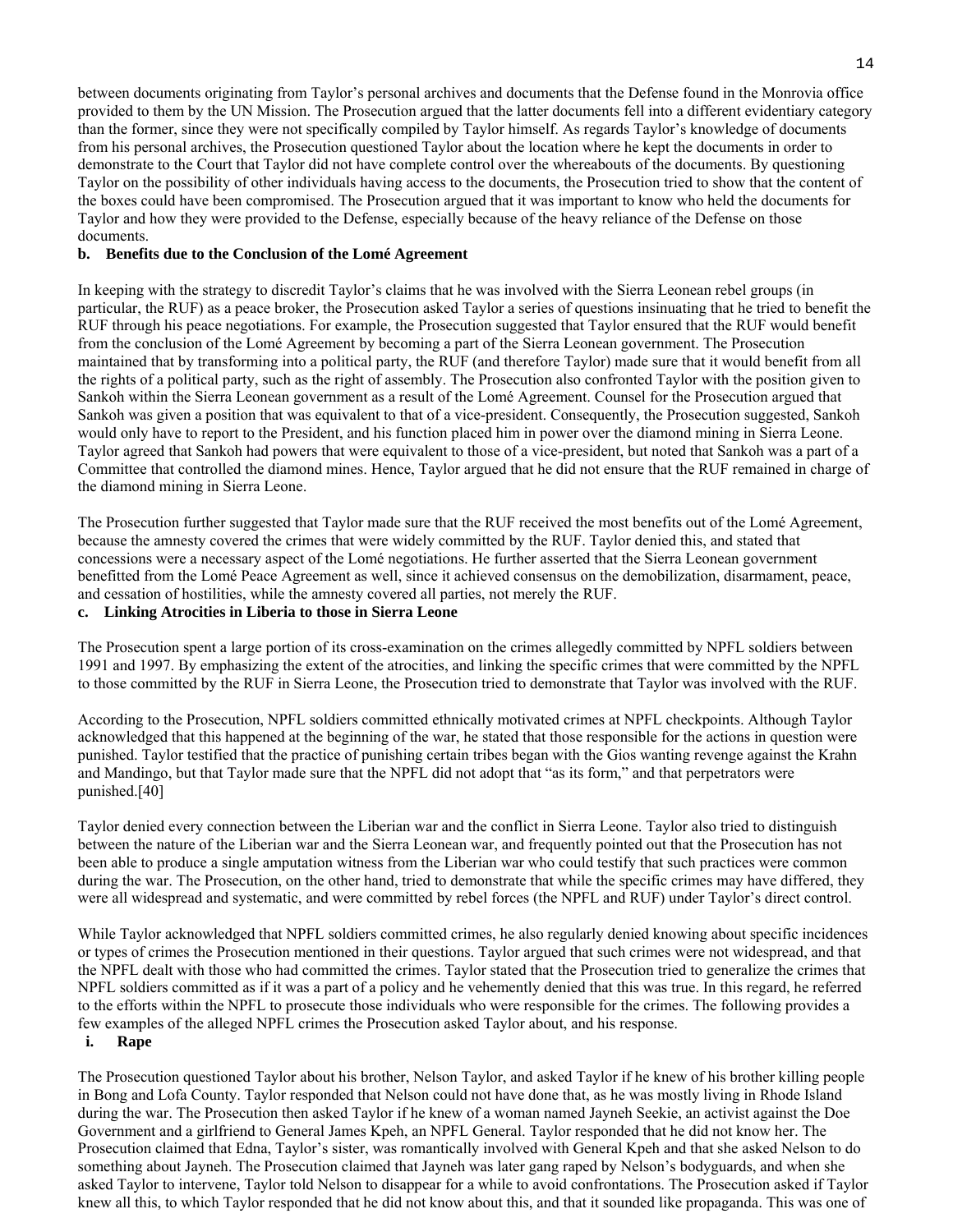the instances in which the Prosecution tried to show that crimes like rape were committed by the NPFL, and to suggest that Taylor knew about these crimes, especially when they involved members of his own family.

## **ii. Use of Child Soldiers**

The Prosecution also questioned Taylor about the use of child soldiers by the NPFL in an attempt to show a pattern of conduct. When the Prosecution claimed that Taylor and the NPFL used children as young as seven years-old as soldiers, Taylor insisted that he did not use child soldiers during the war in Liberia. Counsel for the Prosecution asked if, starting 1990, Taylor used children to patrol the Liberian boarder with Ivory Coast and to man NPFL gates. Taylor answered that he did not. The Prosecution then introduced a transcript containing a prior statement by Taylor, where he denied that young boys took part in the war, but acknowledged that boys were used to man gates.[41] This prior inconsistent statement could damage Taylor's credibility before the Judges.

The Prosecution also asked whether Taylor had used members of a Small Boys Unit (SBU) during Operation Octopus.[42] Taylor responded that he did not. The Prosecution then asked if children were used to fight in 1996 and given drugs to do so. Taylor denied the allegation, at which point Counsel for the Prosecution attempted, unsuccessfully, to introduce documents to impeach Taylor's statements. To end the line of questioning, the Prosecution asked if Taylor knew about the use of child soldiers by the RUF and the AFRC. Taylor responded that he had not been aware of it. The Prosecution maintained that Taylor had been aware of the use of child soldiers, the rapes, and the amputations, since it was a reflection of what had happened in Liberia. Taylor responded that this allegation was totally incorrect.

## **iii. Police Brutality in Liberia**

Although the crimes Taylor is indicted for do not include and are not related to police brutality, this line of questioning was likely introduced by the Prosecution to show that Taylor's forces in Liberia routinely committed crimes and violated the human rights of Liberian citizens—under Taylor's command. The Prosecution referred to Paul Mulbah, who became director of police after Joe Tate (Taylor's cousin, who had previously served as director of police) was killed. The Prosecution introduced an article from The Perspective titled, "Human Rights defenders call for the resignation of police director Paul Mulbah" dated February 23, 2002. The article reported that Mulbah's tenure was characterized by police brutality, including the arrest of national director of the Catholic Justice and Peace Commission, Frances Johnson-Morris. The article alleged that Ms. Johnson-Morris was stripped of her clothing and put in a cell with males. Taylor responded that he knew of her arrest, but that the allegation that she was stripped of her clothing was "total nonsense."[43] The article also reported the flogging of University of Liberia students and that Mulbah had boasted about it on state radio. Taylor responded that he was made aware of the flogging but did not know that Mulbah had boasted about it.

Taylor also testified that he was not aware of a police unit called the SOD (Special Operations Division). Documents from the BBC, IRIN, Amnesty International, and Human Rights Watch were then presented all reporting on human rights abuses by the SOD. The Prosecution suggested that it was strange that these organizations all knew of an SOD whereas Taylor did not. Asked if he remembered an incident where Joe Tate was suspended by the Senate because of the SOD beating up a Senate client, Taylor responded that he was not aware the incident. The Prosecution insisted that he was aware of it because he was the one who reinstated Tate, and therefore should have known why he was suspended in the first place. Taylor maintained that he was not aware of the incident.

The Prosecution asked if Charles Taylor's son, "Chuckie Taylor," engaged in torture as head of the Anti-Terrorist Unit (ATU). Taylor responded that he was not aware of this. Counsel for the Prosecution referred to John Tarnue, who was allegedly tortured by Chuckie. Taylor responded that he was aware of a conflict between the two that led to a fistfight but that was all.

The Prosecution also asked about Tiawan Gongloe, a human rights lawyer who was stripped naked and beaten by the police. As a result of this beating, Tiawan lost hearing in his left ear. Taylor responded that he was aware of Tiawan's arrest but was not aware that he was beaten. The Prosecution wanted to know if Taylor took any action against the police for all these human rights abuses. Taylor reiterated that he was not aware of the incidents.

## **d. Mistreatment of the Liberian Media**

When discussing an incident in which Taylor had detained a few journalists because he purportedly thought that their camera contained a toxic substance, the Prosecution alleged that he merely feared that the journalists would reveal the truth about the abuses that the Liberian government had committed throughout his presidency. Taylor, on the other hand, claimed that his intelligence agencies had been informed by other agencies, including the French intelligence agency, that such cameras could contain carcinogens. He argued that Liberian agencies were told that Taylor should be careful with cameras of that kind. The Prosecution referred to the mistreatment of a journalist and noted that he had been threatened with a knife to his throat. Taylor countered that this never happened, insisting that the journalists were treated with respect by the Liberian Government.

The Prosecution also asked Taylor about a state of emergency in Liberia that began on February 8, 2002 and ended in September 2002. Counsel for the Prosecution asked if Taylor had suspended freedom of expression, including the freedom of press, during this period. Taylor responded that he did not have an absolute authority to do this, and that in fact during his presidency the press grew. The Prosecution then asked if it was correct that Taylor's government used violence to restrain the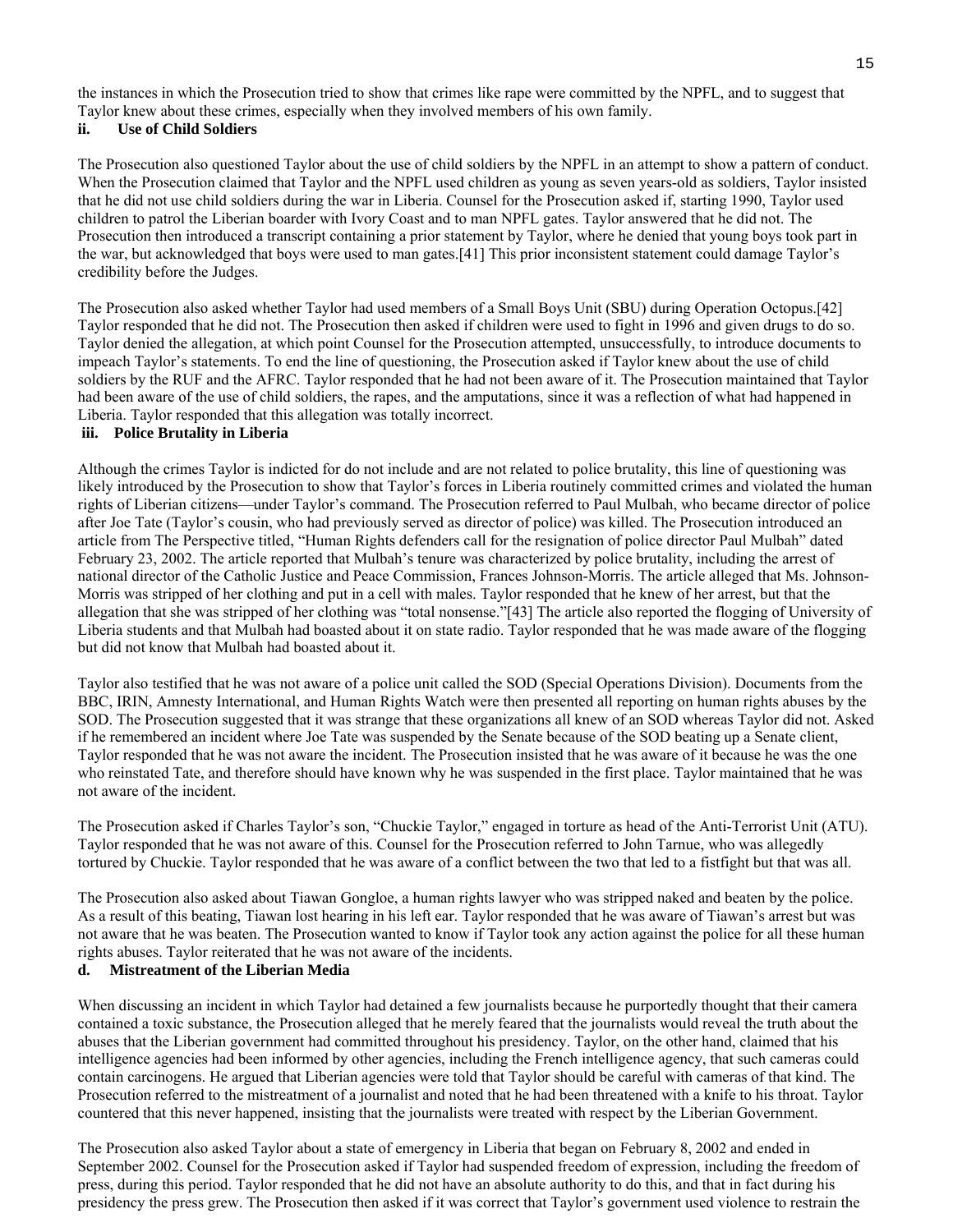press. Taylor responded that they did not. Taylor denied knowing about a journalist who was arrested and charged with treason for investigating Samuel Dokie's death. The Prosecution continued with this line of questioning asking about threats, censorship and acts of vandalism aimed at the media in Liberia, specifically Heritage Newspaper (owned by Momoh Kanneh, who later fled from Liberia), Radio Veritas and Star Radio. Taylor denied the Prosecution's allegation that the independent radio stations were closed down in order to leave only Taylor's government radio operative.

## **e. Expulsion of Bockarie from Liberia**

The Prosecution questioned Taylor about why Sam Bockarie was expelled from Liberia. Taylor claimed that, due to the allegations concerning his involvement in the Sierra Leonean conflict, he decided that it was necessary to expel Bockarie from Liberia in order to avert the allegations. Taylor stated that he had not wanted Bockarie's actions to be construed as those of a citizen of Liberia, so he stripped Bockarie of his citizenship. The Prosecution alleged that Taylor merely tried to get rid of Bockarie, and sent him to Burkina Faso along with the other former RUF members who had been incorporated into the ATU. The Prosecution further alleged that Taylor had arranged with President Compaoré that Bockarie would participate in the fighting in the Ivory Coast. Although Taylor denied this, the Prosecution suggested that Compaoré had previously helped Taylor, thereby rendering an arrangement between them a possibility.

The Prosecution continued to say that Taylor had not informed the UN of Bockarie's travel plans, despite the travel ban imposed upon Bockarie. Counsel for the Prosecution also suggested that Taylor did not inform the UN because he did not want the UN to know Bockarie's whereabouts (and thereby ensure that Bockarie could continue working for Taylor). Taylor denied the allegations and argued that it was not the task of the Government of Liberia to individually inform other governments of Bockarie's whereabouts. Also, Taylor stated that the Government of Liberia had announced that Bockarie had left Liberia.

In asking Taylor about his relationship with Bockarie, the Prosecution managed to point out inconsistencies in Taylor's testimony. For instance, the Prosecution asked Taylor whether Bockarie left for Cote d'Ivoire in February. Taylor testified that it was not in February, but in January. Counsel for the Prosecution referred to Taylor's testimony during direct-examination where Taylor said that Bockarie left early to mid-February.[44] Taylor replied that it was in that period and that he could not recollect the exact dates. The Prosecution then asked if Taylor had contacted UNITA (The National Union for the Total Independence of Angola, a rebel group led by Jonas Savimbi) after Bockarie left for Ivory Coast. Taylor said that he did not. Taylor denied that he had met Savimbi. Taylor's prior testimony was then re-introduced, where he had testified that he met Savimbi in Ivory Coast in 1990 and they became "very good friends."[45] Counsel for the Prosecution alleged that Taylor lied under oath. Taylor replied that he had merely made a mistake during direct-examination and that he never met Savimbi. The Prosecution then asked Taylor if Moussa Sesay accompanied Bockarie to Zambia after Bockarie left Liberia. Taylor responded that he did not have any information on this but that he saw Sesay at work every day and would have known if he had gone with Bockarie. The Prosecution then introduced Moussa Sesay's passport, which had stamps indicating that, as of February 2001, Sesay had spent a couple of days in Lusaka, Zambia. This weighed against the accuracy and credibility of Taylor's statement to the contrary.

The Prosecution then questioned Taylor about Bockarie re-entering Liberia and how long Taylor had known about Bockarie's return. Taylor replied that he found out only a few days before Bockarie re-entered the country, and that Liberian government forces tried to hold him off, but that Bockarie forced his way in. Taylor also said that he had one meeting with his National Security Council to discuss Bockarie. To impeach this testimony, the Prosecution introduced a part of Taylor's prior testimony where he said that they held meetings frequently to discuss Bockarie.[46]

The Prosecution also asked Taylor about Bockarie's SCSL indictment. Taylor claimed he was not aware of the indictment, even after meetings with his National Security Council.[47] When the Prosecution asked who else would know about Taylor's relationship with the RUF besides Bockarie, Taylor replied that Issa Sesay and perhaps Johnny Paul Koroma would know, but then amended his answer, asking for Johnny Paul to be deleted because he was SLA, not RUF. The Prosecution concluded this line of questioning by asking how many people were killed and arrested along with Bockarie. Taylor said he did not know. There was no written report from the government, and Taylor said he could not remember how many people died on the scene.[48]

The Prosecution asked Taylor about a conversation with Kabbah on January 28, 2001, when they supposedly discussed returning Bockarie to Sierra Leone. Taylor responded that he told Kabbah that Bockarie did not pose a threat to Sierra Leone, and that since it was an ECOWAS idea to bring him to Liberia in December 1999, he would not repatriate him. The Prosecution asked if bringing Bockarie to Liberia was actually Taylor's idea and not an ECOWAS idea. Taylor responded that he was part of the process, and that it was not solely his idea. The Prosecution alleged that it was Taylor's idea, and further, that he pressured the other presidents to back him. Taylor disagreed, saying that The Prosecution's argument "presupposes that these people are so weak and foolish that they had to succumb."[49] To help prove its point, the Prosecution introduced a code cable from Felix Downes-Thomas to the UN, New York dated December 22, 1999, that stated that Taylor was responsible for mediating the problems between Bockarie and Sankoh and had reached the conclusion that Bockarie should move to Liberia and that Obasanjo had backed him. In response, Taylor suggested that the code cable merely showed "colleagues exchanging ideas."[50]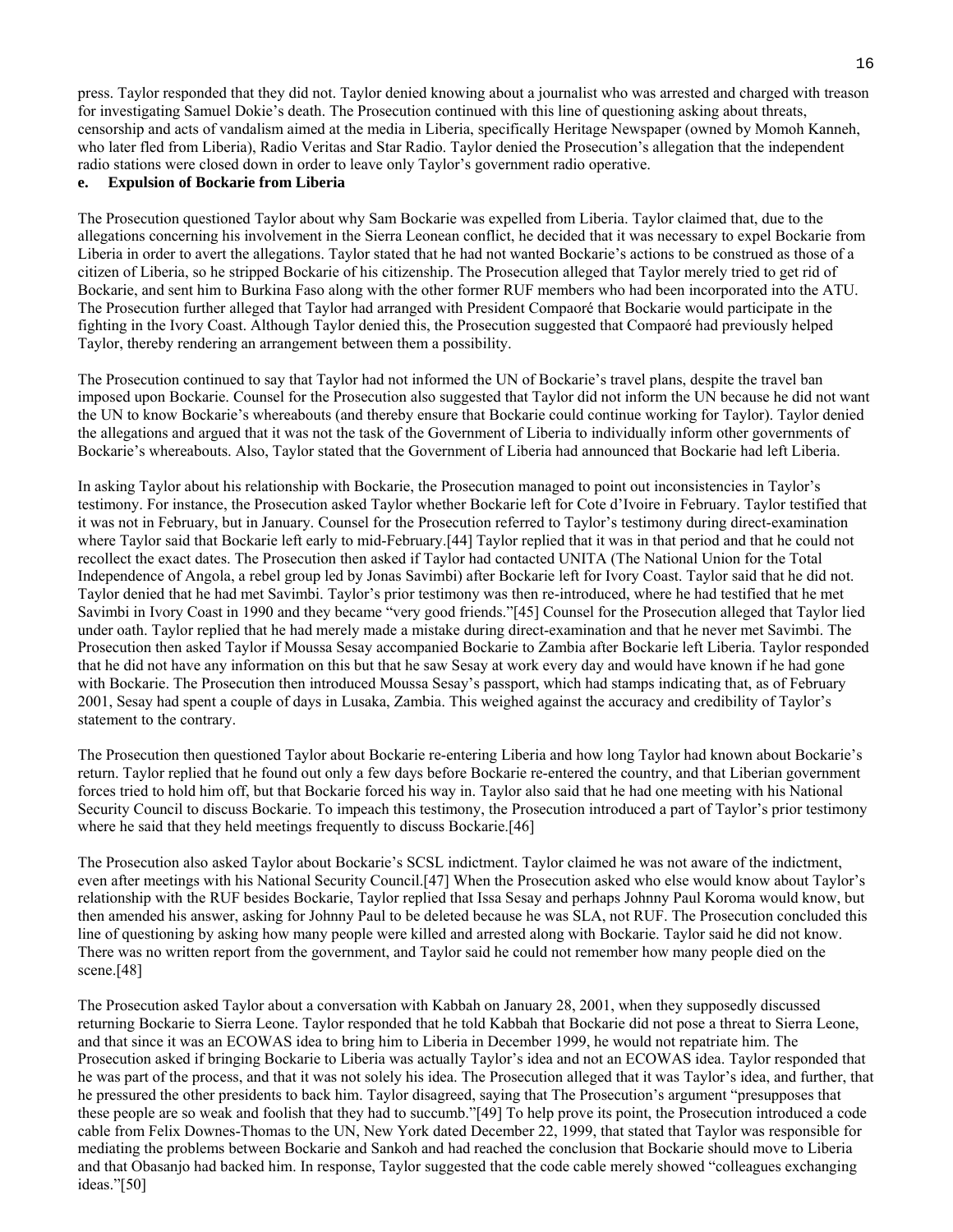#### **f. Taylor's Contact with Witnesses**

The Prosecution also confronted Taylor about his contact with witnesses. Taylor told the Prosecution that he did have contact with three to five witnesses, and that for two or three of those witnesses the testimonies had already been provided to the Court. Taylor argued that this contact stopped months ago, since he was only allowed to have contact with his family. At the time, he maintained that he spoke with them as friends, that the conversations lasted for ten to twenty minutes, and that these conversations were recorded.

The Prosecution suggested that the account given by Taylor was not accurate, since he spoke over a privileged access line that is not recorded. The Prosecution added that Taylor was forbidden to have contact with those individuals over those privileged lines, because these privileged lines were limited to Taylor's contact with his Defense team. However, Taylor claimed that he had been allowed to use the privileged line, since his counsel was present at the time. Nevertheless, the Prosecution argued that Taylor had abused his right to access the privileged line to contact individuals in order to intimidate others. Taylor maintained that he only had contact with two to three witnesses for three to four months while his counsel, Mr. Supuwood, was also present. Additionally, Taylor acknowledged that he had contact on a regular basis since his incarceration with a few witnesses without using the privileged lines.

#### **g. Weapons in Liberia**

The Prosecution questioned Taylor about arms acquisitions in Liberia, providing evidence that seemed to suggest Taylor engaged in corruption in order to purchase and transport weapons into Liberia to support the conflict in Sierra Leone. The Prosecution alleged that Taylor used false end-user certificates to purchase arms from abroad, due to the arms embargo against Liberia. Taylor responded that he used a valid end-user certificate from Liberia to purchase arms in Serbia. The Prosecution suggested that the Serbian government would have never accepted an end-user certificate in violation with the arms embargo. Taylor, however, argued that the Serbian government "didn't give a damn."[51] The Prosecution then referred to an expert report that concluded that Taylor purchased weapons from a company in Serbia without the knowledge of the Serbian Government and that the weapons were brought to Liberia through Niger. This report could put the truth of Taylor's testimony into doubt.

According to Taylor, Liberia did not have any arms after the disarmament process. Taylor told the Court that, due to his struggle with the rebels, he started obtaining weapons in the middle of 2001, about which he had written a letter to the UN Security Council telling them that Liberia had a right to purchase weapons for self-defense. When discussing the transportation of weapons into Liberia, Taylor stated that there was a general practice of bribing government officials in the region and that he had engaged in that practice several times. In this respect, Taylor specifically referred to his involvement bribing officials in Niger. Taylor noted that he had authorized a covert budget that was used to bribe government officials, but that he did not know the names of those responsible for arranging the bribes. "I just made the money available," Taylor testified.[52] He further stated that the weapons were transported through countries that turned a blind eye, or where officials had been bribed. However, apart from Niger, Taylor said that he could not identify the specific countries.

Counsel for the Prosecution introduced a UN Security Council note by the President of the Security Council on the situation in Liberia, dated December 29, 2000. The report stated that MI-2 and MI-17 type helicopters were used in July and August 2000 to deliver arms from Europe to Liberia. Taylor swore that he never had an MI-17 and that the panel of experts who submitted that report had lied. He added that he had two MI-2s and MI-8s, and that they are still in Liberia, but he never had an MI-17. The Prosecution then introduced a UN Security Council document pursuant to resolution 1343 concerning Liberia, dated October 26, 2001. The document stated that during the panel's visit to Liberia, they noted two MI-17s, one with the words "Anti-Terrorist Unit," based at the airport of Spriggs Payne, close to the city of Monrovia, and the other grounded at Roberts International Airport. The report said that the two had come from someone called Sanjivan Ruprah. Taylor responded that the two places indicated by the panel were correct, but that the helicopters were MI-8s, not MI-17s.

The Prosecution questioned Taylor about a plane that crash-landed at Roberts International Airport carrying weapons. Taylor responded that he knew of the crash but not the details surrounding it. The Prosecution asked Taylor if he was aware that a UN investigative panel, which had come to Liberia to investigate the crash, was barred from visiting the site. Taylor responded that he was not aware, but that it was Liberia's sovereign right to do so. The Prosecution suggested that the reason given to the UN team was that the site was full of dissidents. However, the Prosecution continued, no warning had been issued about the existence of dissidents near the airport and there was no military presence indicating that there were dissidents in the area. Taylor responded that he did not know the details, and was not aware what information was given to the team. The Prosecution asked Taylor if he was briefed on the panel's visit or on the report they wrote. Taylor responded that he was not.

The Prosecution then asked about a letter that Taylor claimed he wrote to the Security Council in 2001 to inform them that Liberia had taken measures to arm itself for self-defense. Taylor reiterated that he personally signed the letter in 2001. The Prosecution countered with the suggestion that it was not until a UN Panel report in 2002 that a letter was written by the Ministry of Defense. Additionally, the Prosecution alleged that it was not until March 26, 2003 that Taylor informed the press that Liberia had armed itself. Taylor responded that this was just a follow-up procedure and that they did indeed write a letter in 2001. The Prosecution asked if Taylor had lied when he said that he never brought weapons into Liberia by sea, and whether he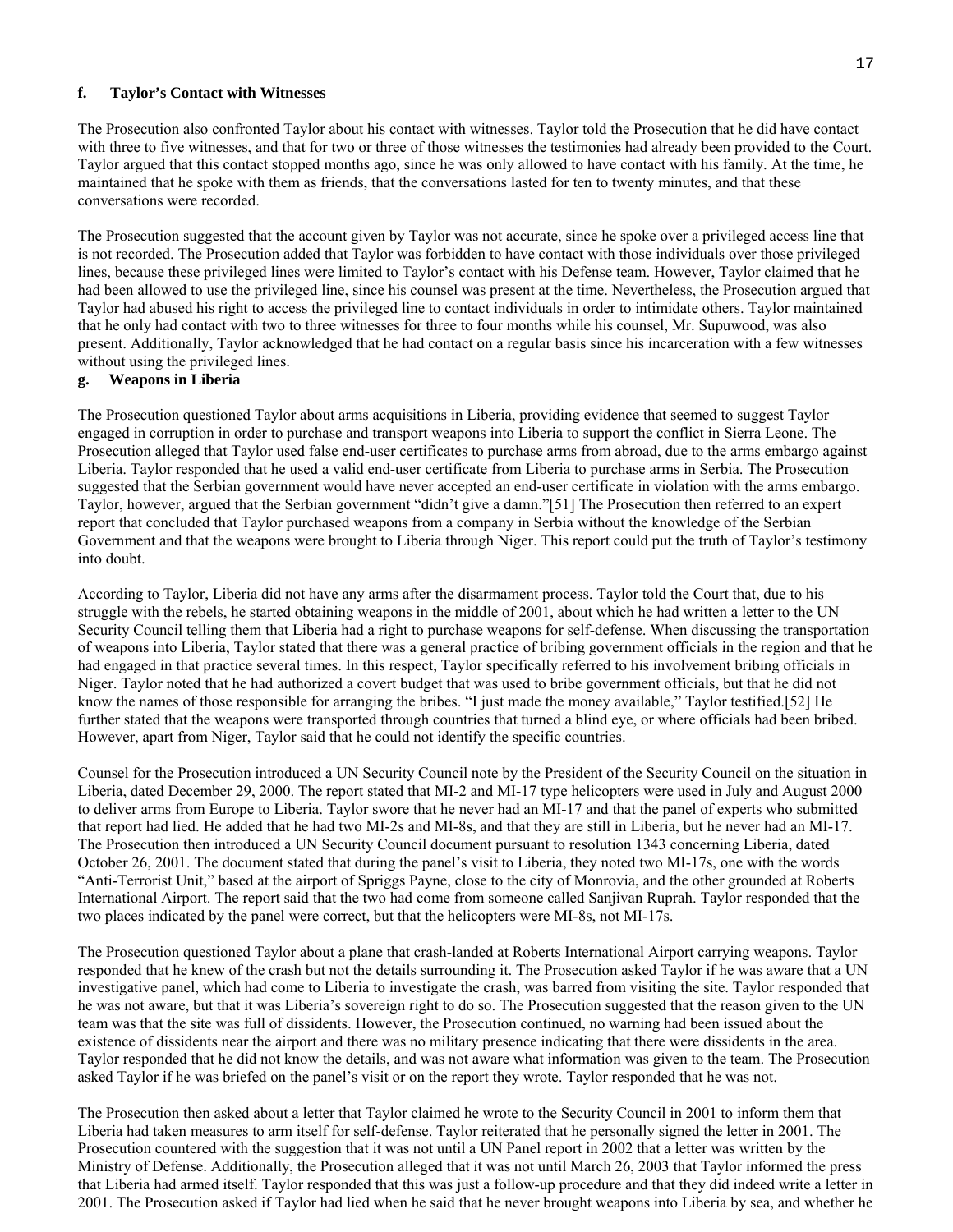actually brought them in through the port of Buchanan and the Harper port. Taylor responded that he had not lied. The Prosecution asked if Abbas Fawaz had brought weapons to Taylor through Harper port. Taylor responded that he had already admitted to bringing weapons into the country, and that it did not make any sense for him to lie about his means. The Prosecution then asked what other business Abbas Fawaz was involved in to which Taylor said that he only knew of the timber business. The Prosecution insisted that Fawaz had warehouses where he would store weapons for Taylor, but Taylor refuted this.

#### **h. Escape from Prison and 1985 Coup**

The Prosecution also raised doubts regarding the truth of Taylor's testimony about his escape from prison in the United States and his movements afterwards. The Prosecution asked Taylor whether it was true that in the course of two months, Taylor had managed to escape from prison, travel to West Africa, and take part in a coup. Taylor said that he had indeed escaped from the US prison in September 1985, and that the coup led by Gen. Thomas Quiwonkpa indeed took place in November 1985. However, Taylor insisted that he was not part of the coup, and said he did not remember saying that he had taken part in the coup. The Prosecution then introduced an attorney file, which was submitted by Ramsey Clark, Taylor's former defense counsel, to the District Court of Massachusetts on July 27, 1990. This file said that Taylor had escaped on September 15, 1985 and that "within months he was in Africa assisting Gen. Quiwonkpa in the coup to overthrow Samuel Doe." Taylor said that he was still in New York when Gen. Quiwonkpa was killed, and that Ramsey knew that, and he did not know why Ramsey would lie in his report. Taylor admitted that he had made an error of the time that elapsed between his escape and the coup, but testified that if he had been on the ground, Gen. Quiwonkpa would have succeeded.

The Prosecution referred to a transcript where the Prosecution had asked Taylor during cross-examination if two months had passed between his escape from jail and the Quiwonkpa coup attempt—to which he had replied, "That is totally, totally incorrect."[53] However, during this cross-examination on January 11, 2009, Taylor admitted that there were two months between the two events. At this, the Prosecution said that Taylor was "fashioning" his answer to the questions asked, after reviewing the transcripts. Taylor responded that he has a right to read the documents and that if he misstated the dates, he would correct them. The Prosecution told him that he is a witness and should just answer the questions as asked. Taylor angrily responded that he does not take instruction from the Prosecution and that he was not only a witness, but also the Accused. "There are contexts involved here and this is my life," he said.[54]

## **i. First meeting with Foday Sankoh**

The Prosecution asked Taylor if he had met Foday Sankoh before August 1991. This line of questioning followed allegations from Prosecution witnesses, most notably Suwandi Camara, who had testified that he met Taylor with Sankoh and Doctor Manneh in 1990 in the Mathaba (a guesthouse for the revolutionaries in Libya). Allegedly, Taylor, Sankoh, and Manneh had plotted from there to destabilize the West African region. Taylor responded that he had not met Sankoh before 1991. The Prosecution then introduced a 1998 BBC report by Mary Harper where Taylor said, "It is known by everyone that I have been friendly with Foday Sankoh for many years before the revolution."[55] Taylor answered, "That's the knowledge of the people . . . I had never in my life met Foday Sankoh, and I'm saying to you, it is known by everybody that I met him, that is incorrect."[56] The Prosecution argued that Taylor was just playing with words. Taylor said, "I had never known or met him before and I'm telling her that everyone knows this just like everyone knows that I have billions of dollars, everyone knows, and there is no truth to any billions."[57] The Prosecution claimed that this was a lie and that Taylor had met Sankoh in Libya, and that the alliance between Alie Kabbah and Sankoh had gone wrong because Kabbah had wanted a structured revolution. The Prosecution insisted that after the fight, Sankoh wanted to join Taylor and so he travelled through Burkina Faso to join Taylor. Taylor responded, "That's a Prosecution lie."[58]

## **j. Trip to South Africa and the Naomi Campbell story**

The Prosecution has alleged that Taylor used diamonds to buy weapons. In particular, the Prosecution further alleged that Taylor went to South Africa to obtain a weapons shipment. Asked about his visit to South Africa in September 1997, Taylor said that while in South Africa he received medical treatment and had dinner with Nelson Mandela. At the dinner, he met Quincy Jones, Mia Farrow, and Naomi Campbell. Taylor had previously said that the only diamonds he had were in his personal jewelry. In cross-examination, the Prosecution accused Taylor of lying, and argued that he had carried diamonds with him to South Africa to buy weapons. Taylor denied this accusation. The Prosecution alleged that after dinner with Mandela, Taylor's men awoke Naomi Campbell and gave her a large, rough-cut diamond that he had obtained from the RUF/AFRC forces in Sierra Leone. Taylor denied the allegation. According to the Prosecution, Naomi Campbell related this incident to Mia Farrow. To prove this, the Prosecution tried to introduce a statement from Mia Farrow, which led to an objection from the Defense. The Defense argued that the document should not be allowed because it went to prove guilt and because it was not a sworn affidavit. According to the Defense, the Prosecution had contacted Mia Farrow on August 10, 2009, and failed to obtain the evidence in a timely manner for the Prosecution's case-in-chief.

The Defense further complained that no contact was made with Naomi Campbell, who would have been in a better position to explain the alleged incident firsthand. The Defense maintained that the statement about the origin of the diamond was hearsay from mysterious unidentifiable men to Naomi Campbell to Mia Farrow. The Prosecution responded that they had disclosed the document to the Judges and the Defense, and informed them that they intended to use it for both impeachment (countering Taylor's testimony that he never had any diamonds) and guilt.[59] Nevertheless, the Defense objection was upheld. The Judges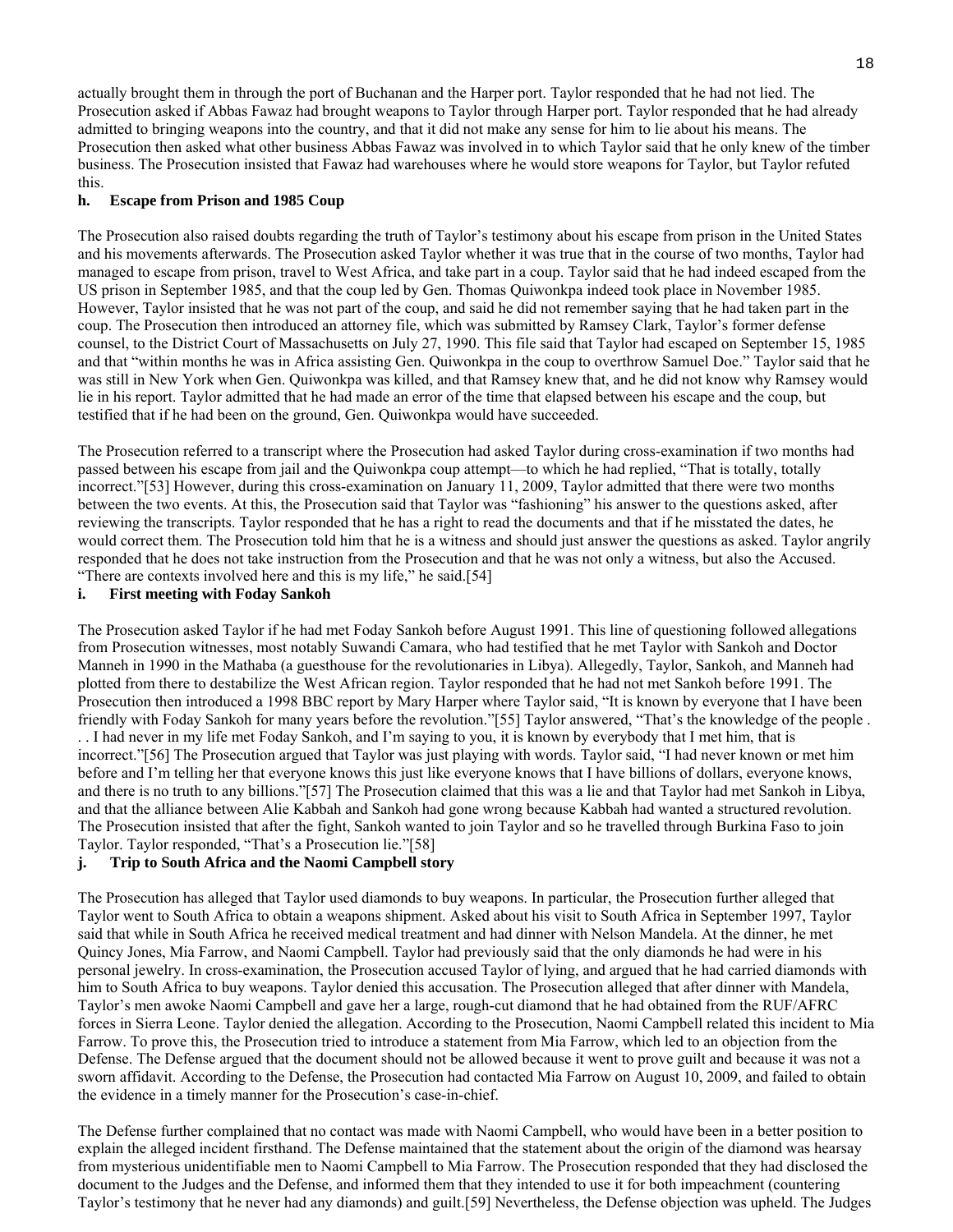acknowledged that the document is a central issue in the Prosecution case, but the Court disallowed it, holding that the Prosecution had not fulfilled the two criteria for inclusion of fresh evidence containing evidence probative of guilt.[60] The Judges also noted that it was not produced during the Prosecution's case-in-chief and that the statement was "by a person as to what she was told by a second person who was relating what she was told by a third person or persons. The accused has not had a chance to challenge what was said in the allegations or to cross-examine the alleged makers of the statement . . . the document is highly prejudicial . . . ."[61] This response to hearsay evidence further demonstrates the relatively strict approach the Trial Chamber has been taking to admissibility of evidence during Taylor's testimony—hearsay evidence is usually admitted at the SCSL so long as it is relevant.

#### **k. Liberia's Natural Resources**

This line of questioning was used to show that Taylor had reason to perpetrate a war in Sierra Leone in order to gain better quality diamonds across the border. A major element of the Prosecution's case entails trying to show a link between diamonds from Sierra Leone and arms shipments from Liberia. Taylor has continuously insisted that he had no need for Sierra Leonean diamonds, because Liberia also has diamonds.

The Prosecution suggested that when Taylor thought about Liberia's natural resources, he thought about timber and iron ore, yet when he thought about Sierra Leone's resources, he thought about diamonds. Taylor maintained that Liberia had sufficient diamonds of its own. Counsel for the Prosecution then introduced a document titled "President Taylor's address at the 20th ECOWAS summit" dated August 20, 1997, where Taylor spoke about improving West Africa by using their resources. He talked about the oil in Nigeria, cocoa and coffee in Ghana, rainforest and iron ore in Liberia and diamonds in Sierra Leone. The Prosecution said that the reason Taylor referred to the diamonds in Sierra Leone was that they were of better quality and much more quantity than in Liberia, a proposition Taylor refuted.

The Prosecution then referred to a map (introduced by the Defense during Taylor's direct examination) of mineral resources that stated that iron ore was the principle earner of Liberia. Under the subheading "Diamonds," it said that the mining was small scale, and that the minerals found did not warrant the same economic importance as of those from Sierra Leone. While Taylor agreed that diamonds were small enough to be more easily transported in a briefcase than timber or iron ore, he consistently denied any suggestion that he traded in Sierra Leonean diamonds or used them to advance his interests or the interests of the RUF.

#### **l. Taylor's Position as "Point President for Peace"**

Another Prosecution line of questioning aimed at proving to the court that Taylor's position as the "point president for peace" was merely a ruse. Taylor was asked by the Prosecution if he had reminded anyone during the many accusations aimed at him, that he was point president for peace. Taylor answered that everyone knew of his position so there was no need to remind them.

The Prosecution then referred to a Liberian government document where the government responded to the allegations of their alleged involvement in the Sierra Leone war. The Prosecution said that, yet again, the document did not point out that Taylor was in fact point president for peace. Counsel for the Prosecution added that Taylor did not even mention his meetings with Bockarie in September and October of that year in the policy statement while he was listing his efforts in Sierra Leone. Taylor insisted that he did not feel the need to do this. The Defense objected, saying that on the next page, the statements said that the Committee of Five had inter alia appointed Liberia to head the search for peace in Sierra Leone. The Prosecution answered by saying that its point was to prove that Taylor never mentioned his meetings with Bockarie to anyone as part of his duties as point president for peace. Judge Sebutinde asked the Prosecution to continue and instructed the Defense to bring this up in his re-direct if he so wished.

The Prosecution went on to introduce a Sierra Leone Web news report, dated December 29, 1999, which reported that Gambian President Yahya Jammeh offered to mediate in Sierra Leone. The Prosecution asked why Jammeh would offer this if Taylor was in fact the point president for peace. Taylor said he was not aware that Jammeh had offered.

At this point the Prosecution asked questions aimed at showing that, as the alleged point president for peace, Taylor was sure to hear of the threats continuously issued by Bockarie, and therefore could not have held meetings for peace with Bockarie at the same time. Counsel for the Prosecution asked Taylor if he had been briefed that Sam Bockarie wanted to attack Freetown. Taylor said that he did not recall that particular briefing. Asked if he thought it would have been important for the point president for peace to know this, Taylor said it would definitely have been important, but maintained that he could not remember hearing it. The Prosecution then introduced an Inter Press Service (IPS) article, "Politics Sierra Leone: No lawyer offering to defend rebel leaders," dated September 7, 1998. This article reported Bockarie as saying he would "kill all living things including chicken if Sankoh was not released."[62] Taylor testified that he did not remember the briefing, but insisted that he would have raised the issue with Bockarie if he had known. The Prosecution suggested that Taylor did know, because Bockarie was acting under Taylor's command. The Prosecution also resubmitted that, as point president for peace, Taylor was told what Bockarie intended to do. Taylor said that if he knew Bockarie was planning this, he would not have accepted Bockarie in his presence. He further commented that would be ludicrous to imagine "that president Hu Jintao would know every detail of what is happening in North Korea."[63]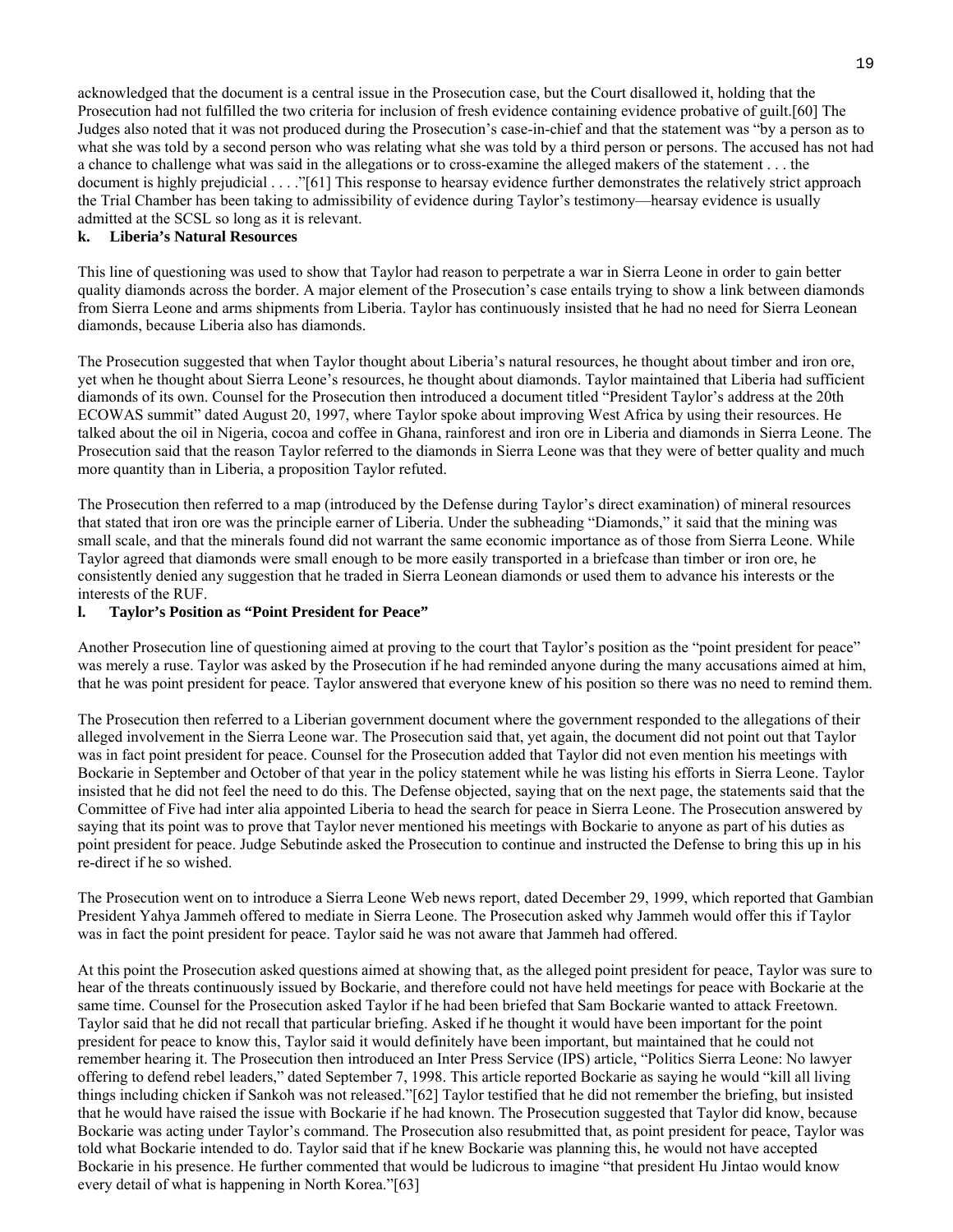At this, the Prosecution asked if Taylor had told his briefers what was important to him as point president for peace, because then they would have known to inform him on Bockarie's statements. Taylor said that his role was not to brief them. The Prosecution continued to press the issue, and Taylor became agitated, telling Counsel for the Prosecution, Brenda Hollis, that she had never worked for a government and could therefore not know what she was talking about.[64] Judge Sebutinde told Taylor to control himself and not to make such statements.

The Prosecution also tried to illustrate to the Court that the NPFL did not act in good faith when it negotiated the peace agreement between the warring factions in Liberia in order to show Taylor's lack of commitment to peace in general. The Prosecution emphasized that the NPFL did not fully comply with the peace process in Liberia, since it did not adhere to the arms embargo and the demobilization and disarmament process as much as Taylor had led the court to believe during his direct-examination.

#### **m. Taylor Condemned?**

The Prosecution introduced this line of questioning to yet again impeach Taylor's testimony that he was appointed point president for peace by the West African states. Counsel for the Prosecution stated that many African presidents had condemned Taylor's actions in Sierra Leone. The Prosecution went on to say that many West African presidents were worried about Taylor's ambition in West Africa. Taylor replied that the Committee of Five and the Secretary General of the UN commended his work. Asked if he remembered Major General Felix Mujakperuo (ECOMOG commander in Sierra Leone as of April 1999) warning him and the president of Burkina Faso, Taylor said that he did not remember any such warning, and that commanders were not in a position to issue such warnings. Taylor continued, testifying that previous commanders Malu and Shelpidi were both disciplined for their misconduct, and removed from their position. The Prosecution suggested that Taylor had insisted on their removal because, with them around, he could not continue with his misdeeds in the region. Taylor denied this.

The Prosecution then suggested that Jerry Rawlings had condemned Taylor's actions in Sierra Leone and saw Taylor's actions as a stab in the back. Taylor responded that he was good friends with Rawlings, and that Rawlings had never told him this. The Prosecution introduced an article in African Politics magazine, dated January 18, 1999, titled "Africa Politics: Liberia blamed in Sierra Leone conflict." This article reported that Rawlings was the most outspoken of the West African leaders blaming Taylor for the Freetown carnage. Rawlings reportedly warned Liberia to stop supporting the rebels or face the full effect of the region. Counsel for the Prosecution stated that Rawling's condemnation was clear. Taylor countered that the Prosecution was assuming that Rawlings had actually said this.

Taylor was then asked by the Prosecution about his alleged friendship with Kabbah— specifically whether Kabbah had accused Liberia of interference. Taylor answered that he had received letters from Kabbah expressing his gratitude. He said he had heard of the allegations but did not consider Kabbah his enemy. The Prosecution asked Taylor if he remembered a representative from the Government of Sierra Leone who said that Taylor was involved with the rebels. Taylor said he had no recollection of that. The Prosecution then introduced an article by Sierra Leone web news, dated October 30, 1997, where an aid from the Government of Sierra Leone said that he had information that Taylor was working with the Junta. Taylor responded that he did not know of this aid, and seeing as it was not Kabbah or an official, he could not take this seriously.

The Prosecution continued, stating that Kabbah did not invite Taylor to his reinstatement. Taylor said that he was invited but did not attend. The Prosecution insisted that Taylor sent a low ranking delegation that was not well received. To corroborate this, the Prosecution introduced a story from a newspaper, the Independent Observer, entitled, "We don't want Taylor here tomorrow." The article stated that Sierra Leoneans had criticized the fact that Taylor would attend. This was mainly because Taylor had insisted on the release of Foday Sankoh as the only road to peace. Taylor responded that Kabbah was "smart enough," and that if these allegations were serious, he would not have been invited by Kabbah. Hollis then introduced an article by the Sierra Leone Web news, dated March 14, 1998, where deputy minister for information Arthur Massaquoi said that there was poor reception accorded to the Liberian delegation, and that they were jeered. Taylor answered that the allegations definitely caused some tensions. He equated the situation to when somebody threw a shoe at former US president George Bush in Iraq.

The Prosecution asked Taylor if he knew that Obasanjo had expressed his concern that Taylor was destabilizing the region. Taylor said he did not know. The Prosecution introduced a Security Council document, S/2000/992, dated October 16, 2000, and titled "Report of the Security Council mission in Sierra Leone." The document stated that Guinean President Conte, echoed by Obasanjo, had said that Liberia was contributing to the destabilization of the region. The Prosecution also introduced a document from the Embassy of Nigeria in Monrovia, dated January 19, 1999, on the events in Sierra Leone. The text said that the position played by Liberia in Sierra Leone was regrettable.

## **n. Human Rights Commission and the Judiciary**

The Liberian Human Rights Commission (LHRC) was the next subject on the Prosecution's list. The aim was to discredit this institution by showing that it was not independent from the Executive. This was likely aimed at disproving Taylor's claims that his presidency respected human rights in Liberia. The Prosecution introduced various newspaper articles that suggested that the LHRC did not investigate human rights violations, did not take office until 1999, and did not have offices or a budget, and that all investigations it conducted had to be approved by the Government. Taylor denied each of these claims.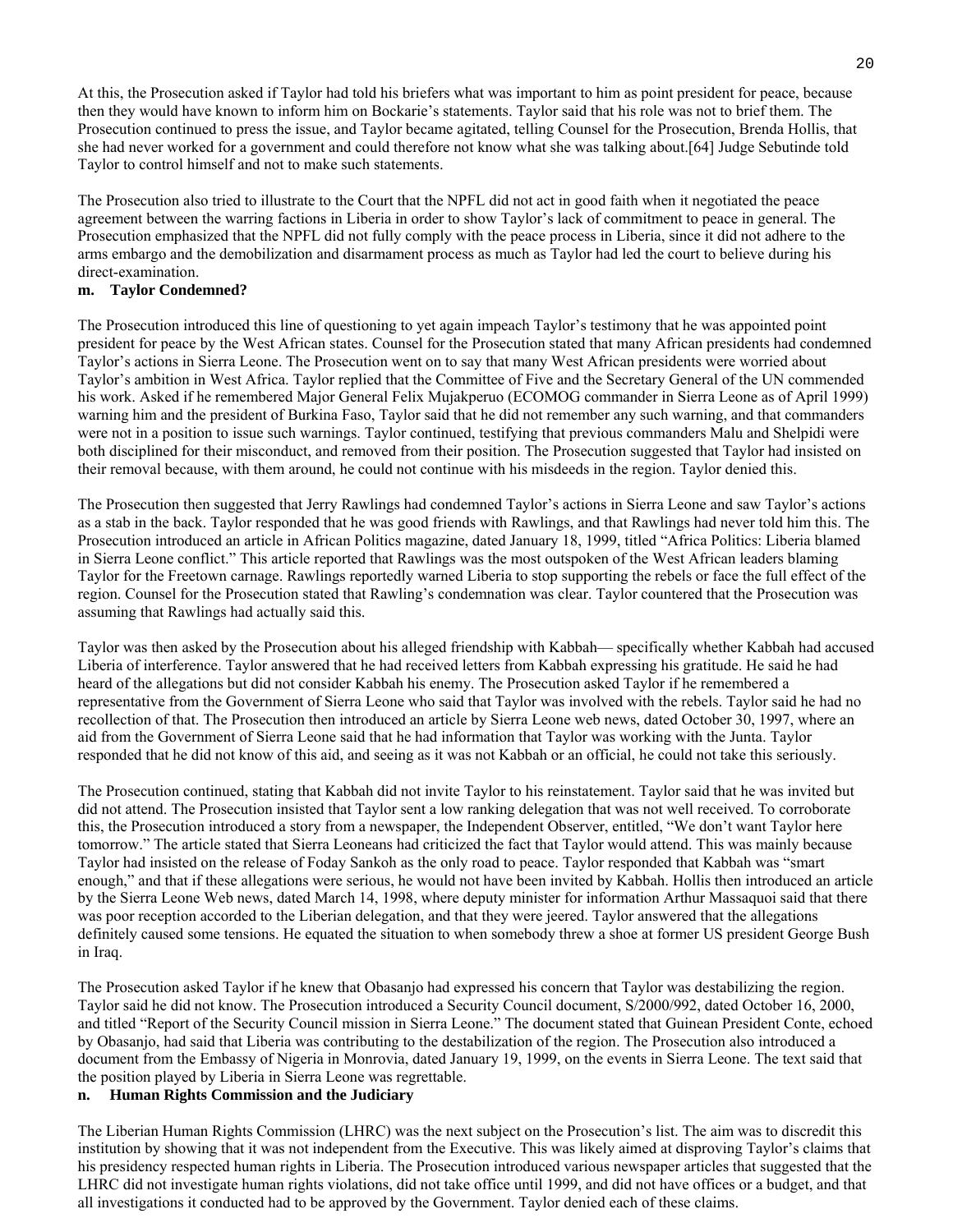Counsel for the Prosecution alleged that the only viable adjudication option the LHRC had (if and when they found human rights violations) was the judiciary, which was heavily influenced by the executive. The Prosecution insisted that the judiciary was not independent, that very little money was allocated to them, and that the chief justice complained about interference from the executive. Counsel for the Prosecution introduced a newspaper article from allafrica.com from 1998 to support this contention. Taylor replied that there might have been members of his government who did interfere with the judiciary, but that he could not account to everyone in his government. Taylor then explained that western countries have even more interference with the judiciary. At this point, Counsel for the Prosecution interjected and asked Taylor if he was done with his speech, which incensed Taylor. He demanded that the Prosecution "Stop referring to my statement, my evidence, as a speech, please."[65]

The Prosecution asked if Taylor's failure to pay the judiciary contributed to their corruption. Taylor responded that there was a time when no one, including the executive, was unpaid. A report from the International Legal Assistance Consortium (ILAC) on Liberia, dated December 2003, stated that there was an almost unanimous distrust of Liberia's courts. Submitted into evidence by the Prosecution, the report noted, "Judgment, freedom and even life itself, were often sold to the highest bidder."[66] Asked if this was the case in his government, Taylor responded that he was not president in 2003.[67]

## **o. Taylor's Awareness of a possible Indictment**

The Prosecution alleged that Taylor must have known that he would be indicted for war crimes, and accordingly took measures to protect himself. During Defense questioning dated August 6, 10 and 31, 2009, Taylor had repeatedly stated that not even in his "wildest dreams" did he expect or foresee an SCSL indictment. Nevertheless, the Prosecution insisted that as early as 1993, Taylor knew that he could be tried of war crimes. Taylor responded that he had "no recollection of such awareness."

The Prosecution claimed that during an OAU meeting held in July 1996, the members resolved to ask for the formation of a war crimes tribunal to be established for crimes committed by warring factions in Liberia. An ECOWAS official journal from 1997 was introduced as documentary evidence to support this contention. Taylor denied knowing about the meeting and the resolution. He also denied knowing about the Nigerian government saying in January 1999 that they would do everything possible to bring men like Taylor before the courts for crimes committed in Liberia. He said that if he had known, he would have changed his decision to go to Nigeria after leaving office in Liberia.

Taylor admitted that he knew about the formation of the Special Court, and the war crimes charges faced by Foday Sankoh. The Prosecution suggested that it was not until after Security Council resolution 1315 (S/RES/1315), dated August 14, 2000, on the creation of the SCSL, that Taylor's government disengaged itself from the RUF. Taylor responded that his government made the announcement in 2001, and that the Prosecution's insinuation that it was right after the resolution was wrong.

The Prosecution introduced a Security Council report pursuant to resolution 1343 (2001), document S/2001/424, dated April 30, 2001, that announced that Taylor's government had disengaged itself from the RUF and expelled Bockarie. Counsel for the Prosecution stated again that the government only did this to distance themselves from the RUF at that time. Taylor responded that resolution 1343 demanded that they take these measures, and they were therefore complying. Taylor testified that he had not known that Sam Bockarie was among the Accused at the SCSL. To counter this assertion, the Prosecution introduced an Amnesty International report titled, "Sierra Leone: First indictments before the Special Court for Sierra Leone" dated April 2, 2003. The report noted that the SCSL had announced its first indictments on March 10, 2003, and that amongst them was an indictment against Sam Bockarie. The report stated that, between the seven Accused, five were in custody, but Johnny Paul Koroma had evaded arrest while Bockarie was in Liberia. The Prosecution asked if Taylor had seen the report. Taylor said no. **p. Sanjivan Ruprah** 

One of the people often named by the Prosecution as Taylor's arms dealers is Sanjivan Ruprah. Taylor has repeatedly denied personally knowing Ruprah. The Prosecution, using documentary evidence showing a \$500,000 payment to a Swiss bank account in Ruprah's name, asked Taylor whether he had authorized the payment. Taylor responded that he had, but he could not recollect the specifics. The Prosecution suggested that it was a large amount to forget, and asked who Sanjivan Ruprah was and why large amounts of money were sent to him. Taylor responded that Ruprah was a Liberian Ambassador at large. Regarding the money, Taylor commented, "A president doesn't bother himself with getting into the details."[68]

Taylor insisted that he had been completely honest with the Judges about what he knew of Sanjivan Ruprah. Taylor claimed that that he had told a UN panel of experts that he "knew of" Ruprah. Trying to show inconsistencies in Taylor's various responses to questions on this issue, the Prosecution then referred a Court transcript where Prosecution witness Ian Smiley (who had been the head of the UN panel of experts) testified that when they asked Taylor if knew Ruprah, he said that he did not. The Prosecution introduced another transcript where the Defense had asked Taylor if he knew Ruprah. He replied that he did not.[69] This made Taylor go into a long explanation that he had not lied, and that he did not know Ruprah but he knew of him. "Is that the kind of word games you were playing with the panel of experts?" asked Counsel for the Prosecution.[70] Taylor became agitated, and denied the Prosecution's accusation.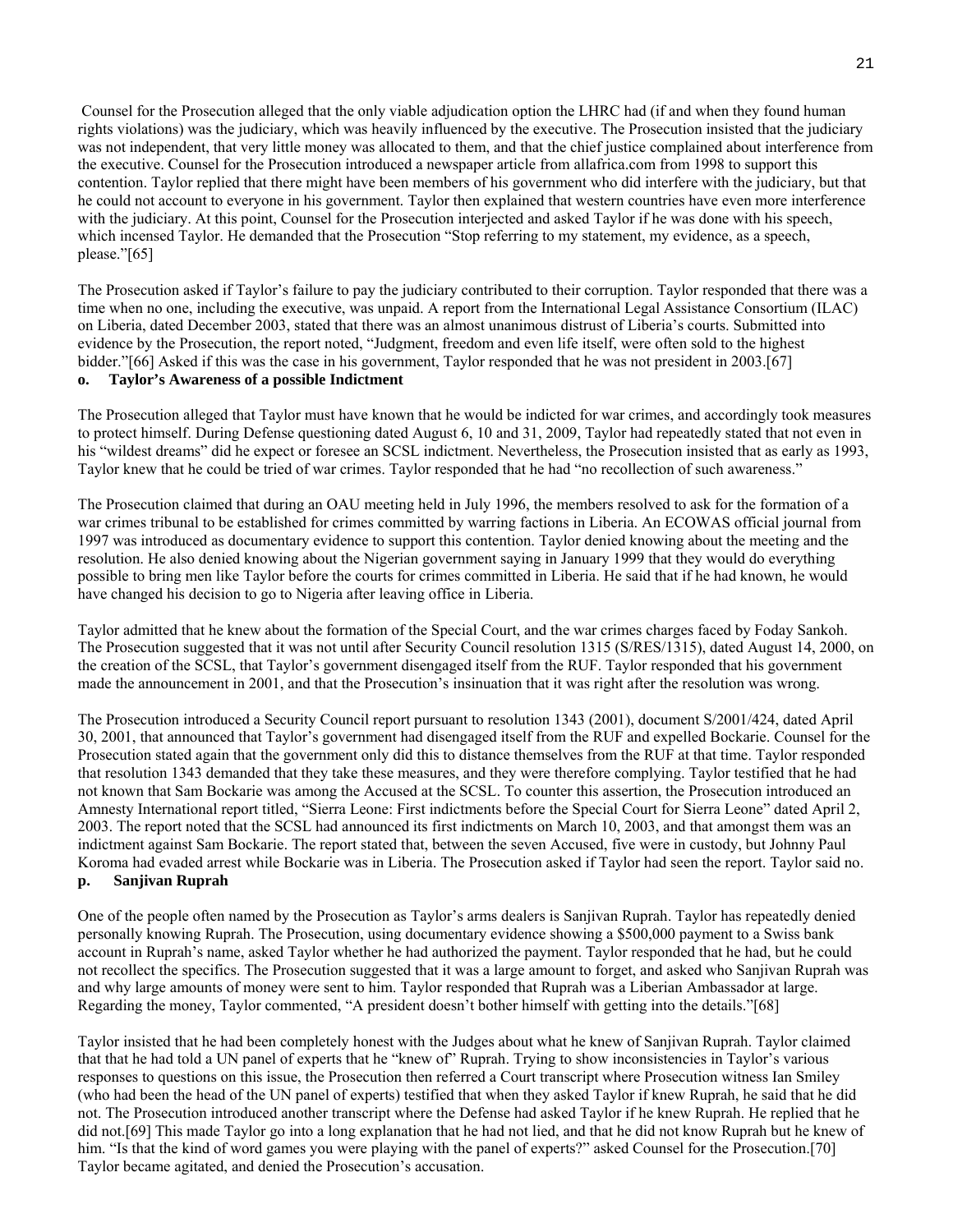The Prosecution then asked Taylor if he knew of a Mr. Leonid Minin, who the UN panel had indicated traded arms in conjunction with Ruprah. Taylor said he did, but had not tried to use him for arms deals. The Prosecution referred to a transcript in which Taylor said he had tried to do arms deals with Minin but Minin failed.[71] Yet again, the Prosecution managed to point out an inconsistency in Taylor's testimony. Taylor defended himself by saying that lawyers kept twisting questions. The Prosecution then noted that the lawyer who had asked the question was Courtenay Griffiths, lead counsel for the Defense. The Prosecution asked Taylor if he was implying that Griffiths was twisting questions. Again, Taylor became agitated, and Presiding Justice Sebutinde intervened to instruct the Prosecution that they had made their point and could move on.

## **q. United Nations Office in Liberia**

The Prosecution has alleged that some of the documents in Taylor's possession were obtained in suspicious ways. Most of these documents are UN code cables between the Representative of the Secretary General in Liberia and John Prendergast in the UN office in New York. Taylor was questioned about the Representative of the Secretary General (RSG) Felix Downes-Thomas, who was appointed on December 12, 1997. The Prosecution asked Taylor if he knew why Downes-Thomas was replaced by Abu Musa. Taylor said that he did not know. Taylor testified that the only UN code cables he received from Downes-Thomas were the ones that focused on Sierra Leone. To impeach Taylor's testimony on this point, the Prosecution introduced a prior inconsistent statement where Taylor had testified that his government discussed receiving code cables from Downes-Thomas that are not secret but pertain to Liberia.[72] The Prosecution noted that nothing in that testimony indicated that Taylor had asked for code cables focused on Sierra Leone. Taylor responded that, at that time, Liberia was most concerned with Sierra Leone. His answer implied that by receiving cables pertaining to Liberia, they would automatically receive those on Sierra Leone.

The Prosecution suggested that when Taylor received the code cables, he knew that he was not supposed to receive them. The Prosecution introduced various cable codes, and asked if Taylor had received them. Taylor responded that he had. One cable talked about Special Envoy Okello's unannounced visit to Monrovia. The Prosecution alleged that, at this point, Okello was sent to Monrovia because the UN feared Downes-Thomas was getting to close to Taylor. Taylor denied the allegation, saying he did not know why Okello was sent. The Prosecution then introduced more code cables that were signed as received by the UN Department of Peace Keeping Operations (DPKO) Registry and asked Taylor where he obtained them. Taylor responded that he received the cables from the RSG. The Prosecution alleged that he must have come across the documents from other means. Taylor denied this allegation and insisted he received the code cables from the RSG.

## **r. Conspiracy from the West**

The Prosecution also asked Taylor about the supposed conspiracy from the west that he consistently referred to in his testimony. Taylor had testified that cooperation existed between his government and the Central Intelligence Agency (CIA) when he was in power in Liberia. He had also told the Court that the CIA had tipped him off to an assassination attempt against him. The Prosecution suggested that if such cooperation existed, then it would be inconsistent with the US trying to oust him. Taylor responded that sometimes intelligence agencies do one thing, and then they switch to something different. The Prosecution asked about whether various people were part of the conspiracy. Taylor excluded Kabbah, Maxwell Khobe (former Nigerian commander of ECOMOG based in Sierra Leone) and other military commanders of the West African peacekeeping troops, including General Timothy Shelpidi, General Victor Malu, and General Mujakperuo from the supposed conspiracy, saying that these people were just doing their jobs. Former Nigerian president Olusegun Obasanjo was also excluded from the conspiracy as Taylor felt Obasanjo was pressured by the US to arrest him and transfer him to the Special Court for Sierra Leone.

The Prosecution concluded its cross-examination by asserting that Taylor was indeed guilty of all the charges in the indictment. Taylor denied the assertion.

## **6. Taylor's Re-examination**

The Defense started their re-direct examination on February 15, 2010, and concluded on February 18, 2010. During this week, the Defense, led by Courtenay Griffiths , QC, re-introduced documents the Prosecution had used during cross-examination. The purpose was to have Taylor explain and deny the many Prosecution allegations leveled against him that arose from those documents.

Taylor reiterated that he last bought arms in 2002, but that the delivery continued until 2003. Additionally, he added that the Liberian Government set up a bank account for covert purposes pursuant to a resolution passed around November-December 1999 by the legislature, which asked the government to use "any and all necessary means" to protect the country.

Counsel for the Defense asked Taylor about the residence Taylor had provided Foday Sankoh in Gbarnga. The Prosecution had suggested that this residency was inside Taylor's executive mansion. Taylor denied that this was true. He added that Sankoh did not live there permanently and that the residency was a few blocks away from the executive mansion, but that he could not remember the name of the area. Additionally, Taylor said that the Sankoh only had the facilities from August 1991 until May or June 1992. The Defense referred to the Mary Harper interview,[73] and asked Taylor to tell the Court when he met Sankoh. Taylor responded that he met Sankoh in August of 1991 in Gbarnga.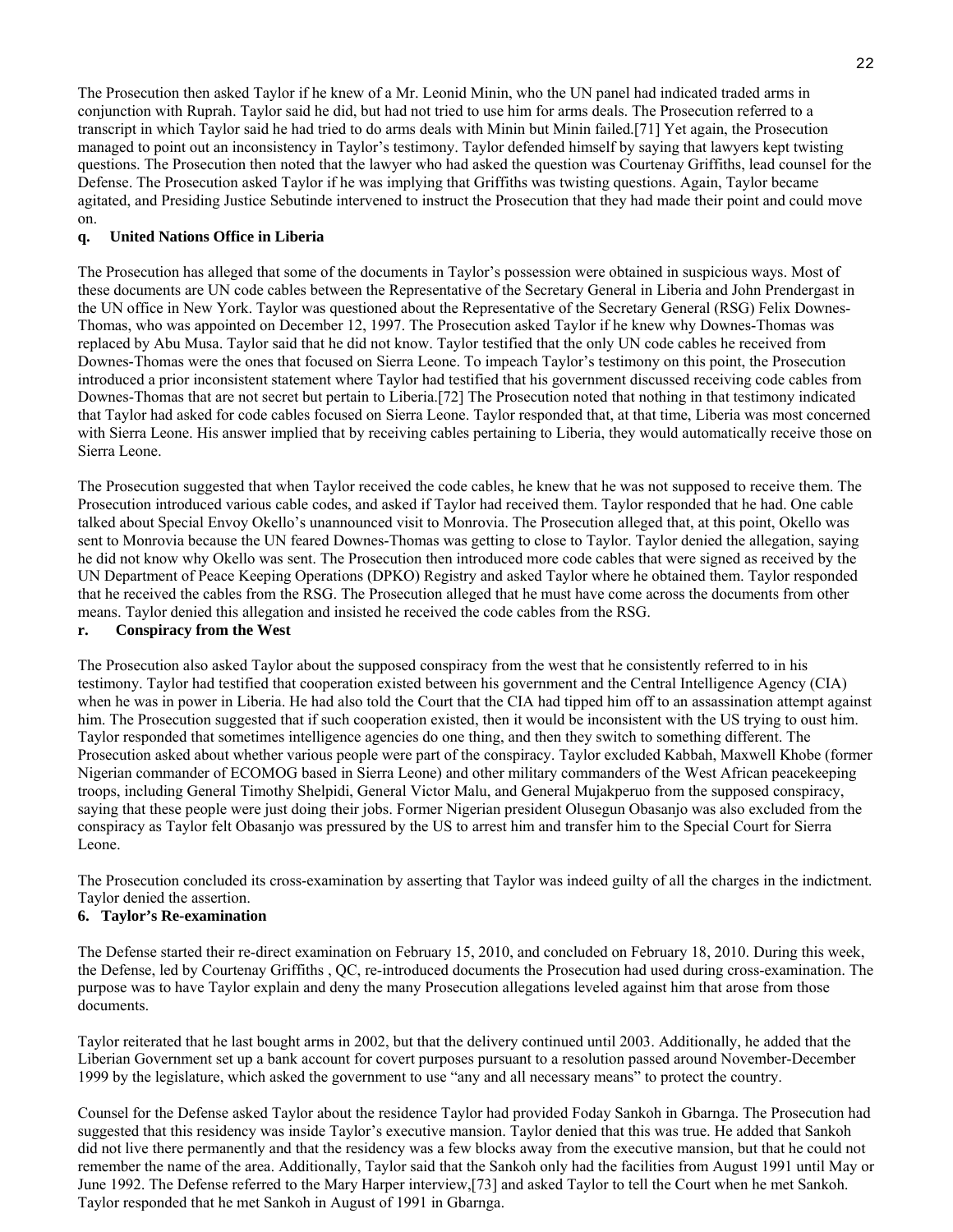The Prosecution alleged that Taylor had intimidated some witnesses. To clarify this point, the Defense asked Taylor to explain the procedure he had to undergo to make a call at the SCSL's Detention Center. Taylor responded that he had to submit the name of the person he intended to call together with their number. The Court would conduct background checks on the person before giving an approval, usually two weeks later. The guards at the detention center would then call the person, transfer the call to Taylor's cell phone, and record the conversation. Griffiths then asked for the procedure if Taylor intended to talk to his lawyers. Taylor answered that he had a privileged list of his lawyers with all the names apart from that of Terry Munyard. He would select the lawyer he intended to talk to, and then guards would place the call. The Defense asked if Taylor spoke to Mr. Supuwood (a member of the Defense team) and if the phone call was shared by anyone else. Taylor responded that indeed he spoke to Supuwood and that the call was shared, as he was using Supuwood's help to try to get two witnesses from Monrovia. The Defense wanted to know whether the Court's Registry Office had ever accused Taylor of intimidating the Prosecution's witnesses. Taylor said no, and that all the phone calls were recorded.

Counsel for the Accused also re-directed on the allegation that Taylor insisted on being in the Committee of Five to help the RUF and the AFRC. The Defense asked how Taylor came to be on the Committee of Five. Taylor responded that after coming from a civil war, he felt he had expertise in the subject of Sierra Leone and the Committee agreed. Other than peace, he testified, he did not have any other agenda. Asked who else was on the committee, Taylor responded that there was the President of Guinea Lansana Conte, the president of Ivory Coast, Henri Konan Bédié, the president of Nigeria, Sani Abacha, and the president of Ghana, Jerry Rawlings. Taylor said that he did not get along well with Conte and Bédié. Taylor testified that the presidents on the Committee of Five were not so weak or stupid as to allow themselves to be convinced by Taylor, and therefore the Prosecution's allegation about his involvement with the committee was wrong.

The Defense then asked if Taylor had an international investigator and who he was. Taylor named individuals who had worked as his international investigator, including Defense counsel Morris Anya. He then explained that the international investigator's work was to be a fact finder—i.e., he visited the UN headquarters in New York, ECOWAS headquarters in Abuja, AU headquarters in Addis Ababa, Justice Minister and Vice President's office in Sierra Leone amongst other locations to collect information. The Defense followed this line of questioning because of the Prosecution's doubt of where the Defense acquired their documents. Taylor confirmed that the international investigator obtained these documents.

Counsel for the Defense then asked Taylor about his relationship with Felix Downes-Thomas and reminded Taylor of the Prosecution's allegations that Downes-Thomas was his lackey. Taylor responded that he resented that allegation "with a degree of anger,"[74] as Downes-Thomas was an honorable man. The Defense asked if Downes-Thomas was prohibited from providing Taylor with UN code cables. Taylor responded that he was not prohibited, and nor would he jeopardize his job to do something he was prohibited to do.

[1]Prosecutor v. Taylor, Case No. SCSL-03-01-T-865, "Decision on Prosecution Motion in Relation to the Applicable Legal Standards Governing the Use and Admission of Documents by the Prosecution During Cross-Examination," 30 November 2009[hereinafter "Fresh Evidence Decision"], ¶ 22.

[2]Taylor, Case No. SCSL-03-01-T-898, "Decision on Public with Annex A and Confidential Annex B Urgent Application for Leave to Appeal Oral Decisions of 14 January 2010 on Use of Documents in Cross-Examination," 29 January 2010; Taylor, Case No. SCSL-03-01-T-904,"Decision on Urgent Applications for Leave to Appeal Oral Decisions of 18, 21, 25 and 26 January 2010 on Use of Documents in Cross-Examination," 9 February 2010 [hereinafter "9 February Decision"].

[3]For further discussion, see Kimberly Punt and Jennifer Easterday, Charles Taylor Trial Report (July 13 – November 10, 2009), UC Berkeley War Crimes Studies Center, December 2009, available at http://socrates.berkeley.edu/~warcrime/SL\_Monitoring\_Reports.htm.

[4]See, e.g., Taylor, Trial Transcript, 25 January 2010, pg. 124 (lines 15-10).

[5]See, e.g., Taylor, Trial Transcript, 2 February 2010, pg. 26 (lines 7-11).

[6] One clear example of this cross-examination strategy is the questioning on Taylor's escape from prison and the 1985 attempted coup, as explained below in Section 5(h).

[7] Fresh Evidence Decision, ¶ 23.

[8] Taylor, Trial Transcript, 11 November 2009, pg. 41.

[9] Taylor, Trial Transcript, 11 November 2009, pg. 43 (lines 3-7).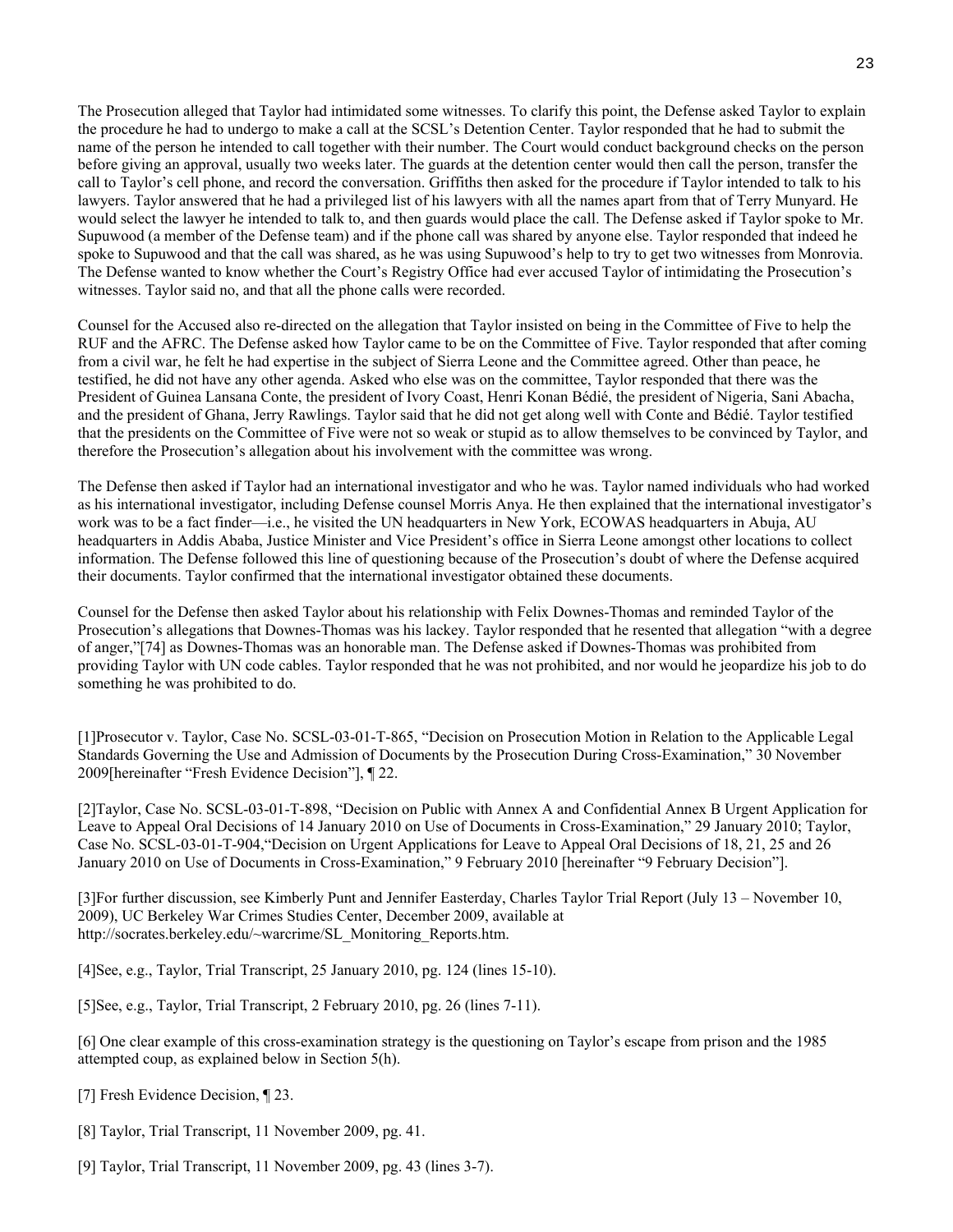[10] Taylor, Case No. SCSL-03-01-T-860, "Prosecution Motion in Relation to the Applicable Legal Standards Governing the Use and Admission of Documents by the Prosecution During Cross-Examination," 17 November 2009 [hereinafter "Motion on Applicable Law"], ¶ 31.

[11] Motion on Applicable Law, ¶ 20, referring to Prosecutor v. Brima, Case No. SCSL-04-16-T, Transcript, 29 June 2006, pgs. 75-76. This transcript was not available to confirm the accuracy of this argument, although it was also cited by the Trial Chamber in its decision on the matter. Fresh Evidence Decision, ¶ 3, note 17. The Trial Chamber also noted, "While the Prosecution refers only to the Trial Chamber's oral ruling during the course of the proceedings, the Trial Chamber also considered this issue in its final judgment." Fresh Evidence Decision, ¶ 3, note 17.

[12] Prosecutor v. Brima, Case No. SCSL-04-16-T, Judgment, 20 June 2007, ¶¶ 143-147.

[13] Id. at  $\P$  7, note 13.

[14] Id. at ¶¶ 4, 10-12, 13-14 (arguing that evidence used to impeach witnesses can be admitted into evidence at other tribunals), and 23 (arguing that established practice at other tribunals allows the Prosecution to introduce fresh evidence during cross-examination of Defense witnesses).

[15] Motion on Applicable Law, ¶¶ 15-21, citing Prosecutor v. Prlić, IT-04-74-AR73.14, "Decision on the Interlocutory Appeal Against the Trial Chamber's Decision on Presentation of Documents by the Prosecution in Cross-Examination of Defense Witnesses," 26 February 2000, ¶¶ 23-24, 27-28.

[16] Taylor, Case No. SCSL-01-03-T-862, "Defence Response to the Public Prosecution Motion in Relation to the Applicable Legal Standards Governing the Use and Admission of Documents by the Prosecution During Cross-Examination," 23 November 2009, ¶¶ 14-16.

[17] Decision on Fresh Evidence, 125.

[18] Id. Nothing in Article 17 addresses this issue in particular, except to guarantee that the Accused is guaranteed the right to a fair trial. See SCSL Statute, Article 17.

[19] Decision on Fresh Evidence, 126.

[20] Id. at ¶ 26.

[21] Id. at **[27.]** 

[22] Taylor, Trial Transcript, 11 January 2010, pg. 43 (lines 1-9).

[23] Taylor, Trial Transcript, 27 January 2010, pg. 57 (lines 15-29).

[24] Such as the Prosecution's attempted use of the Liberian TRC report. Taylor, Trial Transcript, 27 January 2010, pg. 6 (lines 25-28). On other occasions, the Prosecution tried to introduce a US Department of State unclassified document which drew an objection from the Defense; Taylor, Trial Transcript, 2 February 2010, pg. 57 (lines 1-2); UN Security Council document S/2002/1115 dated October 25, 2002; Taylor, Trial Transcript, 4 February 2010, pg. 130 (lines 22-29); and UN Security Council document S/2003/498; Taylor, Trial Transcript, 4 February 2010, pg. 134 (lines 20-29).

[25] The first motion, Taylor, Case No. SCSL-03-01-T-882, "Urgent Application for Leave to Appeal Oral Decisions of 18 January 2010 on Use of Documents in Cross-Examination," 21 January 2010 [hereinafter "21 January Motion"], is related to the Trial Chamber disallowing the use of three documents during cross-examination of the Accused, namely (a) a decision disallowing the use of a news article from Africa Confidential entitled "West Africa, According to Mr. Taylor" dated 22 January 1999 (b) a decision disallowing the use of a news article from the United Nations Office for the Coordination of Humanitarian Affairs Integrated Regional Information Network (IRIN) for West Africa entitled "ECOMOG Warns 'Warmonger Presidents'" dated 8 April 1999 and (c) a decision disallowing the use of the written testimony of John Leigh, Sierra Leone Ambassador to the United States before the United States House of Representatives Subcommittee on Africa, dated 11 June 1998. The second motion, Taylor, Case No. SCSL-03-01-T-889, "Urgent Application for Leave to Appeal Oral Decisions of 21 January 2010 on Use of Documents in Cross-Examination," 25 January 2010, relates to decision disallowing the use of footnote 18 and 19 of pg. 105 of a book entitled "ECOMOG: A Sub-Regional Experience in Conflict Resolution Management and Peacekeeping in Liberia" by Festus Aboagye. The third motion, Taylor, Case No. SCSL-03-01-T-892, "Urgent Application for Leave to Appeal Oral Decisions of 25 and 26 January 2010 on Use of Documents in Cross-Examination," 28 January 2010, related to decisions disallowing the use of the Liberian Truth and Reconciliation Final Report,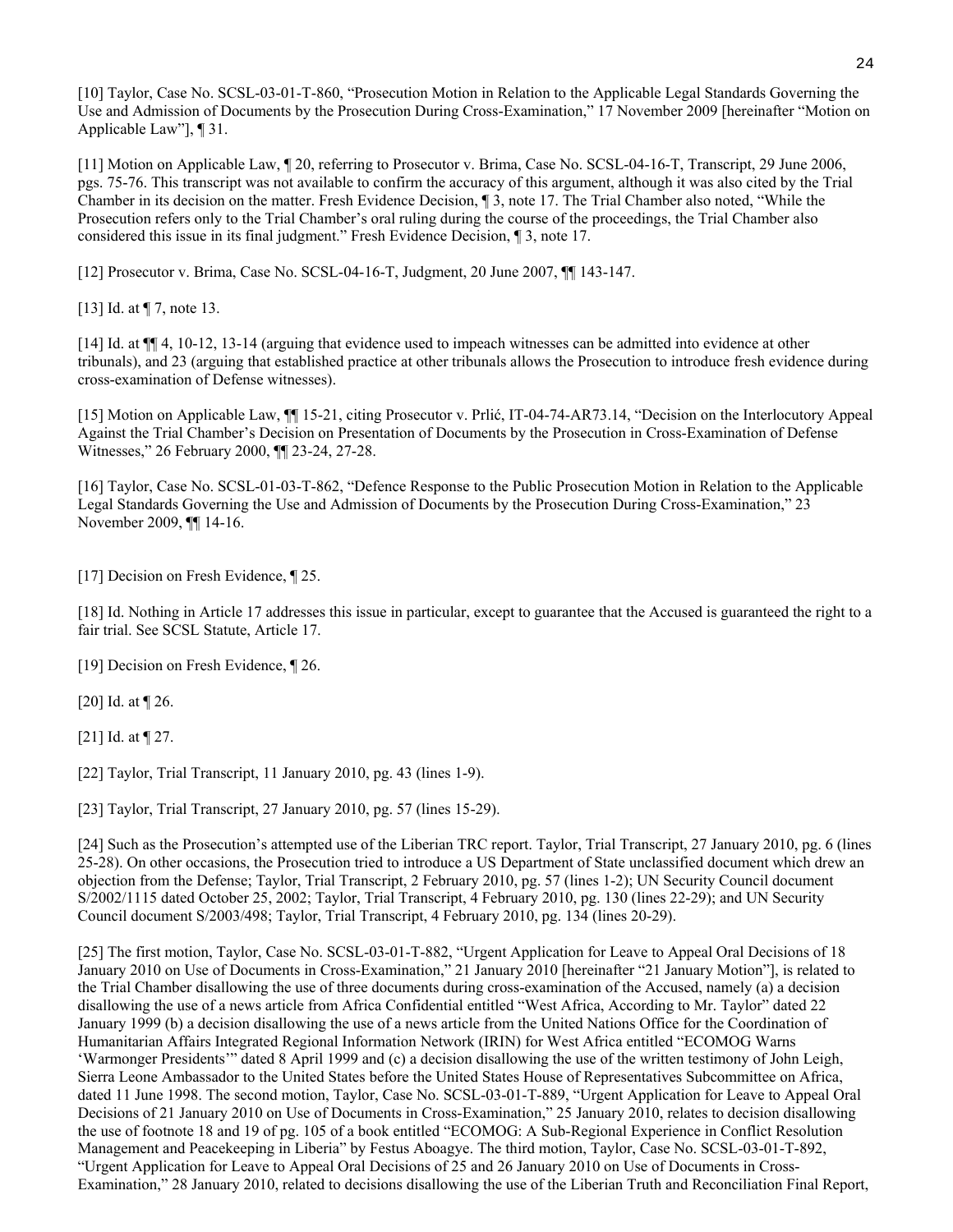Volume 2 comprising twenty documents and decisions disallowing the use of the Truth and Reconciliation Commission of Liberia Press Releases comprising seven documents. See 9 February Decision.

[26] 21 January Motion, ¶¶ 10-15. This argument was the same in each of the three motions decided in the 9 February Decision. See 9 February Decision.

[27] Taylor, Case No. SCSL-03-01-T-875, "Public with Annex A and Confidential Annex B Urgent Application for Leave to Appeal Oral Decisions of 14 January 2010 on Use of Documents in Cross-Examination," 18 January 2010, ¶¶ 9-17; 18-22.

[28] 21 January Motion, ¶ 16. This argument was the same in each of the three motions decided in the 9 February Decision. See 9 February Decision.

[29] 21 January Motion, ¶ 17. This argument was the same in each of the three motions decided in the 9 February Decision. See 9 February Decision.

[30] 21 January Motion, ¶¶ 18-22. This argument was the same in each of the three motions decided in the 9 February Decision. See 9 February Decision.

[31] Rule 73(B) says that decisions rendered on such motions are without interlocutory appeal. However, in exceptional circumstances and to avoid irreparable prejudice to a party, the Trial Chamber may give leave to appeal. Such leave should be sought within 3 days of the decision and shall not operate as a stay of proceedings unless the Trial Chamber so orders. In their decision, the Trial Chamber noted the Appeals Chamber's decision on interlocutory appeals in the Norman case (CDF case). In that case, the Appeals Chamber held that at the SCSL, the procedural assumption is that trials will continue to their conclusion without delay or diversion caused by interlocutory appeals on procedural matters, and that any errors which affect the final judgement will be corrected in due course by this Chamber on appeal. Prosecutor v. Norman et al., Case No. SCSL-2004-14- AR73, "Decision on Amendment of the Consolidated Indictment," 16 May 2005, ¶ 43. Trial Chamber II has also held that an interlocutory appeal does not lie as of right and that "the overriding legal consideration in respect of an application of this nature is that the applicant's case must reach a level nothing short of 'exceptional circumstances' and 'irreparable prejudice', having regard to the restrictive nature of Rule 73(B) and the rationale that criminal trials must not be heavily encumbered and, consequently, unduly delayed by interlocutory appeals," 9 February Decision, pg. 9, citing Taylor, Case No. SCSL-03-01-T-584, "Decision on Confidential Prosecution Application for Leave to Appeal Decision to Vary the Protective Measures of TF1- 168," 10 September 2008. It held that "exceptional circumstances" may arise "where the cause of justice may be interfered with" or "where issues of fundamental legal importance" are raised. 9 February Decision, pg. 9, citing Taylor, Case No. SCSL-03-01-T-764, "Decision on Defense Application for Leave to Appeal the Decision on Urgent Defense Motion Regarding a Fatal Defect in the Prosecution's Second Amended Indictment Relating to the Pleading of JCE," 18 March 2009; Taylor, Case No. SCSL-03-01-T-764, "Decision on Public Prosecution Application for Leave to Appeal Decision Regarding the Tender of Documents," 11 December 2008, p. 3; Prosecutor v. Sesay et al., Case No. SCSL-2004-15-T-357, "Decision on Defense Applications for Leave to Appeal Ruling of 3rd February 2005 on the Exclusion of Statements of Witness TF1-141," 28 April 2005.

[32] Taylor, Case No. SCSL-03-01-891, "Defence Response to 'Urgent Application for Leave to Appeal Oral Decisions of 18 January 2010 on Use of Documents in Cross-Examination,'" 27 January 2010, ¶ 9. This argument was the same in each of the three motions decided in the 9 February Decision. See 9 February Decision.

[33] Motion on Applicable Law, ¶ 19, citing Prosecutor v. Prlić, Case No. IT-04-74-AR73.14, "Decision on the Interlocutory Appeal against the Trial Chamber's Decision on Presentation of Documents by the Prosecution in Cross-Examination of defence Witnesses," 26 February 2009,¶ 28.

[34] Motion on Applicable Law, ¶ 12, citing Prlić, Case No. IT-O4-74-T, "Decision on Presentation in Cross-Examination of Defence Witnesses," 27 November 2008, ¶ 10, referring to Prosecutor v. Hadzihasanovic and Kubura, Case No. IT-01-47-T, Oral Decision of 29 November 2004, Transcript, pgs. 12521-12528 (holding that "the Prosecution may present, in the course of cross-examination, any documents that have not already been admitted in order to test the credibility of a witness or to refresh such a witness's memory. In each of these two cases, the Prosecution may present a document that has not already been admitted and which it had in its possession before or after the presentation of its case").

[35] Motion on Applicable Law, ¶ 12, citing Prlić, Case No. IT-O4-74-T, "Partially Dissenting Opinion of Presiding Judge Jean-Claude Antonetti Regarding the Decision o Presentation of Documents by the Prosecution in Cross-Examination of Defence Witnesses," 27 November 2008, at pg. 4.

[36] See, e.g., Prosecutor v. Brima, Case No. SCSL-04-16-PT, "Decision and Order on Defense Preliminary Motion on Defects in the Form of the Indictment," 1 April 2004, ¶ 22.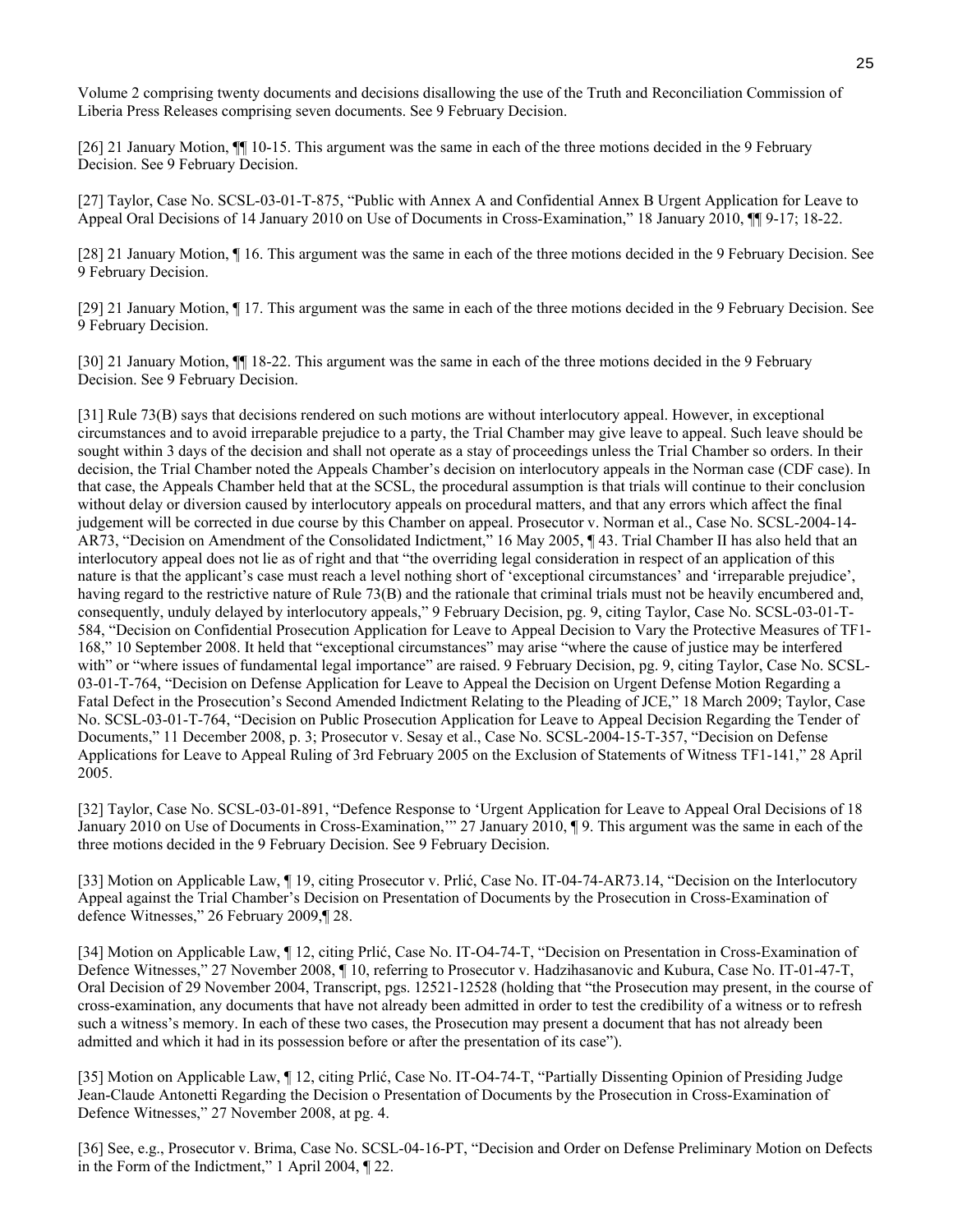[37] Taylor, Case No. SCSL-03-01-876, "Submission of the Acting Registrar pursuant to rule 33 (B) of the Rules of Procedure and evidence regarding the delay in bringing the accused to court on 12 January 2010," 18 January 2010.

[38] Taylor, Case No. SCSL-03-01-908, "Submission of the Acting Registrar pursuant to Rule 33 (B) of the Rules of Procedure and evidence regarding the non-attendance of the accused in court on 27 January 2010," 18 February 2010.

[39] See Kimberly Punt and Jennifer Easterday, Charles Taylor Trial Report (July 13 – November 10, 2009), UC Berkeley War Crimes Studies Center, December 2009, available at http://socrates.berkeley.edu/~warcrime/SL\_Monitoring\_Reports.htm.

[40] Taylor, Trial Transcript, 19 November 2009, pg. 147 (lines 8-12).

[41] Taylor, Trial Transcript, 16 July 2009, pg. 109 (lines 7-9).

[42] In October 12, 1992, the NPFL launched "Operation Octopus" which was repulsed by combined ECOMOG, Armed Forces of Liberia (AFL), and United Liberation Movement of Liberia for Democracy (ULIMO) forces. For more information, see Abdoulaye W. Dukule, "Anniversary of Terror: October 12 – Operation Octopus," The Perspective, available at http://www.theperspective.org/octopus.html.

[59] The Prosecution said that the trip to South Africa happened in September, and that Taylor gave a speech in Liberia on the October 3, upon his arrival. In that same month of October, the Magburaka shipment was made to the Junta. The Prosecution concluded that the timing of this occurrence was inculpatory.

Editor's Note: Please note that the U.C. Berkeley report does not necessarily reflect the views or opinions of the Open Society Justice Initiative.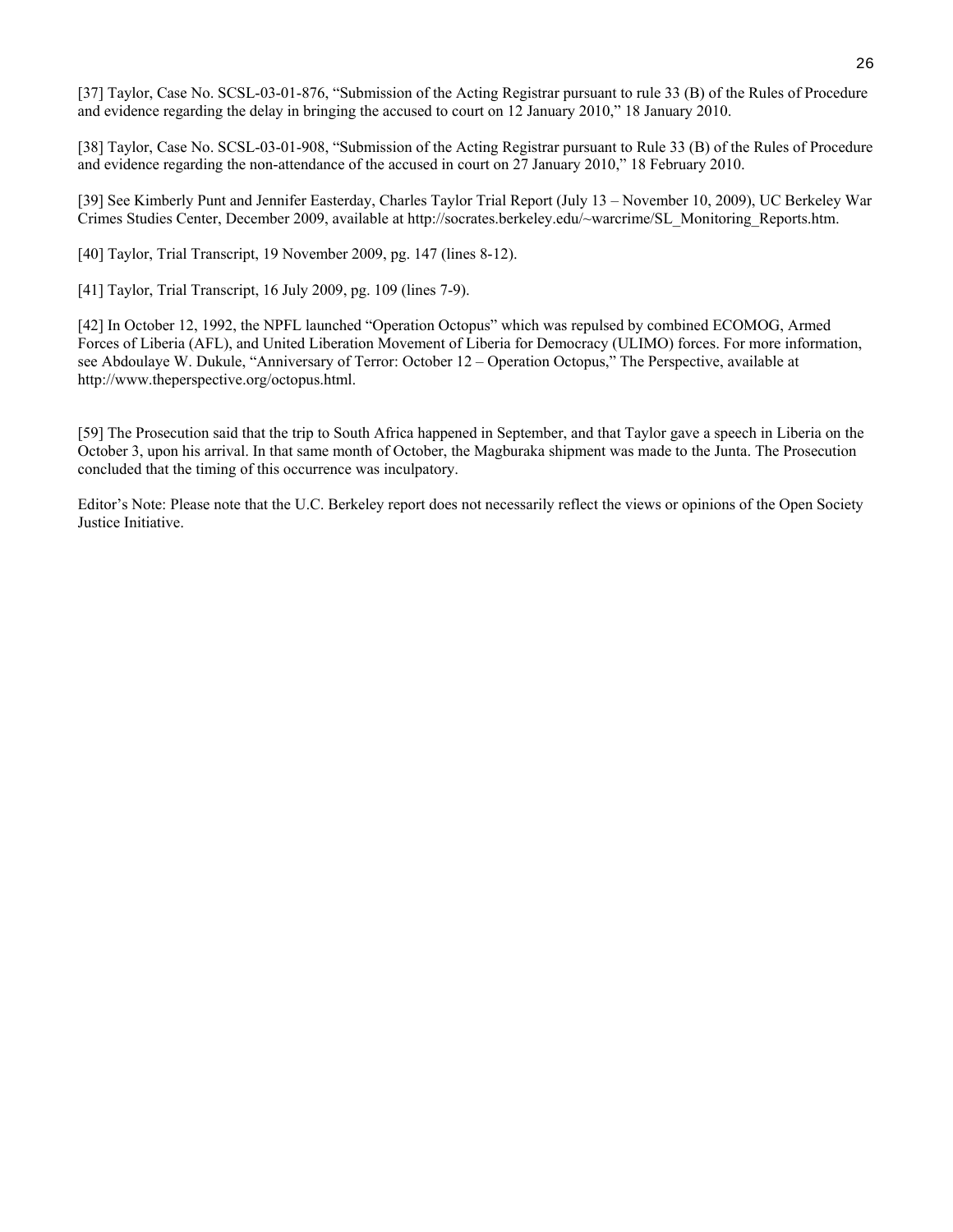



United Nations Mission in Liberia (UNMIL)

# **UNMIL Public Information Office Media Summary 14 April 2010**

*[The media summaries and press clips do not necessarily represent the views of UNMIL.]* 

# **UN News in Liberia**

## **UNMIL**

## **GOL, UNMIL, Others Sign 2011 Elections Project Document Today**  [The Analyst, Heritage]

- The Government of Liberia (GOL), the International Community and the National Elections Commission (NEC) will today, Wednesday sign the 2011 Elections Project Document at the Headquarters of the Commission in Sinkor.
- The release said Planning Minister Amara Konneh will sign for Government, while UNMIL Deputy Special Representative of the Secretary General Mustapha Soumaré and Chairman James Fromayan will sign for the international community and NEC respectively.
- The release said the signing ceremony will mark the official start point for the conduct of the 2011 elections.
- The NEC release said the vital kickoff program for the holding of the 2011 elections is a forerunner to series of electoral activities put in place by the NEC.

# **Local News on Liberian issues**

## **President Sirleaf Meets Libyan Leader**

[The Analyst, The Inquirer]

- President Ellen Johnson Sirleaf has held talks with Libyan leader Muammar Gaddafi, which focused on the renovation of the Ducor Palace Hotel in Monrovia.
- A Libyan company signed the contract to renovate the hotel more than a year ago but active work is yet to begin.
- The Executive Mansion says President Sirleaf and her Libyan counterpart also discussed wide range of issues on the agriculture sector of Liberia and centred on the ADA/LAP rice project in Foya, Lofa County.
- The Liberian leader made the brief stop in Libya while on her way from a visit to Brazil.
- President Sirleaf has since returned home.

## **MRU Member States Resolve To Unblock Contributions**

[Daily Observer, The Inquirer]

- Member countries of the Mano River Union (MRU) have resolved to unblock contributions to the Union and make timely payment of contributions for the upkeep of the organization.
- Following a one-day consultative meeting involving member states, they agreed to maintain sub-regional peace and security through information sharing, dialogue and the implementation of provisions of the 15<sup>th</sup> protocol.
- The MRU member states also agreed to undertake sub-regional development approaches toward the growth triangle to ensure balanced growth and development.
- The MRU meeting focused on the annual report, the strategic plan, the financial report and the budget proposed for 2010.

## **US Embassy Commends Embattled Postmaster General**

[National Chronicle]

• The US Embassy in Monrovia has commended Posts and Telecommunications Minister Jeremiah Sulunteh for demonstrating a high degree of alertness at the Ministry.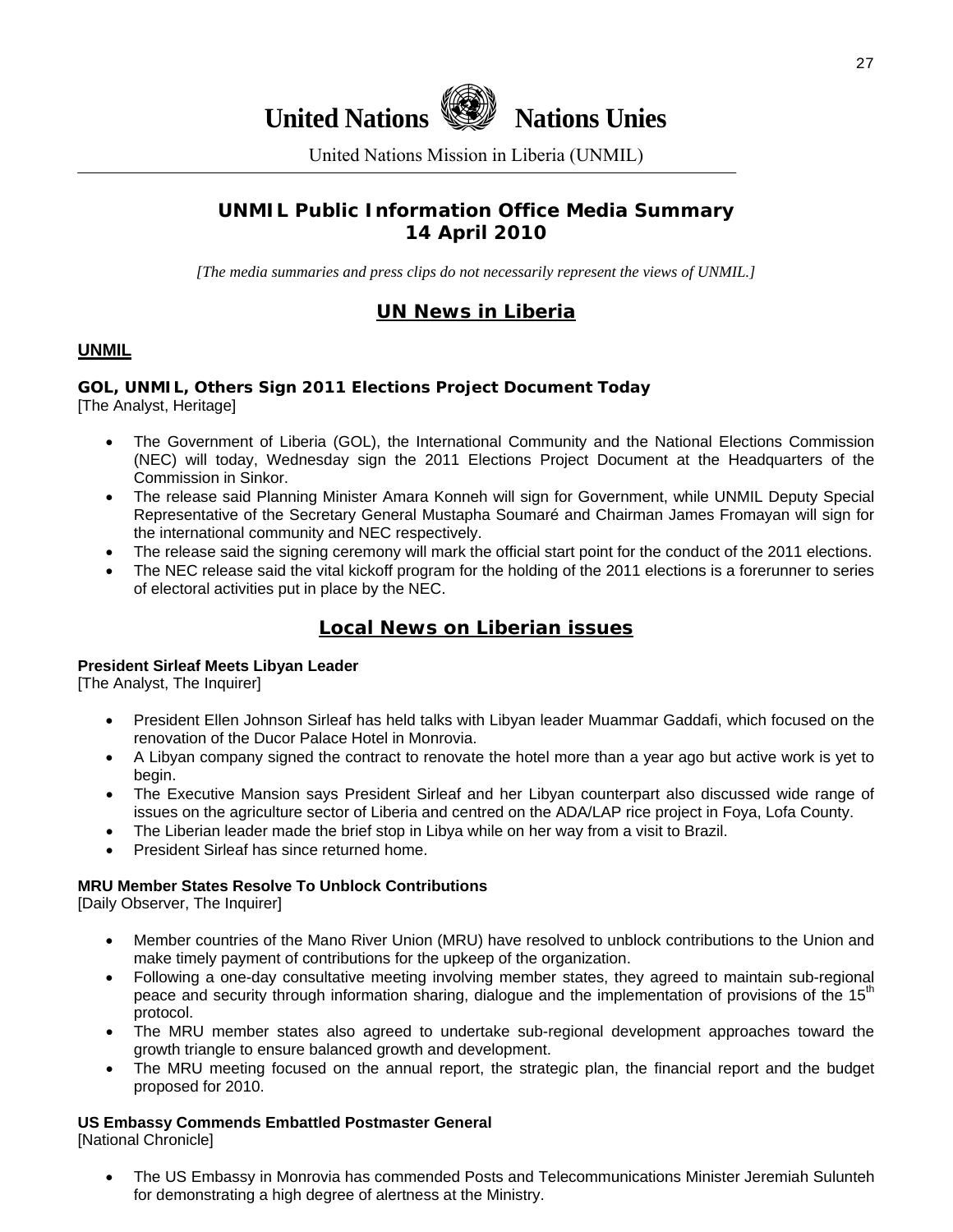- The Embassy expressed gratitude to Minister Sulunteh for the ability of his staff to spare the Embassy from potential installation shut down.
- In a letter of commendation, the Embassy praised the Ministry for what it calls its outstanding work in preventing a potentially costly and time-consuming emergency at its installation.
- The two-page letter signed by the Charge d' Affaires of the US Embassy Brooks Robinson applauded the attentiveness to detail and diligence exercised by the Ministry's senior staff.
- The Director General of Posts, Paul Thomas and the Head Postmistress, Angeline Mulbah were particularly commended for their dedication to duty.
- On April 6, officials of the Postal Affairs Ministry reported to the US Embassy the discovery of a suspicious letter addressed to the American Embassy in Monrovia.
- The Embassy informed the Postal Affairs Ministry that the suspicious letter has been secured and shipped to a laboratory in the United States for further analysis.

## **House Warns Catholic Rights Group**

[The News, Heritage]

- The House of Representatives has warned the Catholic Justice and Peace Commission (JPC) to be cautious in its monthly performance report on Legislators.
- The House said the JPC should guide against publishing a performance report full of flaws and falsehood.
- House spokesman Isaac Redd said JPC's past reports in 2007 and 2008 were based on assumptions and inaccuracies.
- Mr. Redd claimed the faulty reportage by the JPC led donors to suspend support to the monitoring exercise, which he believes has political undertones.
- The statement comes a week after the JPC announced the re-launch of its monthly performance report on the Legislature.

## **"Gboyo" Killings Suspects Appear In Court Today**

[The Inquirer, The Analyst]

- Six persons among whom is the Acting Administrator of the J.J. Dossen Hospital and a Nigerian Pastor are expected to be arraigned before the Harper Magisterial Court on charges of murder in connection to series of ritualistic killings otherwise known as 'Gboyo' which occurred recently in Maryland County.
- The appearance of the six men is predicated upon a decision of the court to adjourn the case for today, after the accused made their first appearance last Monday in open court following the decision of the state to charge them for murder.
- At the time of their first appearance, following days in detention the accused were reportedly acquainted with their rights and later taken back to prison.

## **Where Are Finance Ministry's Millions?**

[New Democrat]

- Finance Ministry officials reportedly cannot account for over US\$5 million and auditors highlighted what they regard as fraudulent accounting and other irregularities at the ministry, the HIPC audit has revealed.
- Conflicting expenditure, payment of salaries, general claims, Special and General Allowances and irregular dealings on the Ministry's Operation Account are elements of noted financial irregularities and control deficiencies, which lead to US\$5,357,351,951.38 unexplained expenditure.
- Minister Augustine Ngafuan, Deputy Minister Tarnue Marwolo, and ex-Comptroller General James Boker, are amongst those being asked to account for the said amount.
- Finance Ministry officials, the audit pointed out, failed to provide documentary evidence to substantial how more than US\$3 million was spent on general claims (debt).
- Auditor General John Morlu classified the non-submission of financial documents for audit purposes, as "negligence to duty," which indicates that fraud has occurred.

## **In Mardea, Hans Williams' Guilty verdict: Lawyers Point Out Mass 'Errors'**

[Daily Observer]

- Lawyers of murder convicts Hans Williams and his fiancée Mardea Paykue have outlined 45 'flaws' in the final verdict of Criminal Court 'B' Judge Blamo Dixon in the just ended Angel Togba murder trial.
- The defense counsels, led by Cllr. F. Musa Dean, contended that the guilty verdict brought down on March 19, 2010 against their clients was not in conformity with the evidence adduced in court.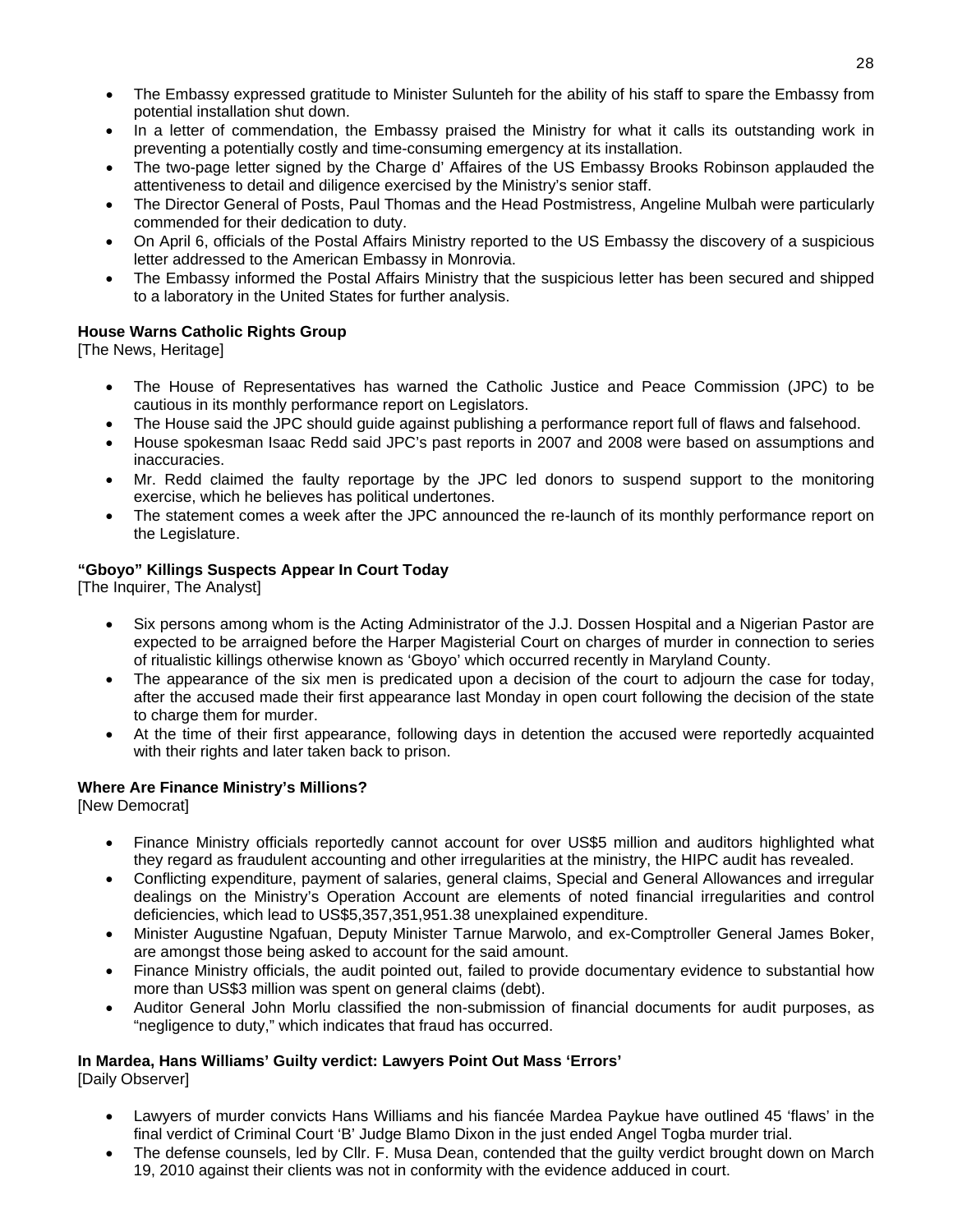- In the bill signed by lead Counsel F. Musa Dean, Cllr. Pearl brown Bull and Francis Y. S. Garlawulo, the defense contended that the Judge also erred when he declared in the final verdict that the prosecution had proved its case beyond reasonable doubt.
- According to them, from the records of the trial, it was abundantly clear that the verdict is contrary to the weight of the evidence produced.
- The Supreme Court of Liberia is expected to look into the bill of exception filed before it by the defense lawyers in the October term of court.

## **Confusion in Nimba on City Mayor's Dismissal Proposal, Senator Johnson, Student Leaders Clash**  [Daily Observer]

- Nimba County Senior Senator Prince Johnson is reportedly pushing for the dismissal of Ganta Acting City Mayor D. Dorr Cooper for his alleged involvement in thievery.
- The Senator claimed Dorr's action had been documented in a United Nations report.
- Senator Johnson also addressed a letter to President Ellen Johnson Sirleaf on April 2, 2010, in which he informed the President that acting Ganta Mayor is being recorded in United Nations Mission in Liberia (UNMIL) report that he (Cooper) is a head of gangsters of 'thieves', who pillaged Ganta and the Cocopa Rubber Plantation.
- In the letter, Senator Johnson also accused the President of appointing Mr. Cooper to 'orchestrate political demonstrations against her opponents by the use of 'gangsters' that he said Cooper controls.
- In a related development, a group calling itself Coalition of Concerned Nimba Youth and Student Leaders have rebutted the content of the Senator's letter to President Sirleaf. The students said the Senator's action was 'reckless and irresponsible'.

## **Bertha E. Porte Is Dead; Widow of Albert Porte**

[Daily Observer]

- Mrs. Bertha E. Porte, widow of Albert Porte, the legendary Liberian teacher and pamphleteer who wrote on constitutional and human rights issues for over half a century, has died.
- Mrs. Porte, the mother of 11 children, two of whom predeceased her in adulthood was in her  $97<sup>th</sup>$  year.
- She died yesterday morning at the Voker Mission home of her daughter and son-in-law, Cenethe and Professor Frederick Hunder of the University of Liberia in Paynesville.
- Mrs. Porte lived a long, healthy and productive life.
- She suffered no serious or chronic illnesses and hardly ever slept in a hospital except during child birth.

## **Star Radio** *(News monitored today at 09:00 am)*

## **President Sirleaf Meets Libyan Leader**

*(Also reported Radio Veritas, Truth FM, Sky FM, and ELBC)*

# **GOL, UNMIL, Others Sign 2011 Elections Project Document Today**

*(Also reported Radio Veritas, Truth FM, Sky FM, and ELBC)*

## **House Warns Catholic Rights Group**

*(Also reported Radio Veritas, Truth FM, Sky FM, and ELBC)*

## **Access To Justice Conference Opens In Gbarnga Thursday**

- The Justice Ministry in collaboration with the Judiciary and Internal Affairs Ministry will Thursday begin a three-day national conference in Gbarnga, Bong County.
- Participants for the three-day conference will be drawn from the Judiciary and the Ministries of Justice and Internal Affairs.
- The conference which will be held on the topic: "Enhancing Access to Justice" will build upon the work of the Legal Working Group and Regional Consultants and examine constitutional questions of separation of powers, due process and equality.
- The release said the Gbarnga conference will also consider the legal framework governing the dual system of customary and statutory justice.
- According to the release, President Ellen Johnson Sirleaf, the Judiciary, Legislature, and other stakeholders will make remarks at the opening session.

## **US Embassy Commends Embattled Postmaster General**

## **Patient Disappears At Company Hospital In Bomi**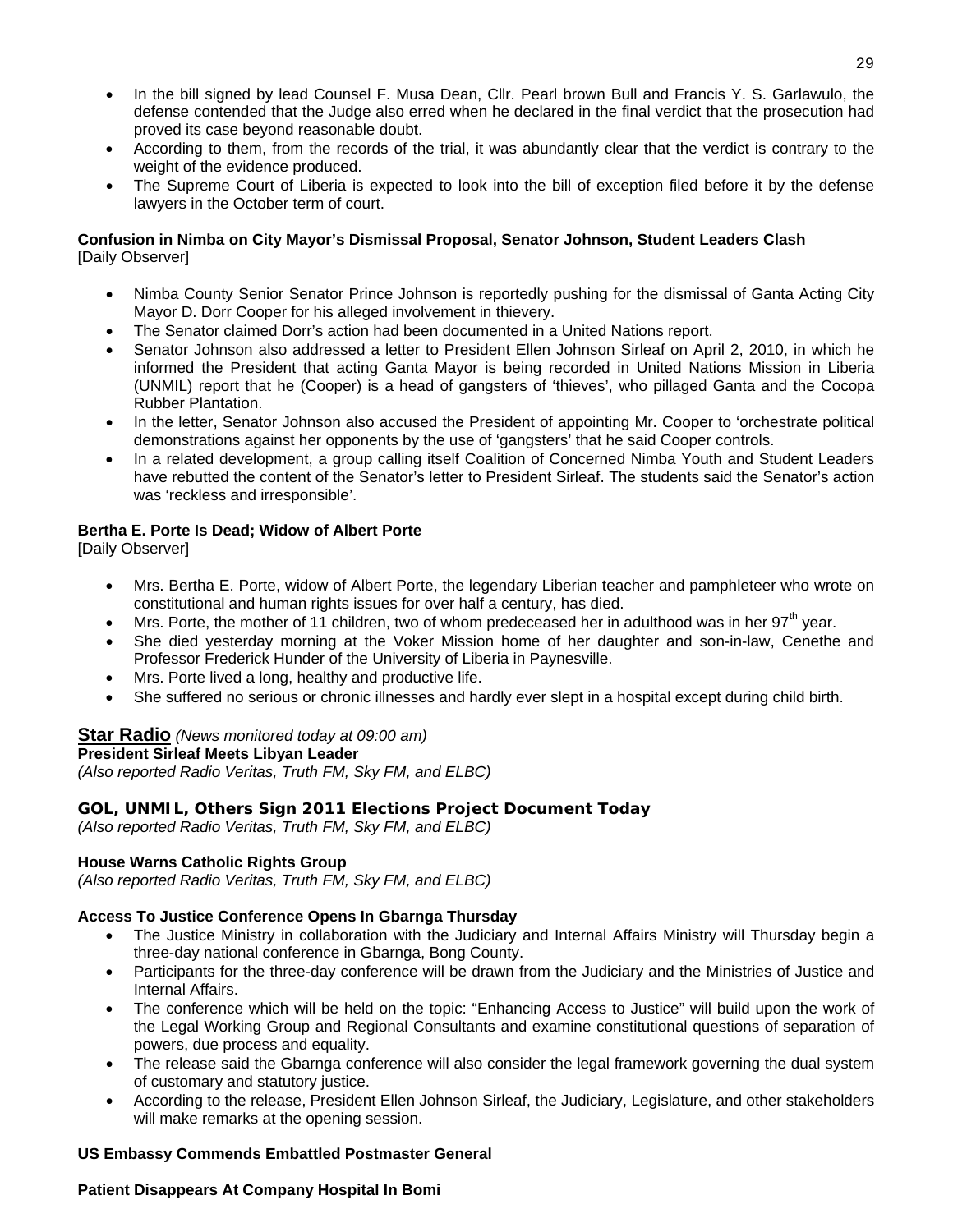- Reports from the Sime Darby Health Centre in Bomi County speak of the mysterious disappearance of a patient identified as Amos Ganteh.
- Amos reportedly went missing from the company's main health centre, where he was taken for treatment a month ago.
- The sister of the missing man, Kebeh Ganteh said the family has met with the company on the issue but it is yet to get redress.
- She also disclosed that the family has also communicated with the Justice Ministry and the Bomi County Health Team but there seems to be no solution in sight.
- A senior staff of Sime Darby, Boima Sonii admitted the company was aware of the situation, but said the police was still investigating.

## **Senior GSA Official Detained For Rape**

- A senior personnel at the General Services Agency (GSA) has been detained for rape, gang rape and kidnapping at the Monrovia Central Prison pending court trial.
- Government indicted Caesar Freeman following months of investigation.
- Mr. Freeman is said to have committed the acts along with a friend yet to be identified and arrested.
- The two men allegedly took a girl to the Caldwell Area where they sexually abused her.
- According to the indictment, the victim asked them for lift from Central town but they refused to let her out when they reached her destination.
- Meanwhile, there are reports that higher ups in government are attempting to release Mr. Freeman secretly even though rape is not bailable.

*(Also reported Radio Veritas, Sky FM, and ELBC)*

**Truth FM** *(News monitored today at 10:00 am)*

## **MRU Member States Resolve To Unblock Contributions**

## **Liberia Pledges Commitment In The Implementation Of UN Security Council Resolution 1325**

- Liberia has pledged its continuous commitment in the implementation of the UN Security Council Resolution 1325 on Women, Peace and Security.
- Speaking Tuesday at the official opening of a conference on the cross-learning of the UN Security Council Resolution 1325 in Monrovia, Justice Minister Christiana Tah promised that government will at all times promote gender equality and youth empowerment in the country.
- Minister Tah who was proxy for President Ellen Johnson Sirleaf said government will ensure that women are protected against gender-based violence.
- Speaking earlier, Gender Minister Varbah Gayflor said the protection of women and girls is crucial to the maintenance of peace in the country.

## **International Clips on Liberia**

## **Africa Partnership Station Medical Humanitarian Outreach Team Provides Care in Liberia**

## **<http://www.africom.mil/getArticle.asp?art=4280&lang=0>**

U.S. Navy and Army personnel, attached to a Humanitarian Civic Assistance (HCA) medical team, provided medical and veterinary assistance to **Liberian** citizens from April 5-25, 2010, as a part of Africa Partnership Station (APS) West. The 26-person team worked with the Armed Forces of **Liberia**, Vets Without Borders, and local nongovernment organizations (NGOs) to provide care and service to those in need. The HCA team set up shop at two specific centres: the Bardnersville and Duport Road Health Centre, and the Gracie A. Reeves Baptist Community Medical Centre. The HCA team worked alongside the clinic staff and the **Liberian** Animal Welfare Society, and provided care to over 300 patients and 100 animals on a daily basis. "This project provides a great opportunity to reach out to local **Liberians** and not only fosters good will and relations between the United States and **Liberia**, but builds on our previous APS Medical and Veterinary services conducted last September," said Lieutenant John Meeting, APS medical planner and officer in charge.

## **Safe Births In Liberia Boosted By Training**

## **<http://www.reliefweb.int/rw/rwb.nsf/db900sid/KHII-84H9YS?OpenDocument&RSS20&RSS20=FS>**

Traditional Birth Attendants (TBAs) in **Liberia** demonstrate their newly acquired child birth delivery skills in a role play exercise. A Plan project to train and support traditional birth attendants in **Liberia** is giving women in remote rural areas access to safe maternal health care services for the first time. In 2007, a report by the United Nations support team in Lofa showed that there were just 53 health facilities in the county for an estimated population of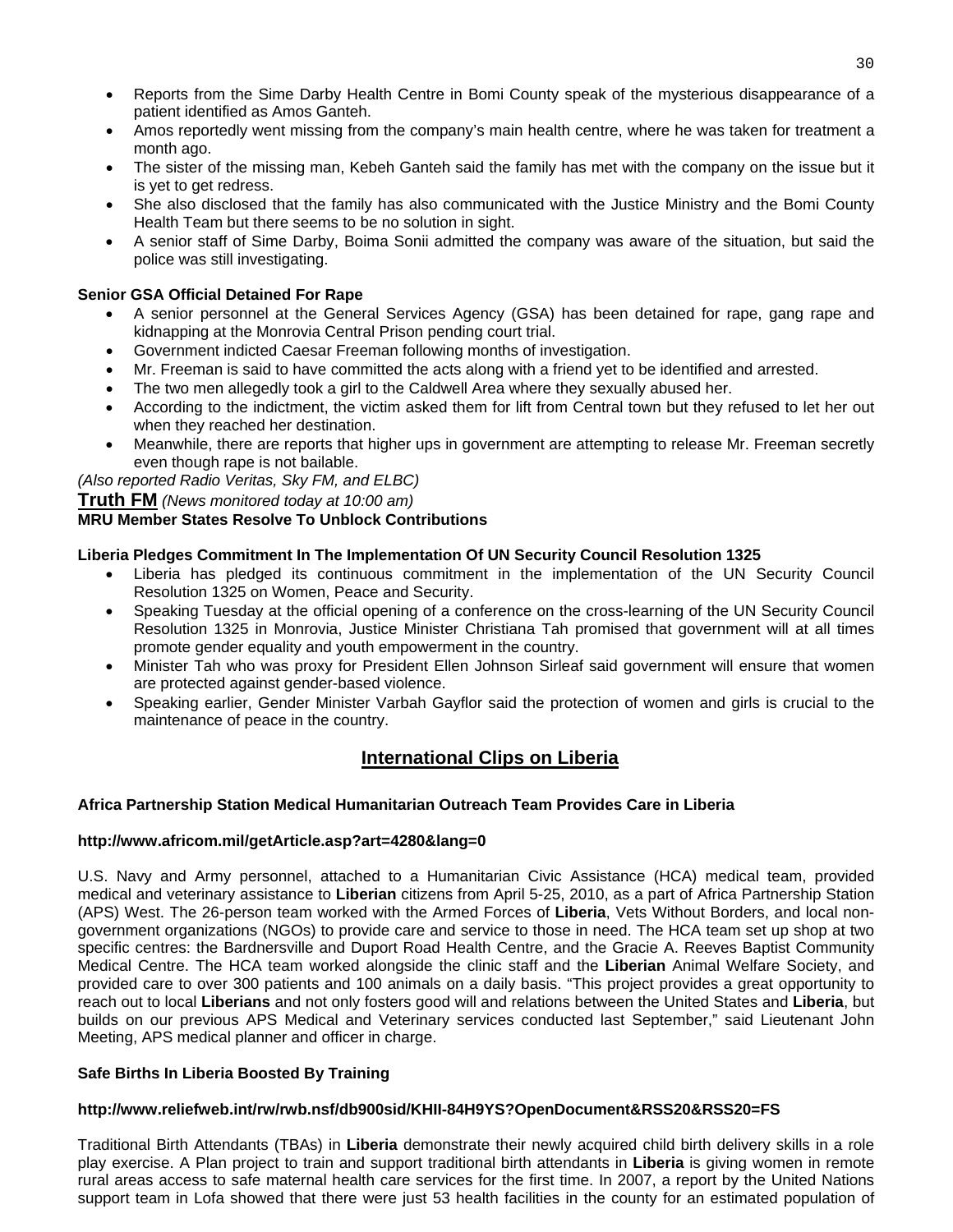416,173. The majority of these health centres are in the more accessible districts of Voinjama, Zorzor and Salayea, while Vahun, Kolahun and Foya are harder to access due to poor road conditions. As a result, many women in the outlying remote villages have no access to adequate maternal health care services. Babies are usually delivered by traditional birth attendants who lack training, appropriate facilities and equipment.

## **FreeBalance Aids Liberia's Public Finance Reforms**

## **[http://www.obj.ca/Technology/2010-04-13/article-1002275/FreeBalance-aids-Liberias-public-finance](http://www.obj.ca/Technology/2010-04-13/article-1002275/FreeBalance-aids-Liberias-public-finance-reforms/1)[reforms/1](http://www.obj.ca/Technology/2010-04-13/article-1002275/FreeBalance-aids-Liberias-public-finance-reforms/1)**

Ottawa-based FreeBalance's government resource planning software has been chosen by the Republic of **Liberia** for implementation in five departments, as its government works to improve public financial management reforms and transparency. FreeBalance said the west African country's government will be deploying its Accountability Suite at **Liberia's** Ministry of Finance, the Civil Service Agency and General Auditing Commission, and the software will be connected to the Central Bank of Liberia. "We are honoured to work with the Government of the Republic of **Liberia** as it modernizes its public financial management system," said FreeBalance CEO Manuel Pietra in a statement. "The people of **Liberia** will quickly realize the benefits of an automated, integrated government resource planning (GRP) software system. FreeBalance will also ensure that the **Liberia** GRP system is sustainable with a low total cost of ownership." The software suite will allow the country's government to manage public financials and expenditures and its own performance. It will also help with the payroll management of a civil service workforce comprising roughly 40,000 employees.

## **Liberia: Budget shortfall could cause girls' school to close**

## **[http://www.episcopal-life.org/81808\\_121469\\_ENG\\_HTM.htm](http://www.episcopal-life.org/81808_121469_ENG_HTM.htm)**

[Episcopal News Service] A \$17,000 budget gap may force the all-girls Bromley Episcopal Mission School to close its doors for the rest of the 2009-10 school year, displacing up to 125 students, many of them orphans. The school was unable to raise the full amount it budgeted for the academic year, said Esther Page, chairwoman of the school's board of directors, in a telephone interview from Brockton, Massachusetts, where she is visiting friends and family and undergoing medical treatment. "The board isn't in a position to raise a huge amount of money … in **Liberia**, there is donor fatigue. It is the same group of people we depend on. Everyone is targeting the same group; we can raise some but not all," said Page, who plans to return to **Liberia** later this month. The school budgeted \$109,000 for 2009-10 academic year, raising \$58,000 through tuition, and counting on fundraising and donations to make up the difference. It costs \$1,000 annually for a student to attend. Many students receive scholarships paid for by Episcopalians, and some parents pay their daughters' tuition. Tuition accounts for less than 35 percent of the budget, with tuition-paying parents subsidizing the rest of the girls' education, Page said. Bromley is one of 31 schools belonging to the Episcopal Church of **Liberia**. Presiding Bishop Katharine Jefferts Schori visited Bromley in January during a weeklong visit to the West African country.

## **International Clips on West Africa**

## **Ivory Coast**

## **Ivorian cocoa truckers join fuel price strike**

## **[http://af.reuters.com/article/investingNews/idAFJOE63D0E520100414?feedType=RSS&feedName=investing](http://af.reuters.com/article/investingNews/idAFJOE63D0E520100414?feedType=RSS&feedName=investingNews) [News](http://af.reuters.com/article/investingNews/idAFJOE63D0E520100414?feedType=RSS&feedName=investingNews)**

ABIDJAN (Reuters) – Cocoa truck drivers in **Ivory Coast** joined a transport strike in protest against rising fuel prices on Wednesday, the drivers' association leader said. Cocoa markets are sensitive to signs of disruption in output from the world's top grower **Ivory Coast**, which supplies 40 percent of world demand. "This morning, everyone, including the trucks which transport merchandise like food and agricultural products, is on strike. The strike is total," Loceni Diabate, president of the national federation of drivers told Reuters. "It will continue until the government accepts our principal demand," he said. Taxi and bus drivers have progressively stepped up strike action which has brought the commercial centre Abidjan to a standstill since Monday. Transport unions want the government to commit to slashing the price of diesel and petrol by around 30 percent, arguing that recent price hikes have hurt their livelihood. Nearly 70 percent of the price of fuel is made up of taxes.

-----------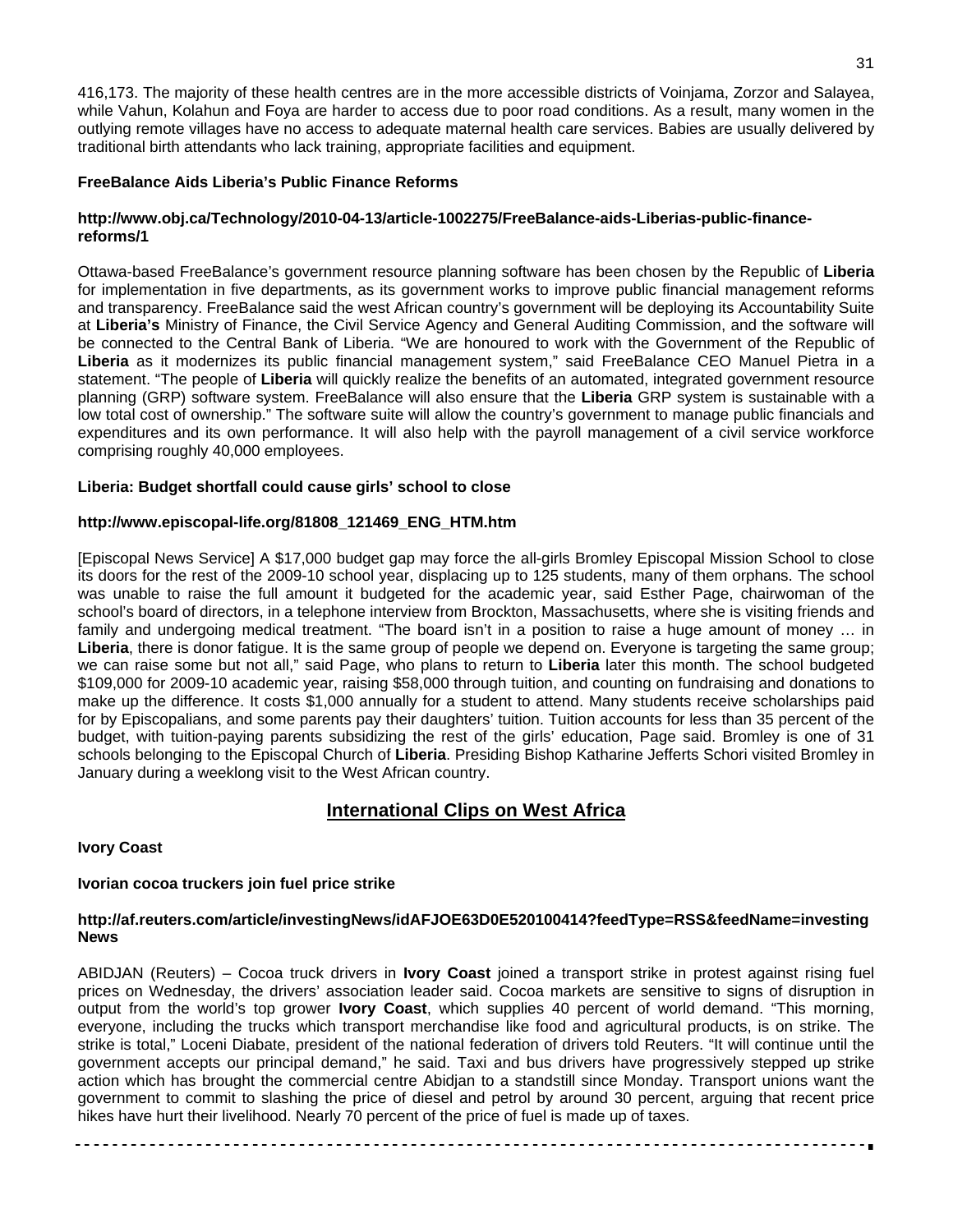# Radio Netherlands Worldwide Tuesday, 13 April 2010

## **First witness testifies against Karadzic**

## By Linawati Sidarto



*The Hague, Netherlands* 

The genocide trial of former President Radovan Karadžić at the Hague's International Criminal

Tribunal for the former Yugoslavia (ICTY) resumes on Tuesday with the prosecution's first witness describing atrocities during the war in Bosnia.

Ahmet Zulić, who had been held in detention facilities in Bosnia for six months in 1992, is the first out of a temporary list of 12 witnesses for the prosecution who will be heard by the court in the next weeks.

calmly listened to the accounts across the court room. Zulić's testimony included detentions and beatings A solemn-looking Zulić avoided eye contact as he answered the prosecution's questions about attacks and atrocities committed by Serb troops and paramilitaries on Muslims in his area. Karadzic, meanwhile, he suffered, and killings he witnessed.

Zulić, who is Muslim, had testified in three earlier ICTY trials, including that of notorious Serbian leader Slobodan Milosevic.

The trial against Karadžić, one of the highest ranking officials to be indicted by the ICTY, began in October last year. However, Karadžić had boycotted the proceedings, asking for postponements on the grounds that his rights to adequate facilities and to choose his standby counsel had been violated by the court. His final appeal was denied earlier this month.

The prosecutor's witness list include victims of the 1992-1995 Bosnian war, former United Nations' military and civilian officials, and two protected witnesses whose names are kept secret.

Former Republika Srpska President Karadžić, 64, faces 11 charges of genocide, crimes against humanity and war crimes. He denies them all.

During his opening statement last month, Karadžić denied involvement in two atrocities of the Bosnian war – the four-year siege of Sarajevo by Serb forces, where 10,000 died, and the killing of more than 7,000 Bosnian Muslim men and boys at Srebrenica in 1995.

Karadžić stepped down as leader of Bosnia's Serbs in 1996 and went into hiding until he was captured in Belgrade in 2008, bearded and disguised as an alternative healer.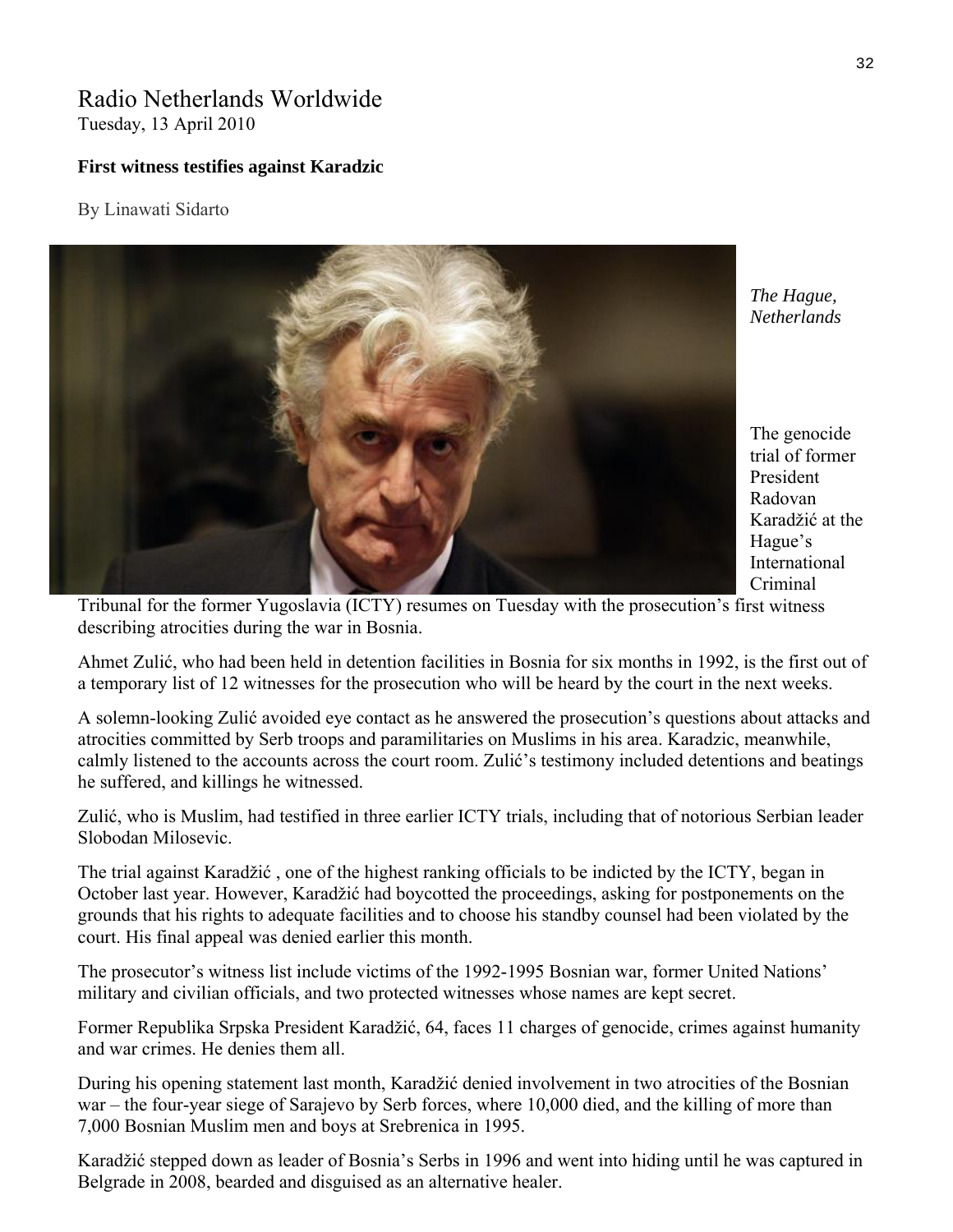# Ethiopia Review Wednesday, 14 April 2010

# **Mark Vlasic on the trial of Radovan Karadzic**

Anthony Clark Arend



Over at The Huffington Post, Georgetown Institute for Law, Science, and Global Security Senior Fellow, Mark Vlasic writes:

The long arm of justice caught up with Radovan Karadzic yesterday, as his former victims began to testify against him at a genocide trial at the United Nations war crimes tribunal in The Hague. Almost fifteen years after the Srebrenica genocide, when Bosnian Serb forces rounded up over 7,500 Muslim men and boys and slaughtered them in cold blood, thousands with their eyes blindfolded and their hands tied behind their backs, the former president of the Serb-controlled Bosnia, the man who presided over the worst massacre in Europe since the Holocaust, now finds himself in the very same dock that held former Serbian president Slobodan Milosevic. And as former president Karadzic sits between two UN prison guards in an international tribunal, one must wonder, is the end of impunity finally coming to a close?

In 2002, I sat across from Slobodan Milosevic in the first war crimes trial of a head of state, ever. It was a historic trial — one supported by the United Nations and the international community — and one that only a few years earlier, I never thought would happen.

You see, up until April 2001, when the Butcher of the Balkans was arrested at his Belgrade villa, it was almost presumed that if you were a terrible dictator, or a head of state bent on mass slaughter and destruction, you would never see the inside of a courtroom. Lesser functionaries, yes — they might go to trial — but the top officials, they were virtually untouchable. As presidents, they would likely die while in office, or escape to a well-appointed villa to live their lives in comfortable exile. But now, the very presumptions that have guided human history, in the short time I've been a lawyer, have changed… And we've almost taken it for granted.

After the arrest and trial of Milosevic, came the arrest and trial of former president Saddam Hussein the first war crimes trial of a Middle East leader in history — and the arrest of former president Charles Taylor of Liberia – and who now sits in the dock in The Hague.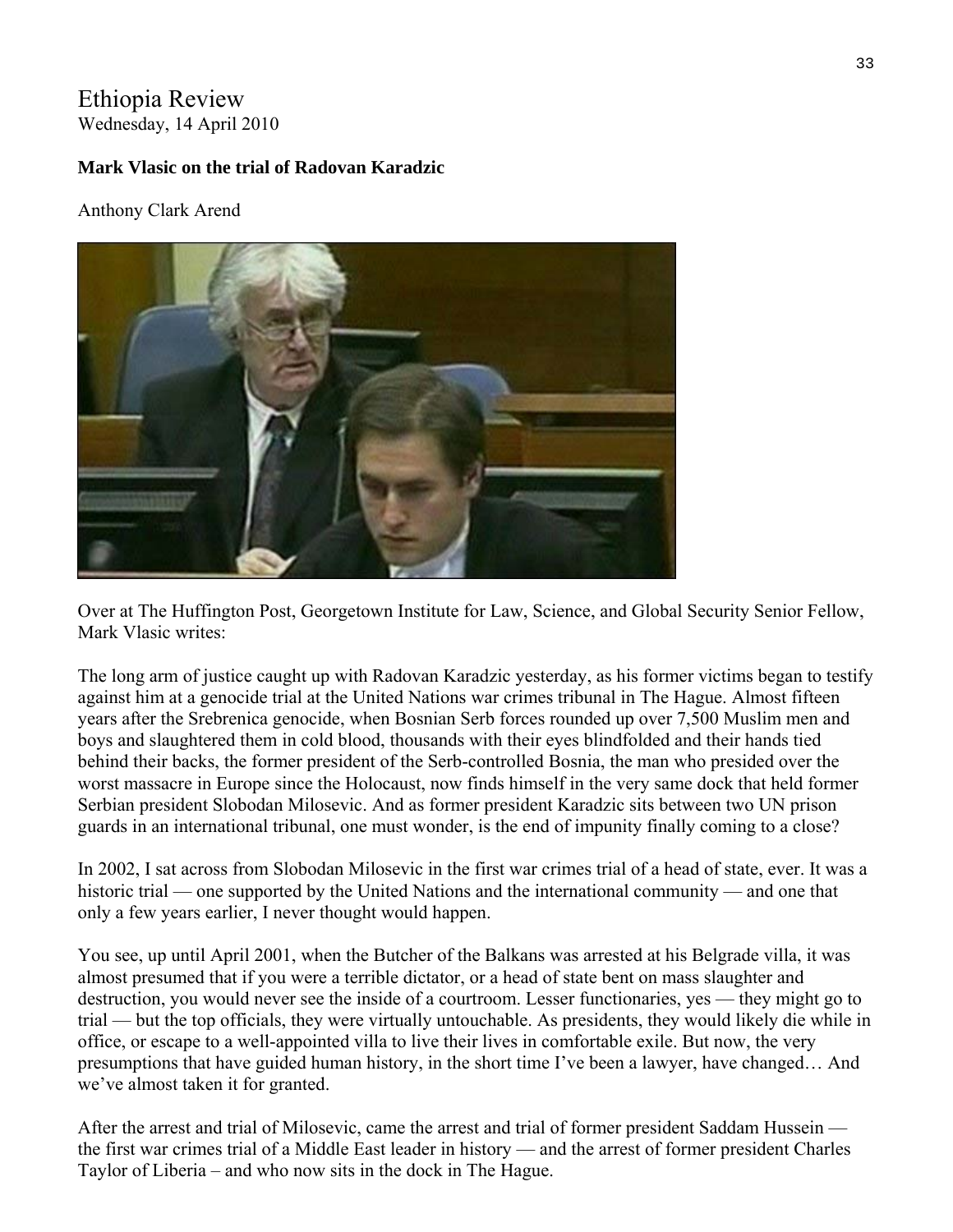It seems that with every year, the dominos of impunity keep falling — first Europe, then the Middle East, then Africa. And they continue to fall:

Chad's exiled former president, Hissène Habré, is to stand trial at a special court in Senegal, while in Asia, another domino is falling.

Khieu Samphan, the former president of the Khmer Rouge, is facing a UN-sponsored court in Cambodia for his part in "The Killing Fields" — and the slaughter of his own people nearly 30 years ago.

Most recently, the International Criminal Court in The Hague has dropped another domino with its indictment of President Omar al-Bashir of Sudan. The question now is not if another president will ever be charged, but rather — *when*, and who is next?

This is a fundamental change in the presumption. Unlike those of us that studied law and justice in the  $20<sup>th</sup>$  Century — the next generation of prosecutors and foreign policy professionals — those graduating from universities and law schools in the  $21<sup>st</sup>$  Century — will only know a world where such terrible dictators *actually do* stand trial. Such a presumption will embolden the next generation of leaders to act and perhaps with time — bring a true end to impunity.

Sixty years after the world's experiment at Nuremberg — and after millions of lives shattered by war crimes, destruction, and perverted leadership, we should be cautiously optimistic that there is some hope for humanity — but only if we keep pressing the cause of justice. Let us hope we press on — and let us hope that future dictators take notice.

Indeed. Let's hope that would-be dictators do take notice.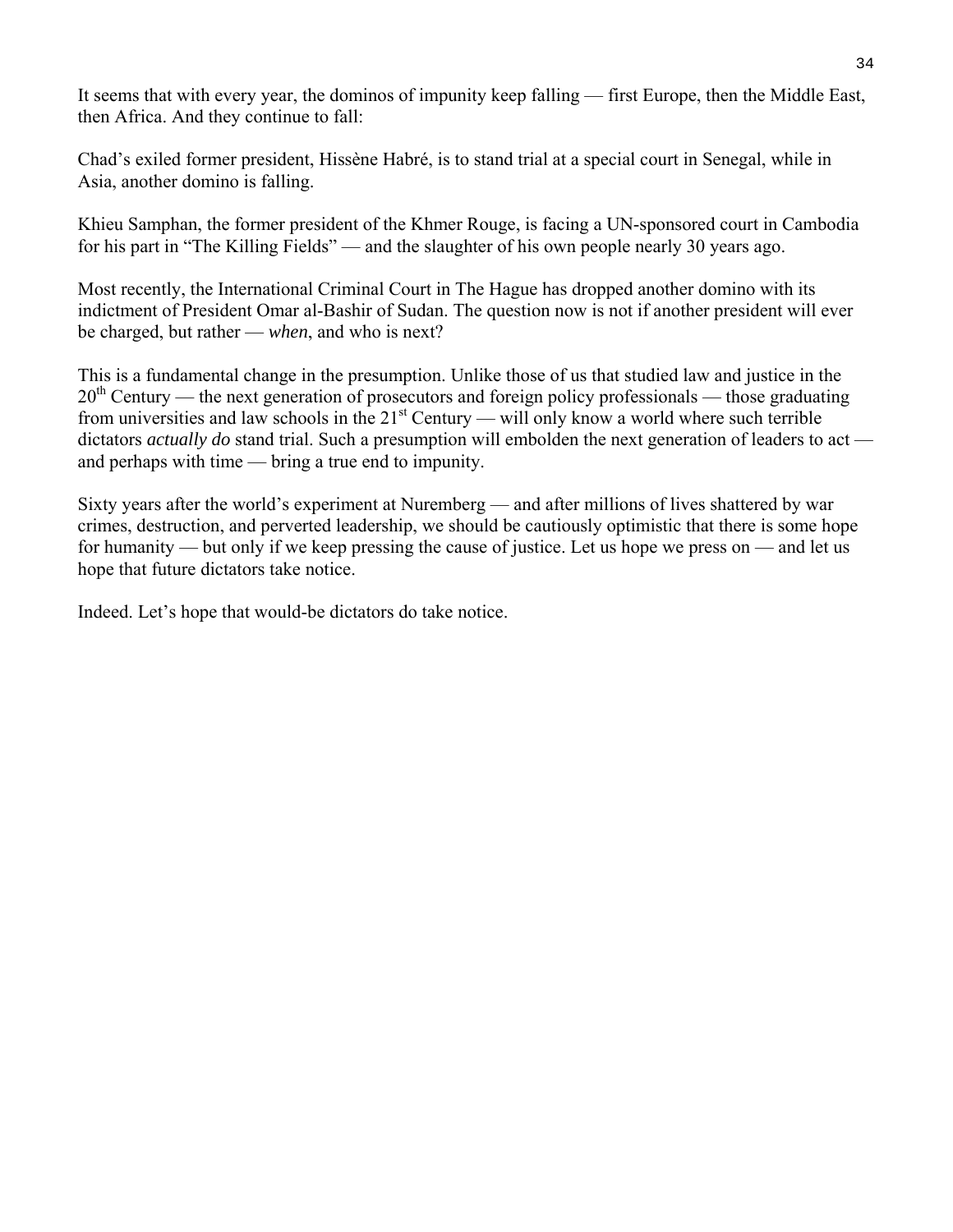# Jurist Tuesday, 13 April 2010

# **Not Child's Play: Revisiting the Law of Child Soldiers**

JURIST Special Guest Columnist Lt. Col. Chris Jenks (USA), Chief of the International Law Branch of Khadr in particular should be broadened to move past misperceptions of the applicable law and norms the Office of the Judge Advocate General, says that the discussion on child soldiers in general and Omar concerning detention and prosecution of child combatants....



Khadr would likely be tried by military commission for, among other offenses, the have thrown a grenade which killed Speer and wounded another U.S. Army soldier during a 2002 engagement in Afghanistan. Khadr also faces other charges which shooting and killing of two Afghan militia members. **I**n the fall of 2009, Attorney General Eric Holder announced that Canadian Omar murder of U.S. Army Sergeant First Class Christopher Speer. Khadr is alleged to stem from his alleged participation in: al Qaeda "basic training," land mine training, the conversion of land mines into improvised explosive devices, and the

Canada's announcement that it will not seek Khadr's repatriation means that not only is Khadr likely to face trial by military commission, he may well be the first to do so under the revised commissions the Obama administration employs.

Much of the attention on Khadr's case has focused on his age – according to his defense counsel he was 15 years and 10 months at the time of his alleged offenses. Much of the attendant criticism which flows from Khadr's age when detained, and the authority to hold him criminally responsible, is misdirected if not misplaced. Such critiques overlook well established international norms which provide not only for restricting Khadr's liberty but also for holding him accountable for any crimes he may have committed. These norms are extant both in the *lex specialis*, the law of armed conflict (LOAC), and in more general international law writ large. The discussion about child soldiers could, and should, be broader.

Under the LOAC, the Fourth Geneva Convention on civilians discusses the detention of individuals who, like Khadr, don't qualify as either members of a regular or irregular armed force and thus are not considered prisoners of war under the Third Geneva Convention. Additionally (and more specifically), regardless of whether you characterize the armed conflict in Afghanistan in 2002 as international (IAC) or non-international (NIAC) in nature, the Additional Protocols (AP) to the Geneva Convention clearly envision the detention of "children" who directly participate in hostilities. While the United States has not ratified either of the APs, and one can argue about the applicability of the various Geneva Conventions to the current conflicts, through Department of Defense Directive 2311.01E, the United States policy is to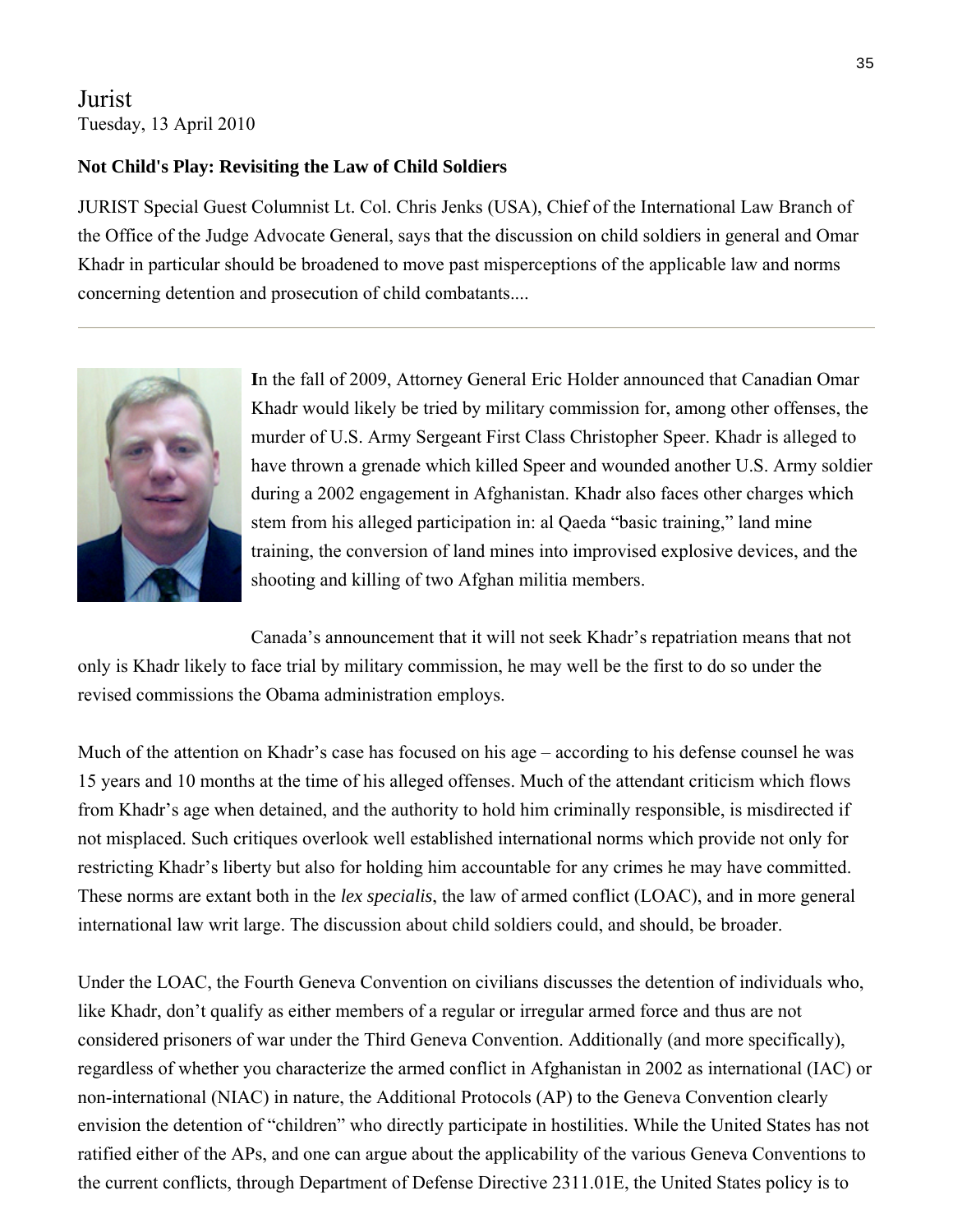apply the law of war during all armed conflicts, regardless of how such conflicts are characterized. Perhaps more relevant to this discussion, the majority of the world has ratified the APs and detention of individuals like Khadr is consistent with those widely subscribed instruments.

affords special protections, those protections apply to children under 15. Even then, the special protections direct part in hostilities. Under AP I, persons who had not reached 18 years of age when they committed an offense related to armed conflict are not subject to the death penalty. The clear inference is that such individuals may be held criminally responsible for their actions and subject to punishment, just not capital punishment. Additional Protocol I, which deals with IAC, discusses the protection of children in art. 77. While art. 77 do not preclude children, even those under 15, from being arrested, detained, or interned if they take a

Additional Protocol II, which deals with NIAC, describes the care and aid children require in art. 4, and in slightly more detail tha n AP I. It does so first as applied to children who do not take a direct part in hostilities or who have ceased to take part in hostilities. It then qualifies that the special protections remain applicable to children u nder 15 who have taken a direct part of hostilities. Again though, the special protections do not inclu de protection or immunity from internment or detention, and wouldn't apply to Khadr anyway as he w as not under 15.

Most of the provisions of the APs reflect current U.S. practice (see Michael Matheson, The US Position Conventions, Remarks before Session One of the Humanitarian Law Conference (Fall 1987), 2 AM. U. J. Int'l Law  $&$  Pol'y 419 (1987). But to the extent that the APs are considered anachronisms and not on the Relation of Customary International Law to the 1977 Protocols Additional to the 1949 Geneva indicative of evolving norms against child soldiers, fair enough. Yet the normative evolution focuses on increasing the minimum age for direct participation in hostilities and for recruitment into armed groups- not on preventing prosecutions of those in violation of the norm. The detention provisions of the LOAC should not be viewed as an aberration or radical departure from how the world community otherwise views detention and prosecution of child offenders. They are not.

The international community has struggled to reach consensus on at what age children may be held riminally responsible. The Convention on the Rights of the Child (CRC) defines a child as anyone under c from prosecution and punishment (other than capital punishment or life imprisonment without possibility decision is left to individuals States with the guidance that the age should not be set at too low a level and 18 and while the CRC provides special protections to children, those protections don't include immunity of release). The United Nations Standard Minimum Rules for the Administration of Juvenile Justice (Beijing Rules) were also not able to agree on an age trigger for criminal responsibility, instead that should reflect emotional, mental, and intellectual maturity. Under the Rome Statute, the International Criminal Court lacks jurisdiction over persons under the age of 18 while the Statute for the Special Court for Sierra Leone allowed for prosecution of children age 15 and older, although no such prosecutions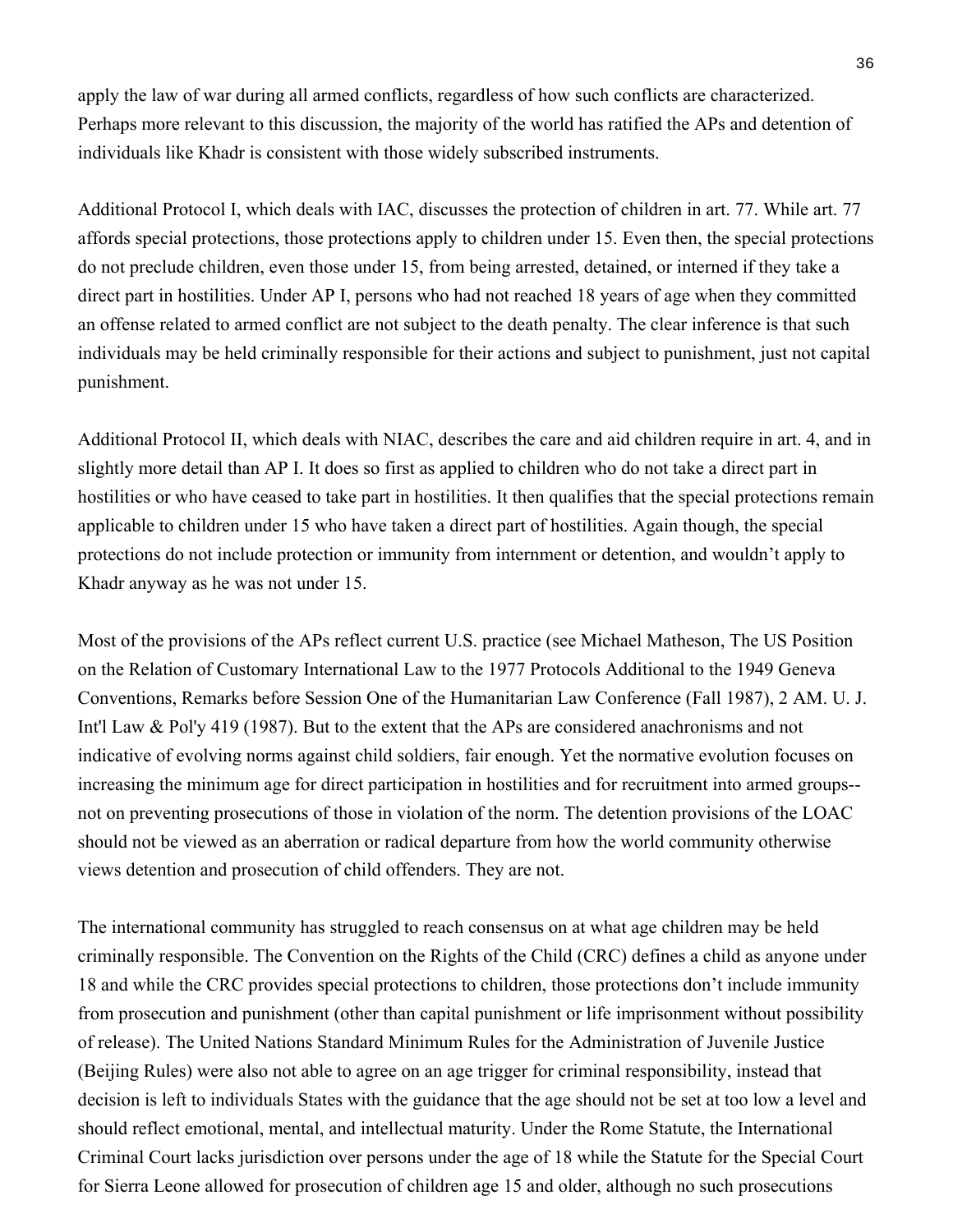## occurred.

The era of the *doli incapax* rule, an irrebutable presumption that children may n ot be held criminally re sponsibly, is over. Even when it existed, it did not extend past the age of 14. This is borne out in international practice, for example in 1993 the United Kingdom found two 11-year-olds criminally responsible for kidnapping and murdering a two year old boy. In reviewing that decision, the European Court for Human Rights, in [T and V v. UK,](http://jurist.law.pitt.edu/paperchase/2009/11/khadr-likely-to-face-military.php) ruled that attributing criminal responsibility to a 10 year old Fundamental Freedoms. The Court also noted that the age of ten cannot be said to be so young as to differ did not in and of itself give rise to a violation of the European Convention on Human Rights and disproportionately from the age-limit followed by other European States.

While aspects of children and criminal responsibility are either unsettled or left to individual nations, at a like Khadr. Moreover, in the broader sense, there isn't a norm governing the age of criminal responsibility minimum we should acknowledge that the LOAC provides authority to detain and prosecute individuals but if there was (or is), the prosecution of an individual two months shy of their 16th birthday for murder would fit safely within its ambit.

*Chris Jenks is a Lieutenant Colonel and Judge Advocate in the United States Army. The opinions* expressed above are exclusively those of the author, and not necessarily reflective of any agency of the *United States government.*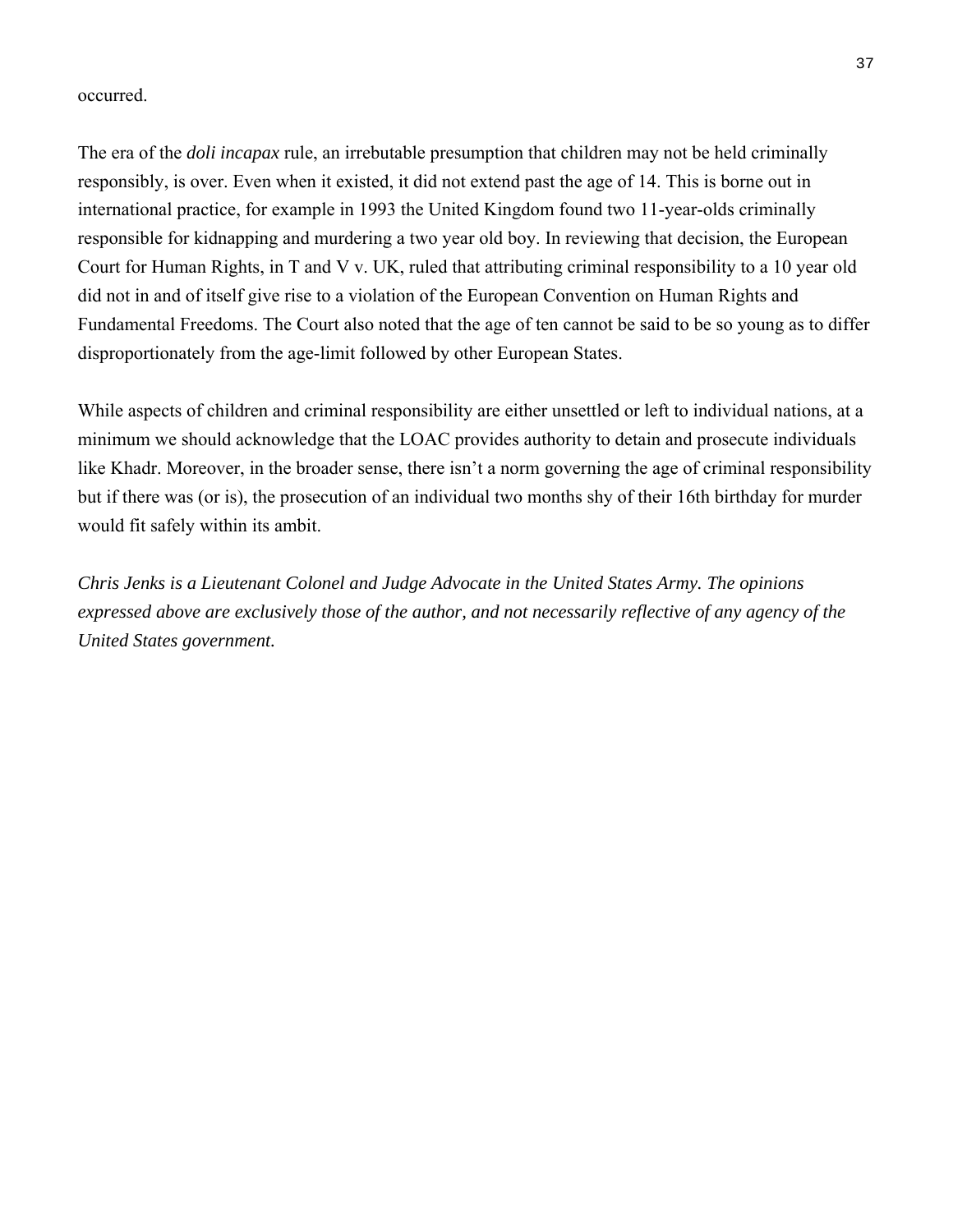# Naharet T hursday, 15 April 201

# **Washington: International Tribunal Not a Bargaining Chip**



The U.S. has stressed that support for the Special Tribunal for Lebanon "and its pursuit of justice will not waver" and reiterated that the court tasked with tryin g ex-Premier Rafik Hariri's suspected assassins "is not a bargaining chip."

The stance was made on Wednesday by U.S. Deputy Representative to the U.N. Alejandro Wolff.

He told a Security Council session on the Middl e East that the court "remains a key tool to end the era of impunity for political assassinations in Lebanon."

"As Secretary of State (Hillary) Clinton has noted, the tribunal is not a bargaining chip; it is an independent judicial process," Wolff said.

He also stressed that Washington remains committed to supporting Lebanon's sovereignty and independence.